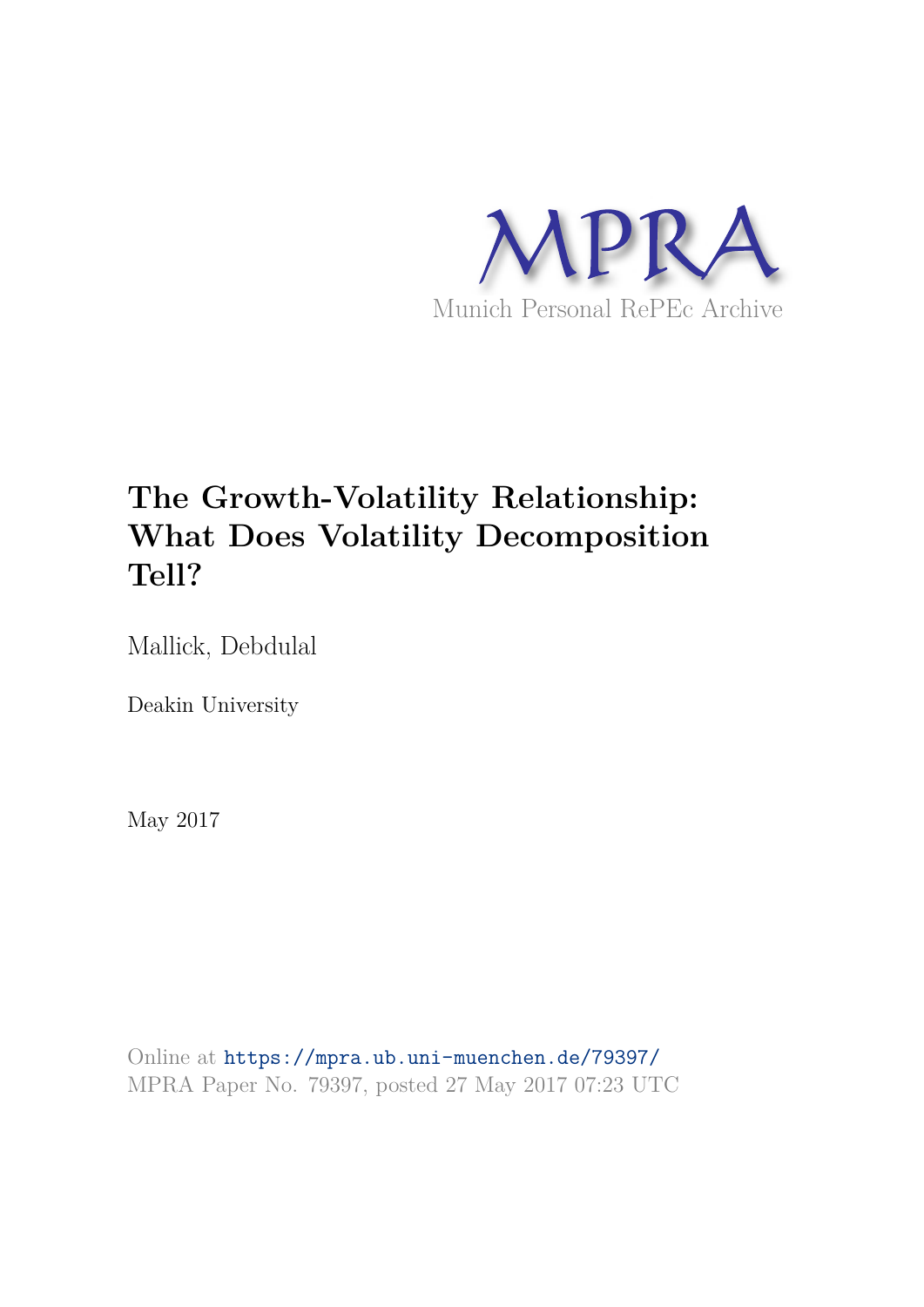# **The Growth-Volatility Relationship: What Does Volatility Decomposition Tell?**

#### **Debdulal Mallick\***

Department of Economics Deakin University 70 Elgar Road Burwood, VIC 3125, Australia Email: dmallic@deakin.edu.au

**May 2017** 

\* The author would like to thank Robert Chirinko, Antonio Fatás, Oded Galor, Dirk Krueger, Lant Pritchett, and participants at the 10<sup>th</sup> Australasian Development Economics Workshop, the 2014 Australasian Econometric Society Meeting and the 10<sup>th</sup> Annual Conference on Economic Growth and Development. All errors and omissions are the sole responsibility of the author.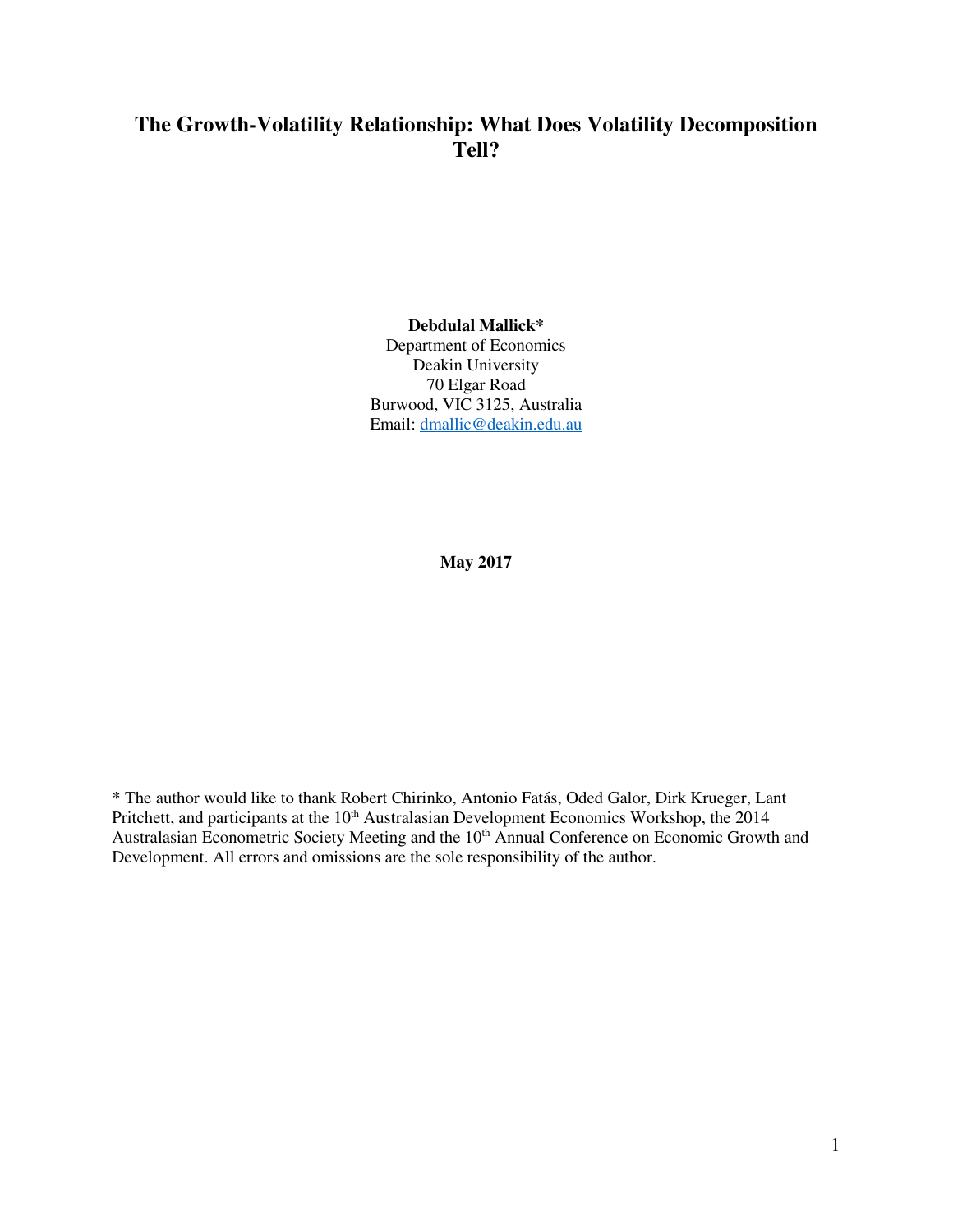**The Growth-Volatility Relationship: What Does Volatility Decomposition Tell?** 

## **Abstract**

This paper revisits the empirical relationship between volatility and long-run growth, but the key contribution lies in decomposing growth volatility into its business-cycle and trend components. This volatility decomposition also accounts for enormous heterogeneity among countries in terms of their long-run growth trajectories. We identify a negative effect of trend volatility, which we refer to as long-run volatility, on growth, but no effect of business-cycle volatility. However, if long-run volatility is omitted, there would be a spurious (negative) effect of business-cycle volatility. Our results draw attention to a crucial question about different volatility measures and their implications in macroeconomic analyses.

**JEL Classification Codes:** E32, F44, O11, O40.

**Keywords:** Growth; Business cycles; Volatility; Volatility persistence; Frequency.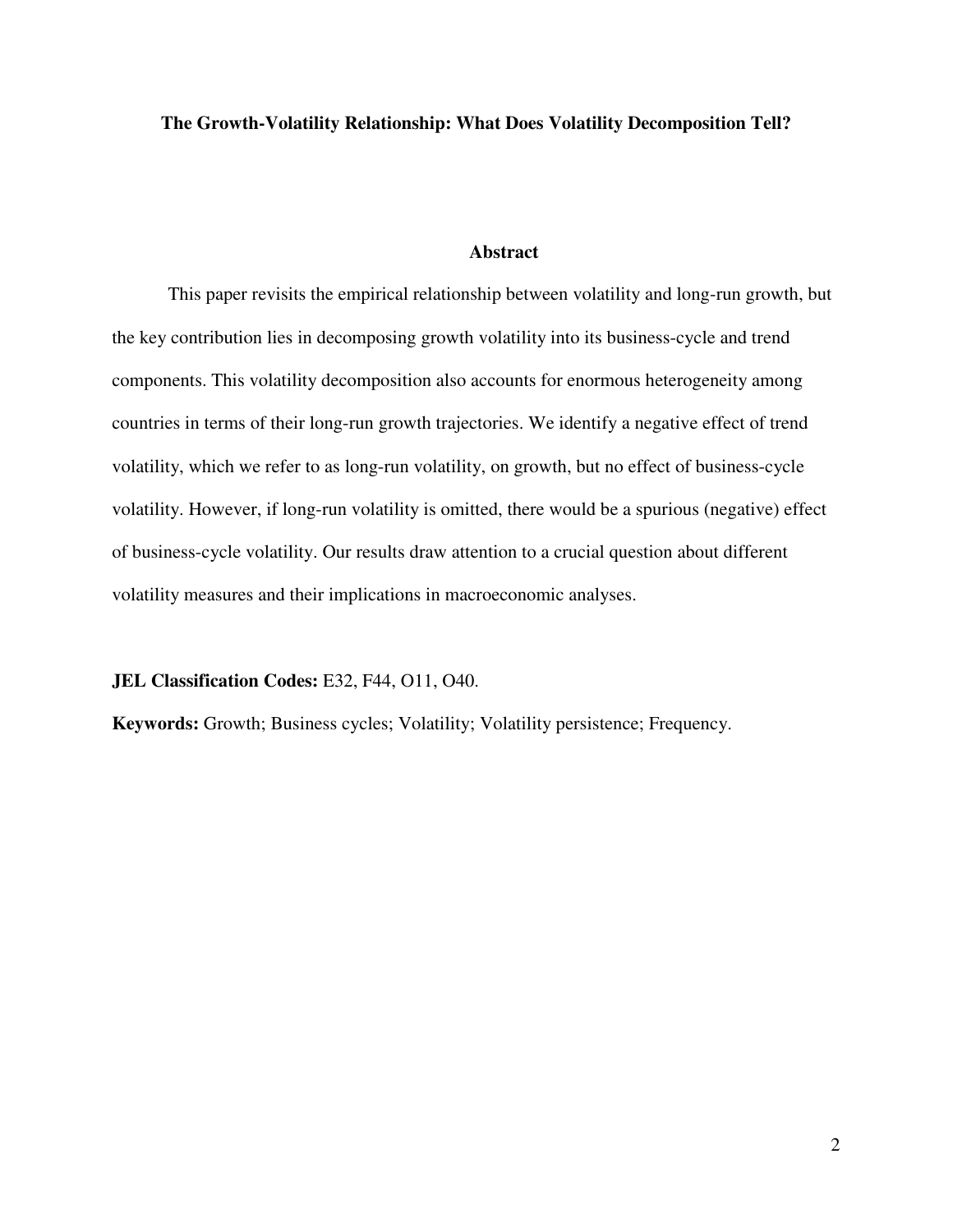## **The Growth-Volatility Relationship: What Does Volatility Decomposition Tell?**

## **1 Introduction**

 $\overline{a}$ 

The study of business-cycle (BC) volatility is the core of modern macroeconomics. In contrast, the volatility of the stochastic trend has not received enough attention, although it plays an important role in several areas of macroeconomics, such as welfare analysis and long-run growth.<sup>1</sup> Furthermore, both BC and trend volatility may simultaneously influence the outcome variables, and, therefore, understanding their relative importance is crucial.

In this paper, we put forward this idea to revisit the empirical relationship between BC volatility and long-run growth. Notwithstanding a large body of research, a consensus on the nature of the relationship is elusive. We argue that the empirical specification that has previously been employed to estimate the effect of BC volatility fails to account for the fluctuations in the trend growth and thereby leads to incorrect inferences about the true relationship. Hence, our contributions are two-fold: we correct the bias of the effect of BC volatility, and estimate the effect of trend volatility, on growth.

The following example illustrates the importance of different volatility components in the study of long-run growth. Over the period 1970-2014, both Switzerland and Guatemala had the same average growth rate (0.010). However, BC volatility, calculated as the standard deviation of the cyclical components of the GDP growth rate, was milder in Guatemala (0.013) than in Switzerland (0.018), whereas the volatility (standard deviation) of the trend growth rate was greater in Guatemala  $(0.017)$  than in Switzerland  $(0.009)$ .<sup>2</sup> The long-run growth trajectories of these two countries clearly differ, and the empirical specification must consider this difference.

<sup>&</sup>lt;sup>1</sup> Recently, Hansen and Ohanian (2016) document that, in the post-Korean war quarterly US data, long-run annual US data, and post-war European data, low frequency fluctuations in aggregate time series are quantitatively large and, in some cases, even larger than the traditional business-cycle component.

<sup>&</sup>lt;sup>2</sup> As a hypothetical example, consider two countries—*A* and *B*—that have identical average growth performances over a 20-year period (for the sake of simplicity, consider the arithmetic average). Suppose that the annual growth rate in country *A* alternated between 2% and -2% each year (i.e., 2, -2, -2, -2, ---- 2, and -2), whereas the annual growth rate in country *B* was  $2\%$  in the first 10 years and  $-2\%$  in the last 10 years. Both countries have the same average growth rate (zero) and standard deviation, but the patterns of the trend growth rate in these two countries clearly differ. Specifically, the trend growth rate in country *B* is several times as volatile as that in country *A*, while BC volatility (standard deviation of the cyclical component) in country *A* is several times as large as that in country *B*. In Appendix A.1 and Appendix Figures 1a-1h, we provide examples of various patterns of volatility of cyclical and trend growth rates observed in the data.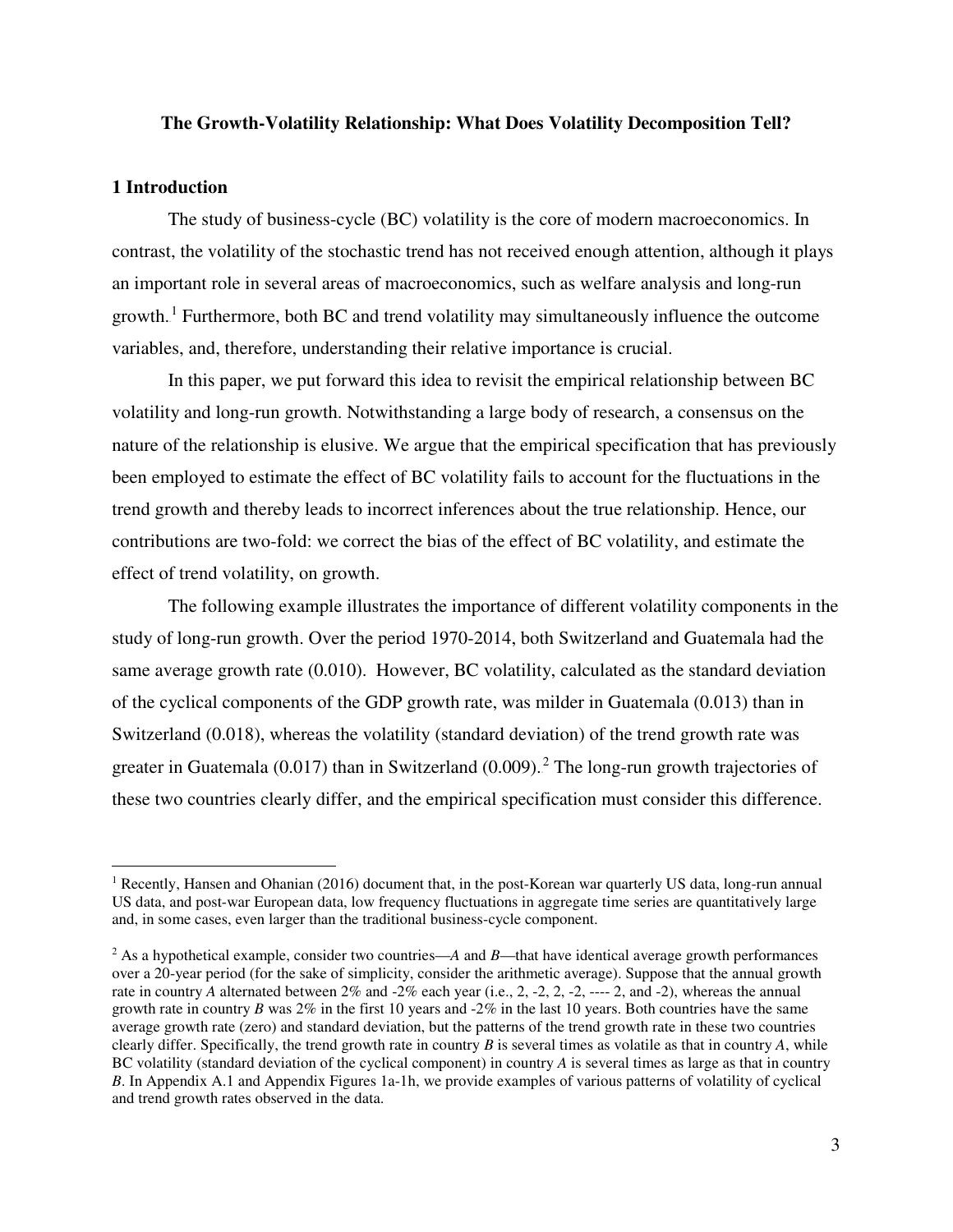We refer to the fluctuations in the trend growth rate<sup>3</sup> as *long-run (LR) volatility*. The importance of LR volatility in the volatility-growth relationship can also be understood based on the following volatility decomposition. Given that there are enormous transitory (cyclical) variations around the trend growth rate in many countries and that the trend growth rate is *per se* volatile, per capita real GDP growth rate  $(g_{y,t})$  can be written as the sum of two orthogonal terms, its business-cycle ( $g_{y}^{B}$ ,  $g_{y,t}^{BC}$ ) and long-run components, as follows: ( $g_{y,t}^{L}$  $g_{y,t}^{LR}$  ):  $g_{y,t} = g_{y,t}^{BC} + g_{y,t}^{Ll}$  $g_{y,t} = g_{y,t}^{BC} + g_{y,t}^{LR}$ . Its variance is then decomposed as  $Var(g_{y,t}) = Var(g_{y,t}^{BC}) + Var(g_{y,t}^{BC})$ . We use this spectral relation to explore the volatility-growth relationship at the cross-country level.

We calculate BC and LR volatility as the standard deviations of the cyclical and long-run components, respectively, of the (annual) per capita real GDP growth rate. To extract the cyclical and long-run components, we filter the data at the business-cycle and low frequencies, respectively, with the Baxter-King (henceforth, BK) (1999) filter.<sup>4</sup> We choose a window of 3 years, and critical periodicities in the range between 2 and 8 years for the business-cycle and 8 years and above for the long-run. To construct panel data, we calculate volatility as the standard deviations of the filtered growth series over 7 years. We take non-overlapping averages of the annual (unfiltered or raw) growth rate and other series over 7 years. In Appendix A.2 (and Appendix Figure 2), we use spectral density to show that averaging over 7 years performs better in terms of reweighting the variances of the raw series across low frequencies than does averaging over 5 years, which is a common practice in the cross-country growth literature. Data averaged over a 5-year period are contaminated by high frequencies. This contamination decreases substantially when a 7-year period is used for averaging. Further improvement is small when longer horizons, such as 8 or 10 years, are used. Because averaging over longer horizons leaves fewer observations for estimation, we choose a 7-year period as an optimal compromise.

 $\overline{a}$ 

<sup>&</sup>lt;sup>3</sup> We use trend, long-run, and low-frequency interchangeably throughout the paper.

<sup>4</sup> Levy and Dezhbakhsh (2003) and Mallick (2014) calculate BC and LR volatility using the spectral method by integrating the spectrum over the relevant frequency ranges. However, because this method requires relatively long time series, it cannot be employed in our panel data analysis. Fatás (2000a, 2000b), Levy and Dezhbakhsh (2003), Aguiar and Gopinath (2007) and Nakamura, Sergeyev, and Steinsson (2012) employ Cochrane's (1988) variance ratio to calculate LR volatility, but this method cannot be used to calculate BC volatility. Another alternative method for extracting BC and LR volatility is the unobserved component model (UCM). For example, Stock and Watson (2007) and Ascari and Sbordone (2014) estimate the time-varying volatility of the trend and cyclical components of inflation for the USA. However, the UCM is not suitable for the cross-country level, because it requires assumptions about the specification of the components.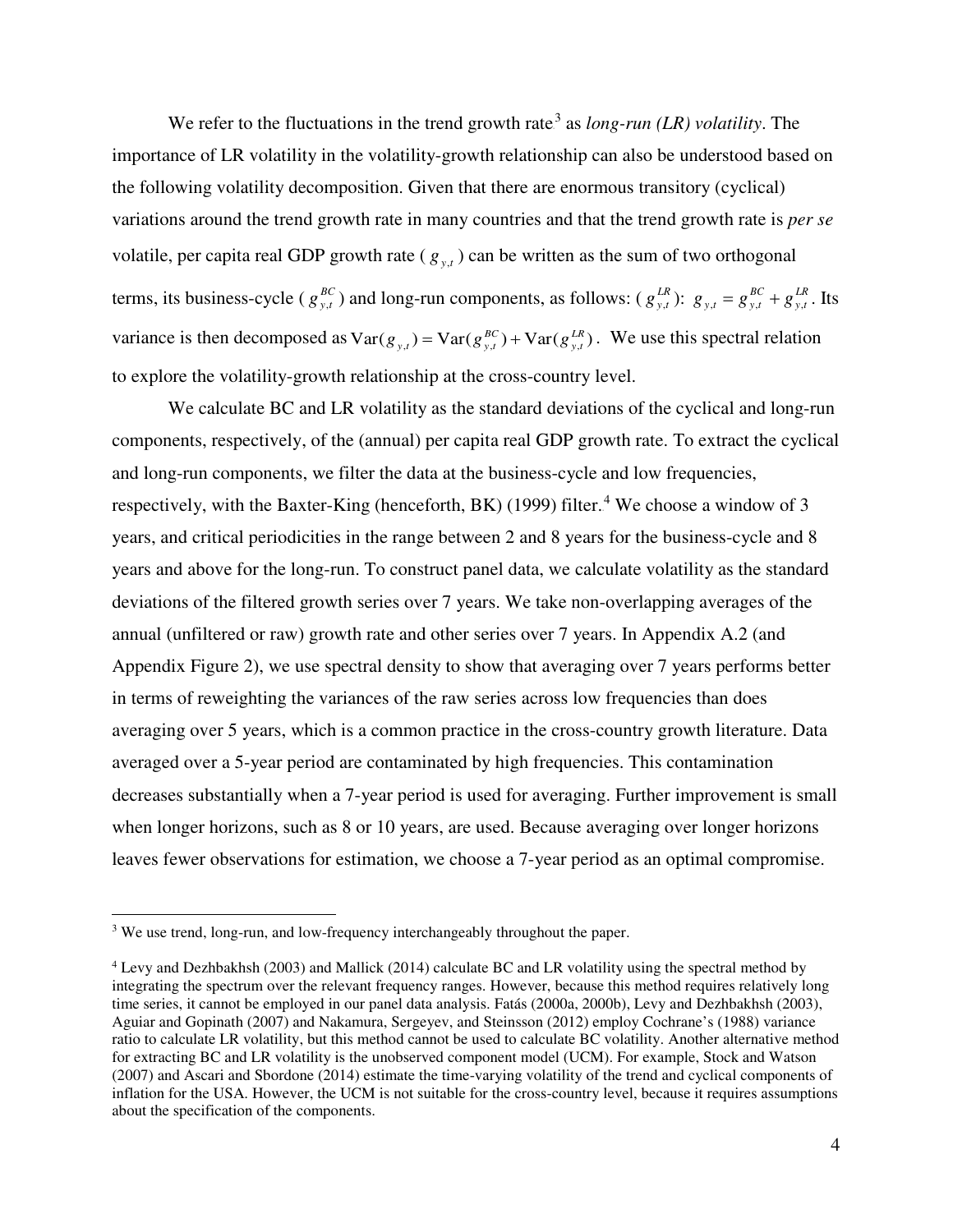Our primary source of data is the PWT 9.0 for 1970–2014 (discussed in Section 3). To verify the results using an alternative dataset and different time periods, we perform a separate analysis for 1875–2010 using the historical time series compiled by Angus Maddison. As an additional robustness check, we replicate Ramey and Ramey (1995, AER), the seminal study that initiated the empirical volatility-growth literature, using their data.

Our empirical strategy, discussed in Section 4, is cross-country regression in that growth rate is regressed on BC volatility and a set of conditioning variables but departs from the existing literature by also controlling for LR volatility. Our argument is that the omission of LR volatility causes misspecification of the regression equation and, thus, leads to incorrect inferences about the relationship. The effect of LR volatility is also of interest to us. Our identification strategy to account for the endogeneity of BC and LR volatility relies on instrumental variable estimation (detailed discussion in Section 4.3).

We find that there is no effect of BC volatility on growth after correcting the misspecification. However, in the misspecified equation that omits LR volatility, the results are aligned to some existing studies; the effect becomes significantly negative, especially for developing countries. We also find that LR volatility has a negative effect on growth for all groups of countries. These results are robust to the choice of alternative critical frequency for developing countries, different assumptions about the integration properties of the growth rate, and split sample analyses for different income groups, regions, and sub-periods. All results are presented in Section 5.

Our measure of LR volatility can also be interpreted as persistence in volatility (Levy and Dezhbakhsh, 2003; Ascari and Sbordone, 2014; Müller and Watson, 2015). Therefore, our findings suggest that the persistent component of volatility, rather than the BC component, is harmful for growth. Most studies use standard deviation of the (unfiltered or raw) growth rate as a proxy for BC volatility (we refer it to *total volatility*; detailed discussion in Section 6.1). This measure is based on the assumption of a constant trend, whereas the calculation of BC volatility as the standard deviation of the cyclical components assumes a time-varying trend. Based on our volatility decomposition, we show that the contribution of volatility persistence is misconstrued as being the contribution of BC volatility. To summarize our results, volatility at low frequencies, rather than at business-cycle frequencies, adversely affects long-run growth.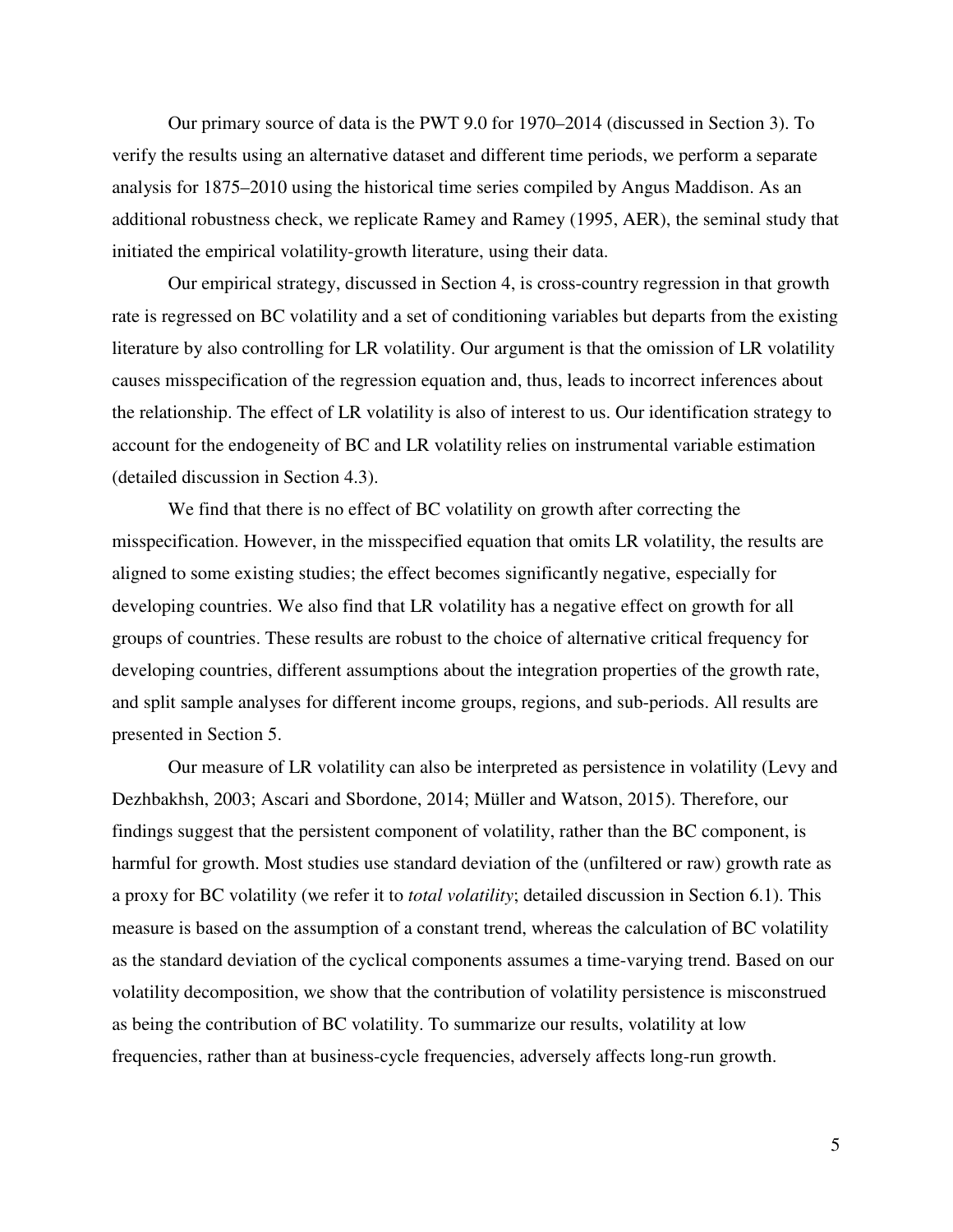Many studies have investigated the effect of uncertainty on macroeconomic variables, including long-run growth. It is imperative to distinguish between volatility measured in our paper and uncertainty. Uncertainty accounts only for the unpredicted component, whereas volatility accounts for both predicted and unpredicted components (Wolf, 2005).<sup>5</sup> Uncertainty is usually calculated as the standard deviation of the residual (or as the squared residual) of a forecasting equation, in which growth rate is regressed on its own lags and linear (and quadratic) trends (for example: Ramey and Ramey (1995), Fatás (2002), Rafferty (2005), Stastny and Zagler (2007), in the case of growth uncertainty; Fatás and Mihov (2013), in the case of policy uncertainty; Bloom et al. (2014), in the case of TFP uncertainty). Although introducing the trends removes low-frequency movements from the data and, therefore, the remaining component is comparable to band-pass-filtered growth, BC volatility in our paper is a measure of *ex post* realized volatility, as opposed to uncertainty. Some studies (Ramey and Ramey, 1995; Rafferty, 2005) include both unexpected and expected volatility in their regressions and calculate expected volatility as the standard deviation of the fitted value of the growth rate. Our measure of LR volatility differs from expected volatility in the same manner as low-pass filtering differs from fitting. The aim of low-pass filtering is to retain values at low frequencies, whereas fitting aims to achieve the closest possible match of data values. Furthermore, filtering, unlike fitting, does not involve use of an explicit function form. These differences are manifest in the differences between the results.<sup>6</sup>

The issue of LR volatility, or persistence in volatility, is largely unexplored in the growth literature. The studies closest to ours are probably by Fatás (2000a, 2000b), who documents a strong positive correlation between long-run growth rates and the persistence of output (not growth) fluctuations in a cross-section of countries. His results suggest that volatility of the permanent component of output is larger for countries with high growth rates. We address a different question regarding growth volatility and find that the relationship between growth and

 $\overline{a}$ 

 $5$  Bloom (2014) discusses different measures of uncertainty that are employed in the literature.

<sup>&</sup>lt;sup>6</sup> Ramey and Ramey (1995) find that the coefficients on both unexpected and expected volatility are insignificant (negative with a low *t*-statistic) in a sample of 92 countries. In contrast, for a sub-sample of OECD countries, the coefficient on unexpected volatility is negative and highly significant, and the coefficient on expected volatility is positive and significant. In our study, we do not find any effect of BC volatility on growth but find a negative and significant effect of LR volatility on growth. Similarly, Rafferty (2005) uses the Angus Maddison historical data for 18 developed countries from 1880 to 1990 and finds that long-run growth is reduced by unexpected volatility and increased by expected volatility. Using the same data, we find no association of BC or LR volatility with growth.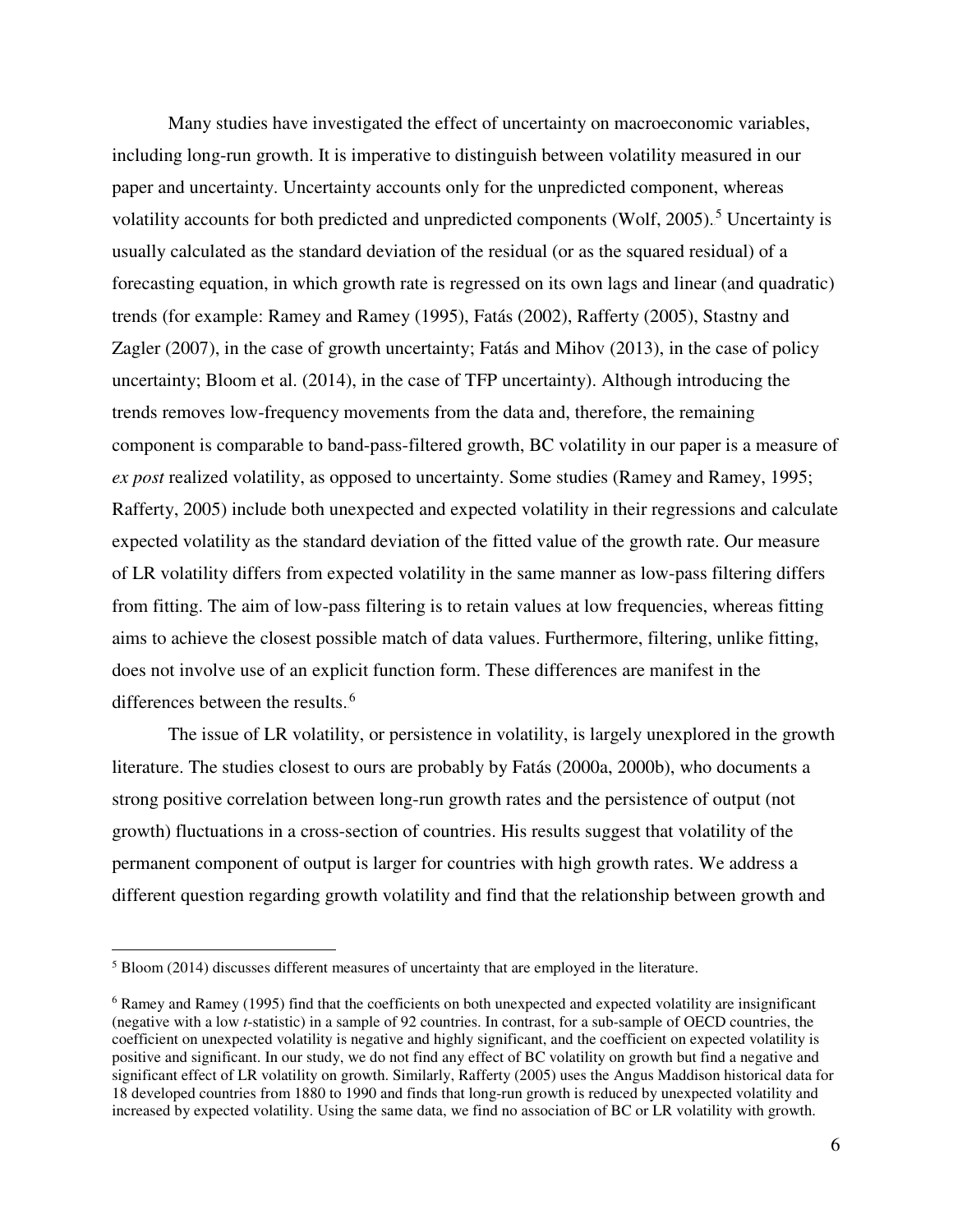persistence in growth volatility is negative and robust across time periods and country groups. Our paper is also situated within a burgeoning literature on growth spells, which was pioneered by Pritchett (2000). Pritchett observes heterogeneity among countries in terms of instability of growth rates over time. Country experiences differ enormously with respect to steady growth, rapid growth followed by stagnation, rapid growth followed by decline (or even catastrophic falls), continuous stagnation, and steady decline. Our motivation and approach address this heterogeneity among countries.

A few studies have investigated the determinants of LR volatility (Berg, Ostry, and Zettelmeyer, 2012; Mallick, 2014), but there is no theory that explains the effect of LR volatility on growth. In Section 6.2, we provide some possible explanations on why LR volatility negatively affects growth. Finally, we conclude in Section 7.

## **2 Literature Review**

In the following, we briefly review studies on the volatility-growth relationship that are most relevant to the research question in our paper. There are strands of literature that investigate the determinants of both growth and volatility and the channels through which volatility affects growth. We touch on this literature in Section 4.2, where we explain selection of the control variables in the regression.

The theoretical and empirical literature on the relationship between BC volatility and long-run growth lacks consensus. In the Schumpeterian (1939) tradition, which espouses the mechanism of "creative destruction," the effect of business cycles on long-run growth is positive. For example, Caballero and Hammour (1994) view recessions as a time of "cleansing," during which outdated or unprofitable techniques and products are pruned out of the productive system. Firms also accumulate "organizational capital" (Hall, 1991) and/or reallocate labor during recessions (Davis and Haltiwanger, 1990; 1992), which induces growth in the long run.

In contrast, endogenous growth theory predicts a negative relationship between BC volatility and long-run growth, based on the notions of learning-by-doing and demand spill-overs (Arrow, 1962; Stadler, 1990; Martin and Rogers, 1997). For example, business cycles create fluctuations in employment, and the unemployed lose their skills during recessions. Therefore, in the presence of negative learning-by-doing, temporary shocks have a negative impact on long-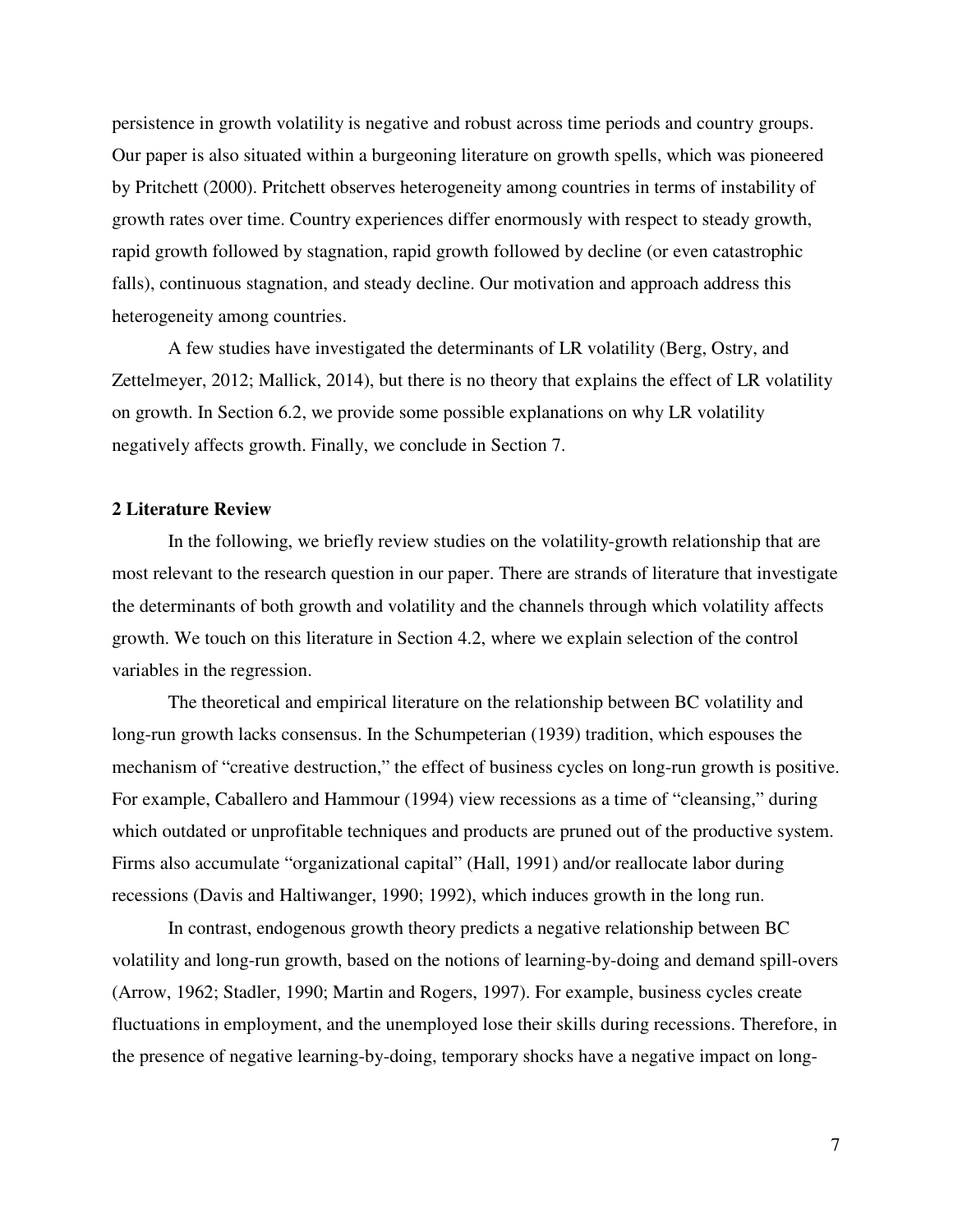run growth.<sup>7</sup> Furthermore, the models based on opportunity cost arguments predict that the effect of business cycles on growth can be either positive or negative (Aghion and Saint-Paul, 1998a; 1998b). For example, if the cost of productivity improvements positively depends on current production and this cost drops by more than its present discounted benefit during a recession, then business cycles have a positive effect on growth; Saint-Paul (1997) provides evidence at the aggregate level to support this argument. Conversely, if the cost of productivity-enhancing activities does not depend on current production, the conclusion of the model is reversed, and recessions have a negative long-run effect.

Given the lack of consensus regarding theoretical predictions, the burden is on empirical research to establish the actual relationship between BC volatility and long-run growth. However, the empirical literature also lacks consensus. For example, Kormendi and Meguire (1985), Grier and Tullock (1989), Stastny and Zagler (2007), and Moro (2015) find a positive correlation between business cycles and long-run growth, whereas Ramey and Ramey (1995), Martin and Rogers (2000), Kneller and Young (2001), Fatás (2002), Döpke (2004), Hnatkovska and Loayza (2005), Mobarak (2005), Rafferty (2005), and Loayza et al. (2007) find a negative correlation.<sup>8</sup> Moreover, the observed relationship varies across country groups. Martin and Rogers (2000) find a negative relationship in industrialized countries but an insignificant relationship in non-industrialized countries; they posit that the learning-by-doing mechanism may not operate in the latter group of countries.<sup>9</sup> Imbs (2007) finds that volatility and growth are positively related at the sectoral level but negatively related at the aggregate level. Notably, it has not been satisfactorily established whether the observed relationship is a correlation or a causal effect of BC volatility on long-run growth. Finally, the role of persistence in growth volatility in explaining long-run growth is unexplored in the literature.

 $\overline{a}$ 

<sup>7</sup> Blackburn (1999) and Blackburn and Pelloni (2004) note that the negative relationship based on the concept of learning-by-doing may not hold in a stochastic growth model.

<sup>8</sup> Empirical studies have also considered different mechanisms that influence the relationship. For example, Moro (2015) deals with the role of structural change towards services in influencing the relationship, while some studies emphasize the cyclical properties of the technological progress.

<sup>9</sup> Young (1993) argues that growth is driven by learning-by-doing only at relatively high levels of development.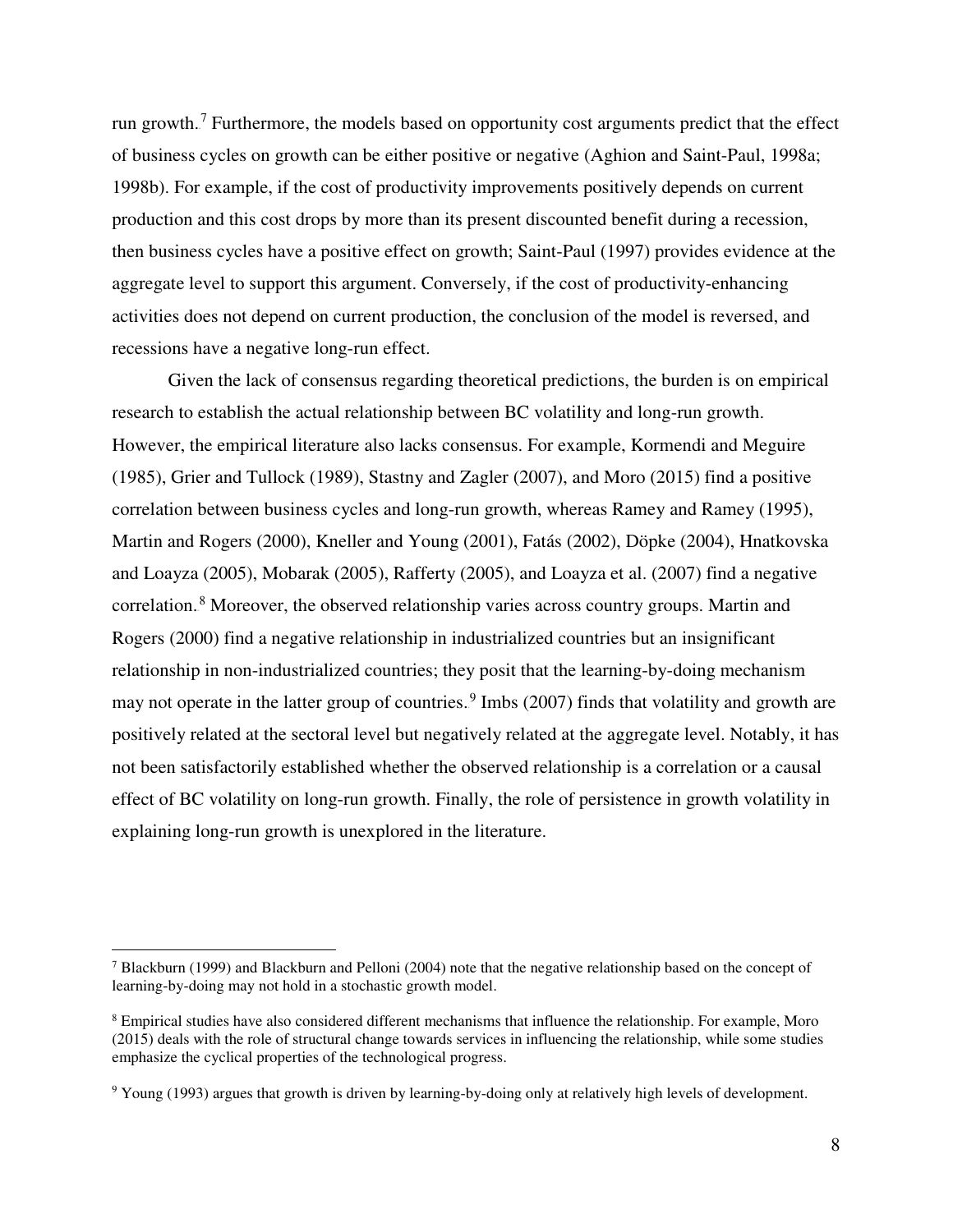## **3 Data and Descriptive Statistics**

 $\overline{a}$ 

The main source of data is the PWT 9.0 (Feenstra, Inklaar, and Timmer, 2015). We choose 1970–2014 because of the availability of data for the control variables. We retain those countries in the sample that have GDP data for the entire sample period. We exclude the exsocialist countries.

Average per capita growth rate and volatility have been calculated based on the RGDP<sup>NA</sup> series (real GDP at constant national prices), which is recommended for the comparison of growth rates across time and countries (Feenstra, Inklaar, and Timmer, 2013; Table 5 in p. 30). Per capita real GDP  $(Y)$  is calculated by dividing RGDP<sup>NA</sup> by population (POP). Annual growth rate is calculated as the log difference,  $dy_t = \ln(Y_t / Y_{t,1})$ .

Average growth rate is the non-overlapping average of  $dy_t$ , over 7 years. Other variables are similarly averaged over 7 years.  $^{10}$  BC and LR volatility have been calculated as the standard deviations over 7 years of the cyclical and long-run components of *<sup>t</sup> dy* , respectively, which are extracted employing the BK filter.<sup>11</sup> A window of 3 years has been selected, along with critical periodicities  $(\tilde{p})$  in the range between 2 and 8 years for cyclical components (band-pass filter) and 8 years and above for long-run or equivalently low-frequency components (low-pass filter). Typically, the main purpose of a filter is to extract the cyclical components of a series; the longrun components are then recovered as the residual. However, we extract the long-run components using the low-pass filter based on the assumption that per capita real GDP growth is stationary.<sup>12</sup>

<sup>&</sup>lt;sup>10</sup> We retain the GDP series from 1966, because one observation is lost due to calculation of the growth rate, and then three observations from each tail are lost due to filtering using a window of 3. Therefore, the effective sample period becomes 1970–2011. There are six 7-year intervals for this period: 1970–76, 1977–83, 1984–90, 1991–97, 1998–2004 and 2005–11.

 $11$  Baxter and King (1999, p. 587) discuss the advantage of calculating BC volatility using their band-pass filter, as opposed to other methods, such as the Hodrick–Prescott (1997) and Christiano–Fitzgerald (2003) band-pass filters. The HP filter is optimal for an I(2) process, and, also, choice of the smoothing parameter for the cross-country annual data is not settled [although some suggestions by Ravn and Uhlig (2002)]. On the other hand, the CF filter is optimal for a random walk process.

<sup>&</sup>lt;sup>12</sup> Romer (2012, p. 136) stresses that statistical tests do not determine whether the growth rate is stationary or nonstationary; rather, these tests suggest that "there are highly transitory movements in growth that are large relative to any long-lasting movements that may be present." The question of stationarity is also economically unimportant. We further explore this issue in Section 5.4.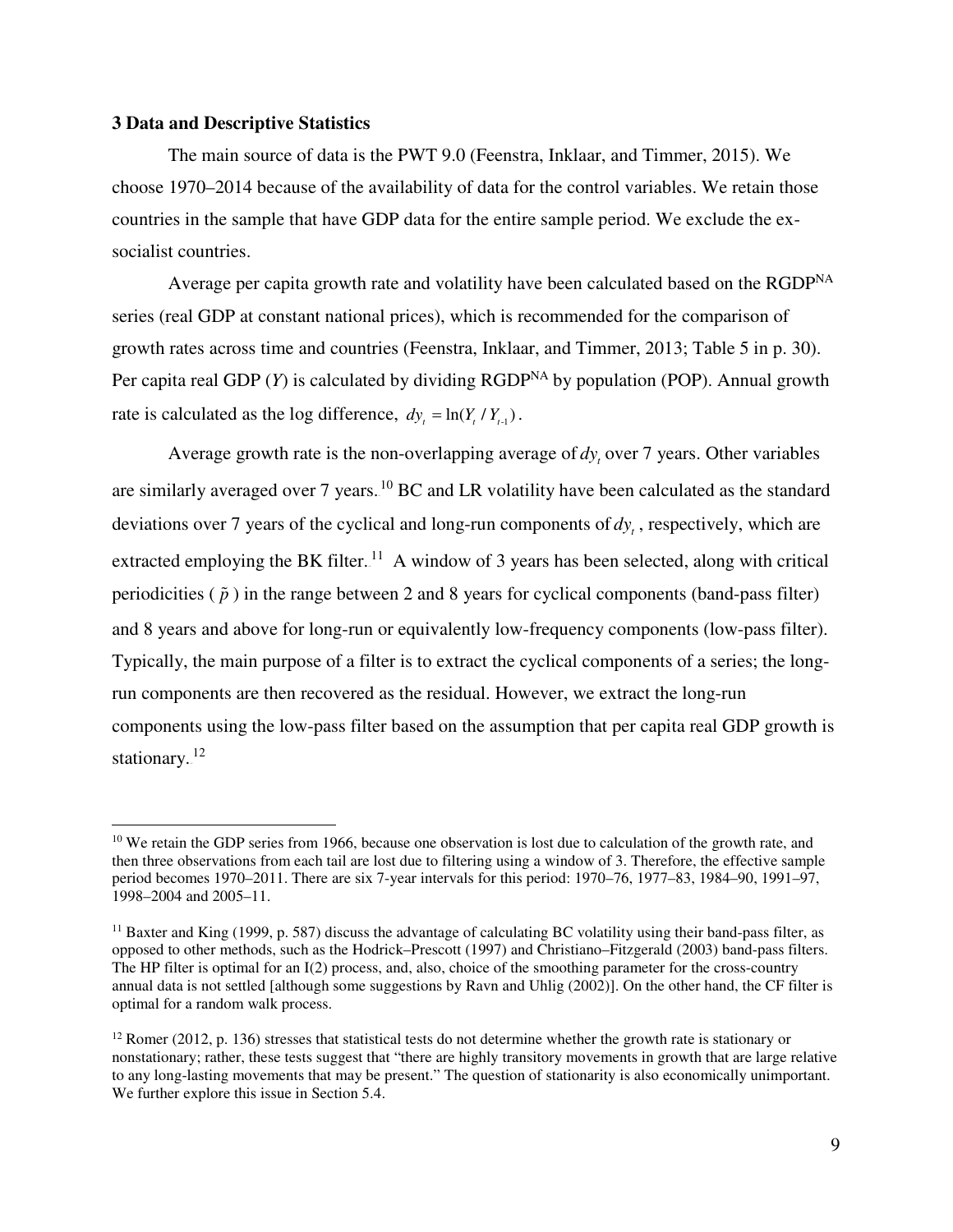For the initial level of GDP, we use the CGDP<sup>e</sup> series (expenditure-side real GDP at current PPPs in millions of 2005 US dollars, which compares relative living standards across countries at a single point in time), as recommended by Feenstra, Inklaar, and Timmer [(2013); Table 5 in p. 30]. Terms-of-trade (ToT) is calculated as the ratio of export to import prices (PL\_X / PL\_M). Investment share of GDP is the CSH\_I series. Human capital index (HC) is based on years of schooling and returns to education.

Trade openness is the sum of exports and imports as a share of GDP at current prices; the data for this variable are obtained from the PWT 7.1 (Heston, Summers, and Aten, 2012) (these data are not available in later PWT versions). Political violence is captured by the total summed magnitudes of all societal and interstate major episodes of political violence (MEPV) in a country, which were obtained from data compiled by the Center for Systemic Peace (2013).<sup>13</sup> Private credit data have been collected from the Financial Development and Structure Dataset, compiled by Beck et al. (2000) and revised by Čihák et al. (2012).

## Insert Table 1 here

The average growth rate, BC volatility, and LR volatility for 106 countries during 1970– 2014 are summarized in Table 1. Countries are classified as middle- and low-income, according to the World Bank classification scheme. BC volatility decreases with income level; it is 0.048 in low-income countries, compared with 0.031 and 0.019 in middle-income (upper- and lowermiddle-income combined) and OECD countries, respectively. LR volatility follows a similar pattern. It is larger in low-income (0.030) than in middle-income countries (0.023) and almost half in OECD countries (0.013). The share of LR volatility is large  $(41\%)$ ; it is also the same for OCED and developing countries. However, among the developing countries, it is slightly larger in middle-income countries than in low-income countries. The correlations between BC and LR

 $\overline{a}$ 

<sup>&</sup>lt;sup>13</sup> MEPV scores are annual, cross-national, time-series data regarding the magnitude of interstate, societal, and communal warfare (independence, interstate, ethnic, and civil violence and warfare) in a country. We use the ACTOTAL series of the dataset. ACTOTAL is calculated as the sum of the magnitude scores of the following episodes: i) international violence, ii) international warfare, iii) civil violence, iv) civil warfare, v) ethnic violence, and vi) ethnic warfare involving that state in a particular year. Each MEPV is scored on a magnitude scale ranging from 1 (lowest) to 10 (highest), and magnitude scores for multiple MEPVs are summed (with 0 denoting no episodes).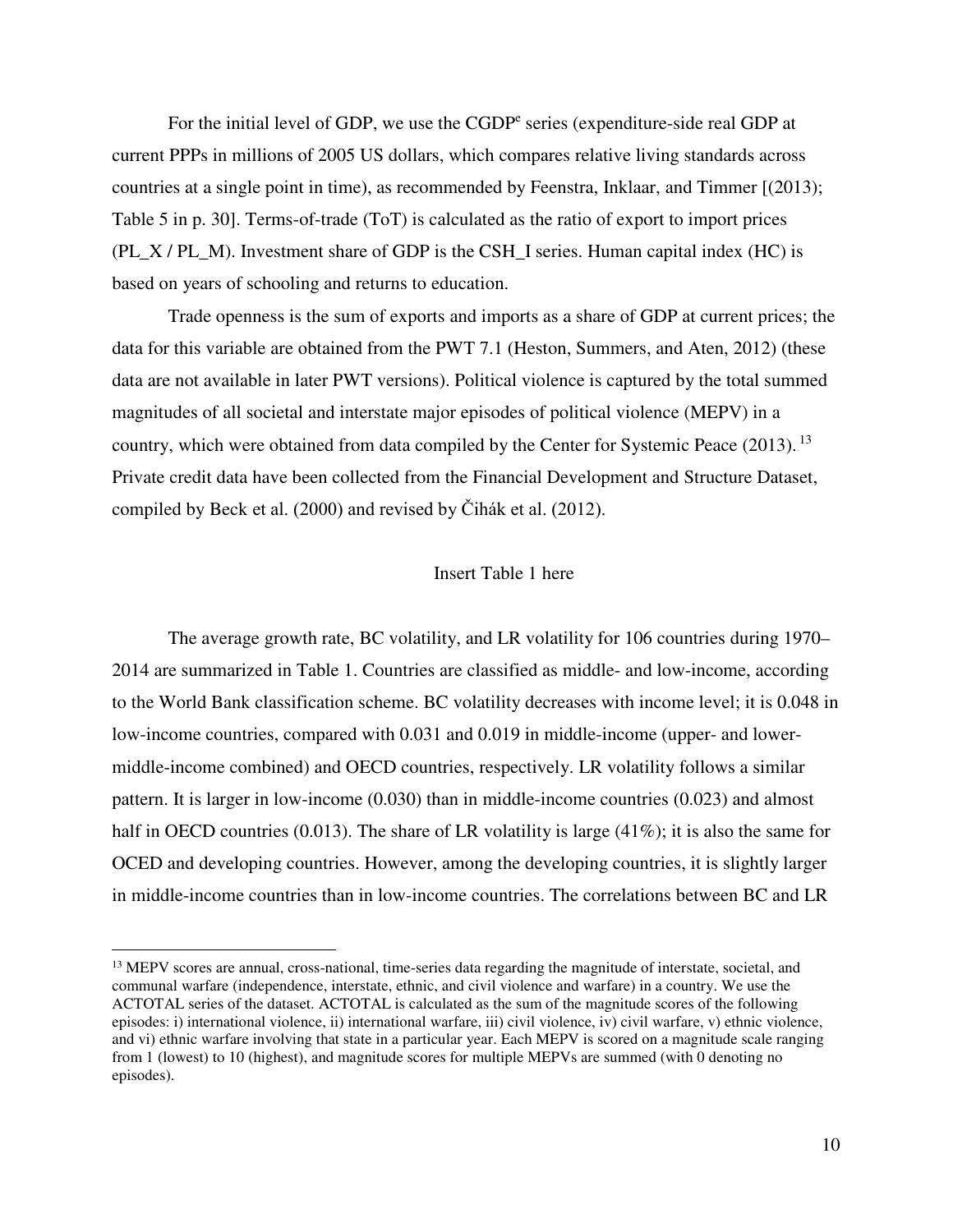volatility and the 95% confidence intervals are reported in column (5). The correlation for the entire sample is 0.78; it is the largest for low-income countries (0.76) and the smallest for OECD countries (0.51).

Examples of heterogeneity abound in the data, and we highlight several of them in Appendix A.1 (and Figures 1a-1h in the same Appendix). As an illustration, one example here is the comparison between Costa Rica and Trinidad and Tobago. These two countries had the same average growth rate (0.021) and BC volatility (0.026), but LR volatility in Trinidad and Tobago (0.043) was more than twice as large as was that in Costa Rica (0.017).

#### **4 Estimation Strategies**

In this section, we discuss the regression specification and identification strategy employed to uncover the volatility-growth relationship.

## **4.1 Estimating Equation**

Our estimation strategy is based on regressions of long-run growth on BC volatility and a set of conditioning variables that includes LR volatility. The specifications are given by:

$$
g_{y_{i,\tau}} = \alpha + \gamma_{BC}^{c} B C \nu o l_{i,\tau} + \gamma_{LR} L R \nu o l_{i,\tau} + \beta y_{i,\tau-1} + \mathbf{X}_{i,\tau-1}^{\prime} \delta + \mu_{i} + \eta_{\tau} + \nu_{i,\tau}, \tag{1a}
$$

$$
g_{y_{i,\tau}} = \alpha + \gamma_{BC}^b B C \nu o l_{i,\tau} + \beta y_{i,\tau-1} + \mathbf{X}'_{i,\tau-1} \delta + \mu_i + \eta_{\tau} + u_{i,\tau}.
$$
---(1b)

Here,  $g_{y_{i,r}}$  is the average growth rate of real per capita GDP for interval  $\tau$ .  $\mu_i$  is the country fixed effects, and  $\eta_{\tau}$  is the aggregate time effects captured by time (interval) dummies. These time dummies also account for the world factors (such as the global recession in the mid-1970's) that are important in explaining growth volatility (Kose, Otrok, and Whiteman, 2003).  $y_{i, \tau-1}$  is the log of real per capita GDP in the previous interval. All control variables ( $\mathbf{X}_{i,\tau-1}$ ) are lagged by one period, so that they are treated as predetermined. The coefficient on BC volatility ( $BCvol_{i,\tau}$ ) in equation (1a),  $\gamma_{BC}^c$ , is the biased-corrected (or credible) effect of BC volatility on growth, and  $\gamma_{LR}$  is the effect of LR volatility (*LRvol<sub>i,t</sub>*). On the other hand,  $\gamma_{BC}^b$  in the misspecified equation (1b) that does not control for LR volatility is the biased coefficient on BC volatility.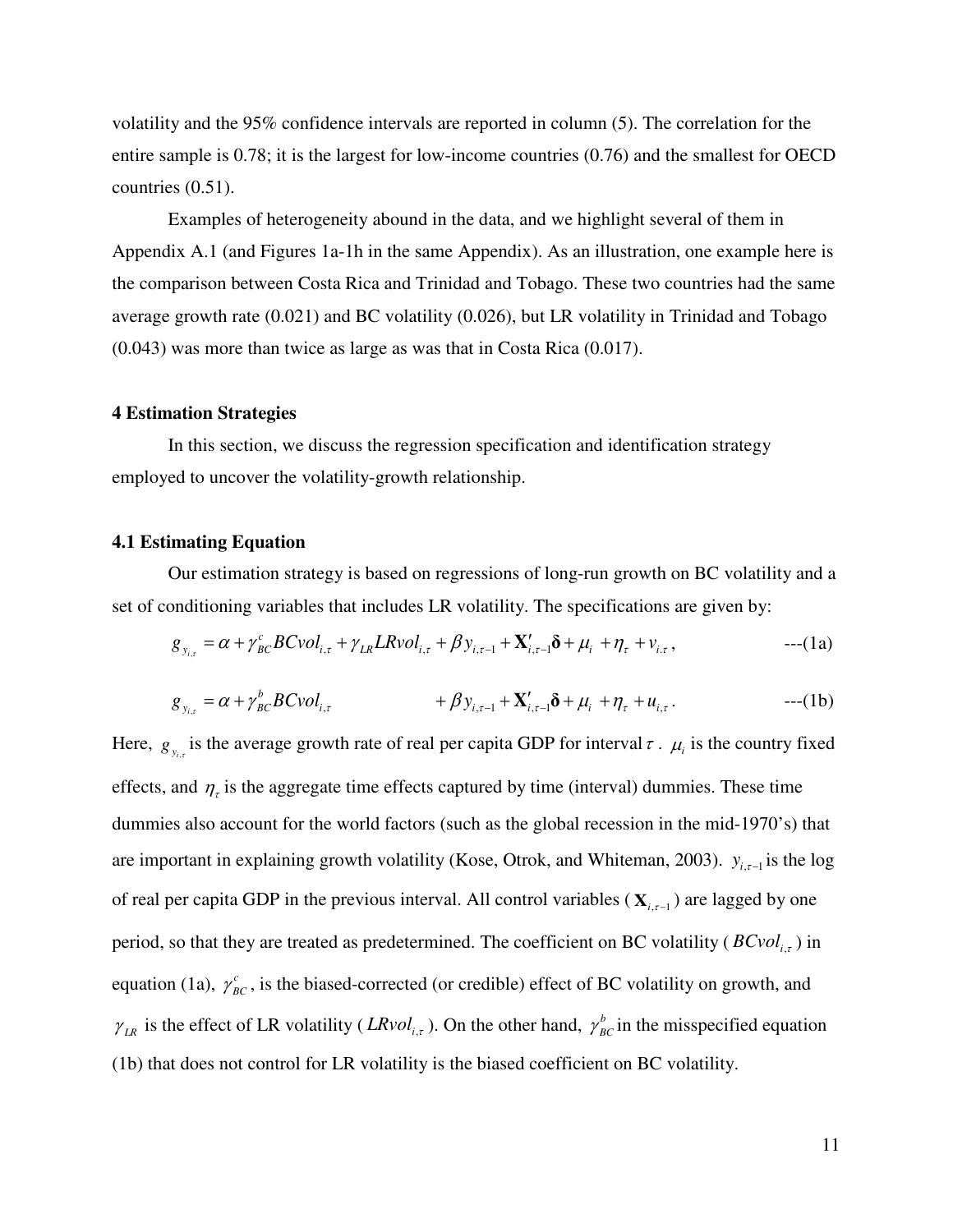Given that the correlation between BC and LR volatility (corr(*BCvol, LRvol*)) is positive in the data, <sup>14</sup> the bias in  $\gamma_{BC}^b$  due to misspecification depends on the sign of corr( $g_y$ , *LRvol*) or, equivalently, the sign of  $\gamma_{LR}$  in equation (1a). If  $\gamma_{LR}$  < 0 (>0),  $\gamma_{BC}^b$  will be biased downward (upward). Even if  $\gamma_{LR} = 0$ ,  $\gamma_{BC}^b$  will remain biased upward because corr(*BCvol*, *LRvol*) >0.

## **4.2 Identification: Choice of Control Variables**

 $\overline{a}$ 

Selection of control variables  $(X)$  in cross-country growth regressions is a difficult task, because numerous variables have been found to be significant in various studies. Certain studies control the variables that are robustly significant in extreme bound analysis (or Bayesian model averaging), but we take a different approach to avoid the omitted variable bias. This approach involves carefully controlling only those growth determinants that also affect volatility. Omission of other controls will not cause any bias, as long as the omitted variables are uncorrelated with volatility.

The following variables are included in  $X$ : (i) investment share in GDP; (ii) human capital; (iii) population growth rate; (iv) trade openness; (v) policy volatility (discussed below); (vi) terms-of-trade (ToT) volatility, which is measured as the standard deviation of the ratio of export to import prices (as a proxy for external shocks); (vii) political violence (explained in footnote 13); ix) institutional development (*polity2*); and x) financial development, which is proxied by the credit disbursed to the private sector by banks and other financial institutions relative to GDP. Lag (log) per capita income is also included to account for conditional convergence and the transitional dynamics to avoid a positive bias on the coefficient on BC volatility (for a discussion of this bias, see Martin and Rogers, 2000, p. 365). Acemoglu and Zilibotti (1997), Kose, Otrok, and Whiteman (2003) and Koren and Tenreyro (2005) also document that GDP growth is more volatile in developing than in developed countries. The variables (i)–(iii) (along with initial income level) are the most common controls in growthvolatility regressions (including Ramey and Ramey, 1995). Although investment is crucial to

 $14$  A positive correlation between BC and LR volatility can be due to R&D and diffusion of technologies that connect fluctuations at different frequencies (Comin and Gertler, 2006). This should not be confused with the orthogonality of the growth series at LR and BC frequencies mentioned in the introduction. By definition, the covariance (and therefore the correlation) between spectral estimates at different frequencies is zero (Priestley, 1981). The zero covariance of the growth series at the BC and LR frequencies for each country is also confirmed in the data.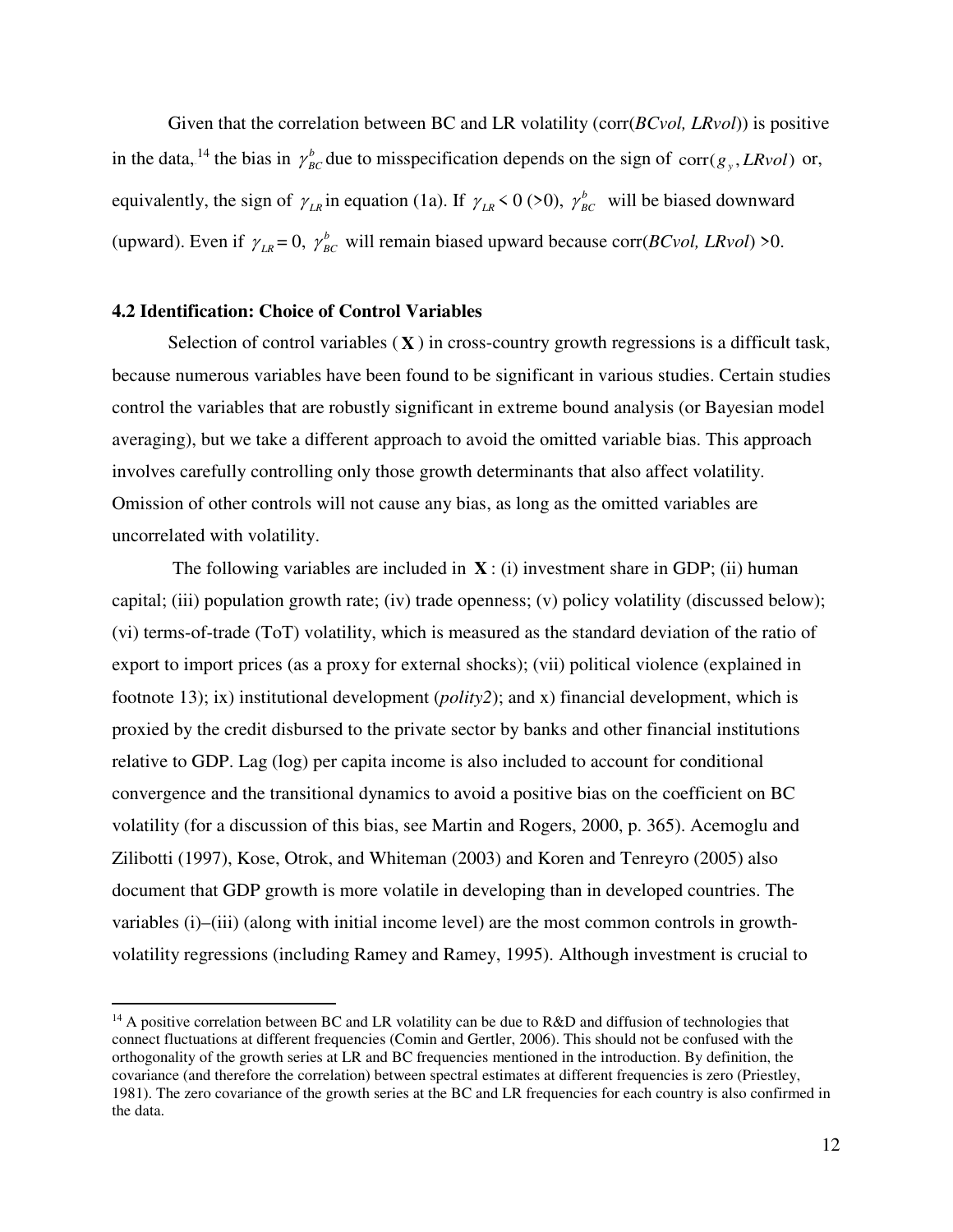economic growth, it is also the most volatile component of GDP over business cycles. Higher population growth can cause economic (and political) instability in a country, unless it is accompanied by a rate of economic growth that is large enough to reduce unemployment.<sup>15</sup> Although higher human capital plays an important role in economic growth, it also causes economic and political instability if left unutilized (the recent Arab Spring is a prime example of this phenomenon) (Kuhn, 2012).

The role of openness in economic growth has been established both theoretically and empirically, but openness also affects volatility. Using an industry-level panel dataset of manufacturing production and trade, Giovanni and Levchenko (2009) document a positive and economically significant relationship between trade openness and overall volatility. Mallick (2014) observes similar effects using aggregate data at the cross-country level. Kose, Prasad, and Terrones (2006) find that openness stimulates both growth and volatility.

Policy volatility and terms of trade (ToT) volatility isolate the business-cycle shocks from policy-induced and exogenous shocks, respectively. Fatás and Mihov (2013) document that policy volatility, defined as the uncertainty in the government expenditure growth, negatively impacts economic growth. They used the PWT 6.3 data for 1970–2007 and regress economic growth on policy volatility and a set of controls that include growth volatility. We construct policy volatility following Fatás and Mihov (2013). <sup>16</sup> Easterly et al. (1993) document that shocks measured by the change in ToT influence growth both directly and indirectly through policy variables. A negative robust impact of the change in ToT on growth volatility is documented by Mallick (2014) and Agénor et al. (2000). Mendoza (1995) estimates that ToT shocks account for 40%–60% of the observed variability of GDP at the cross-country level. Koren and Tenreyro (2007) find strong negative correlations between growth and the volatility of country-level macro shocks.

Rodrick (1999) shows that domestic social conflicts are important to understand growth collapse and the lack of persistence in growth performance since the mid-1970s. Social conflicts

 $\overline{a}$ 

<sup>&</sup>lt;sup>15</sup> Higher rates of population growth have also been found to be related to higher consumption volatility (Bekaert, Harvey, and Lundblad, 2006).

<sup>&</sup>lt;sup>16</sup> For each country in our sample, we run the following regression:  $\Delta \ln G_t = \alpha + \beta \Delta \ln Y_t + \epsilon_t$ , where *G* real government consumption spending per capita, while *Y* is real GDP per capita. The estimated residual,  $|\hat{\epsilon}_t|$ , is the measure of policy volatility. We take the time average of the residual for each interval.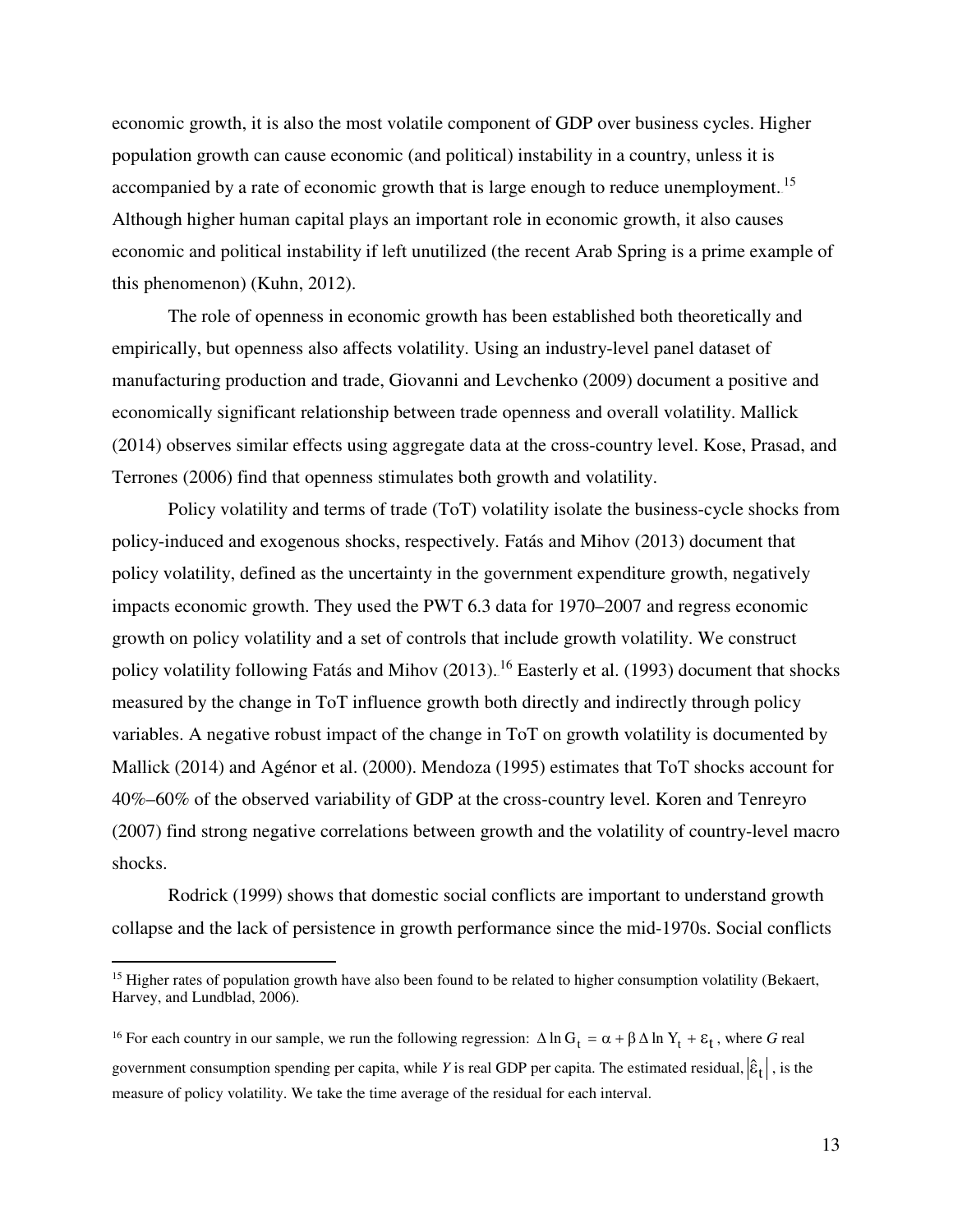interact with external shocks and domestic institutions of conflict management. Ploeg and Poelhekke (2009) show that ethnic tensions cause higher volatility and lower growth. Acemoglu et al. (2003) argue that flawed macroeconomic policies that increase volatility and decrease growth are the result of weak institutions, which are also related to social and political instability.<sup>17</sup> Financial development is one of the main channels through which volatility affects growth (Aghion and Banerjee, 2005; Beck, 2012).

Clearly, the list of variables presented above is not exhaustive, and there may be other factors that trigger both growth and BC volatility. It is conceivable that these omitted variables are related to the level of economic development and, thus, are captured to a large extent by controlling for initial income level in the regression. We also include region dummies (Latin America, sub-Saharan Africa, Asia Pacific, and the Middle East and North Africa) in the regression, because certain regions are more volatile than others, for reasons that are not discussed above; these dummies also capture omitted variables in growth regressions (Berg, Ostry, and Zettelmeyer, 2012). Finally, we include dummies for legal origins to account for both country fixed factors ( $\mu$ <sub>i</sub>) and omitted variables.<sup>18</sup>

## **4.3 Identification: Reverse Causality and Measurement Errors**

.

 $\overline{a}$ 

The other sources of endogeneity are the reverse causality from growth to volatility and measurement errors. The reverse causality may be both negative and positive. For example, poor growth performance in an economy may lead to social and political instability, which, in turn,

 $17$  In investigating the effect of uncertainty (measured as the first and second moments of the stock prices) on growth, Baker and Bloom (2013) use natural disasters, terrorist attacks, and unexpected political shocks as instruments of uncertainty. However, the authors recognize the endogeneity of these shocks in the long run.

<sup>&</sup>lt;sup>18</sup> Several studies endeavor to establish causality from BC volatility to growth using instrumental variable regressions. For example, Hnatkovska and Loayza (2005) use the following variables as instruments of volatility: the standard deviation of the inflation rate, a measure of real exchange rate misalignment, the standard deviation of ToT shocks, and the frequency of systematic banking crises. Martin and Rogers (2000) use the standard deviation of the growth rate of the preceding decade, the initial inflation rate of the current decade, the initial level of GDP per capita, and the number of revolutions and coups as instruments for developing countries. Mobarak (2005) uses diversification as the instrument of volatility. However, the exogeneity of these instruments in the long run is disputed. Bazzi and Clemens (2013) provide an excellent discussion on the problem of instrumental variable estimation in cross-country growth regressions.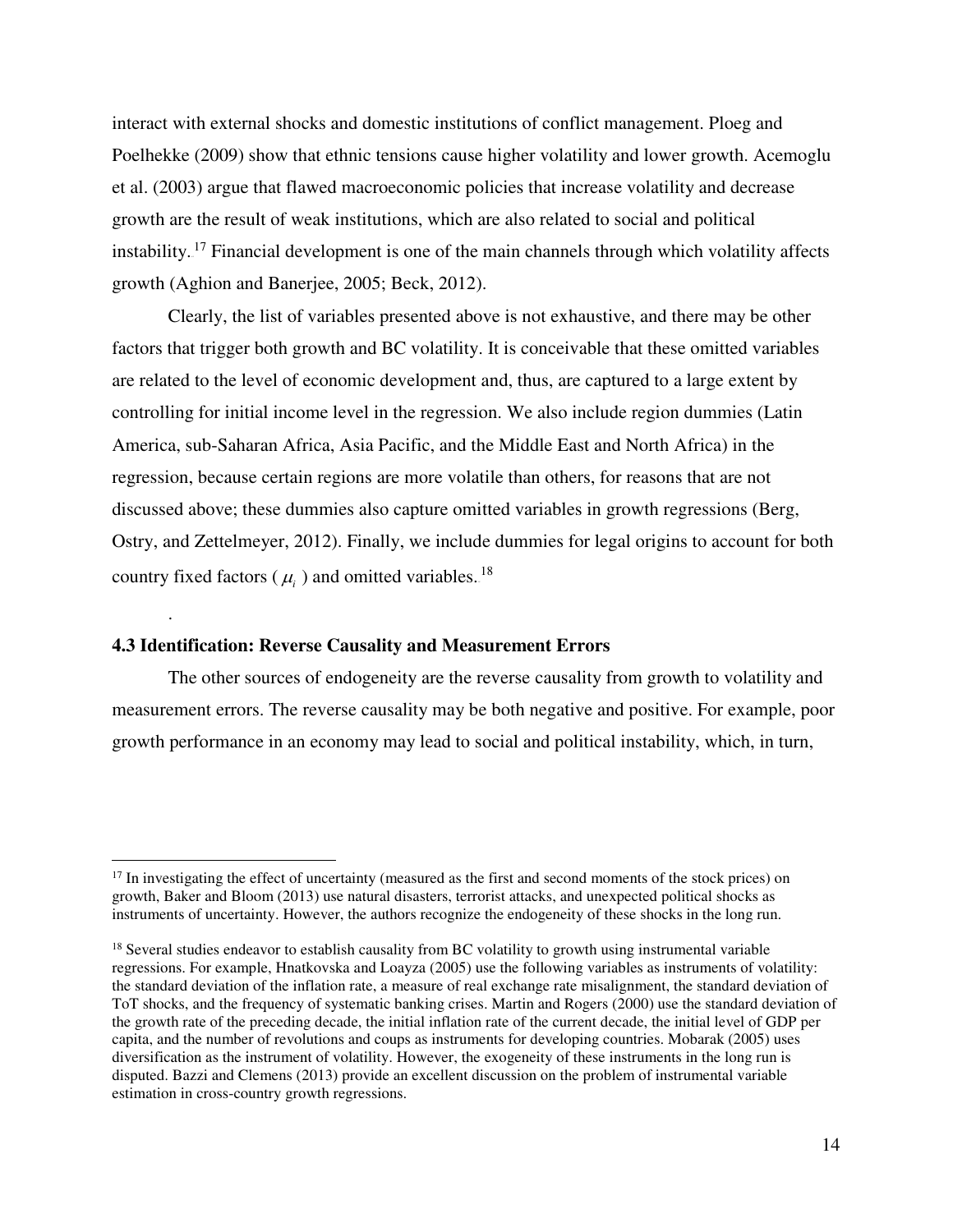causes higher volatility. On the other hand, if a fast-growing country opts for riskier technology, this may lead to higher volatility.<sup>19</sup>

Lagged values of BC and LR volatility can be potential instruments to address reverse causality; however, since these variables are constructed from a two-sided (overlapping) filtered series, their lagged values will also be correlated to growth, unless lagged by many periods, which potentially undermines the relevance of the instruments. To see the effect of filtering on instrumentation, let *y<sup>t</sup>* is the growth rate of per capita real GDP at time *t*. For a particular interval *τ*, the average growth rate ( $\bar{y}_t$ ) is the non-overlapping average of  $y_t$  over 7 years, i.e.,

6 0  $(1/7)\sum y_{t+j}$ *j*  $\overline{y}_r = (1/7) \sum y_{t+1}$  $= (1/7) \sum_{j=0} y_{t+j}$ , whereas BC volatility is calculated as the standard deviation of the band-pass

filtered series of  $y_t$  (say,  $y_t^*$ ) over the same interval, i.e.,  $sd(y_t^*) = |(1/6)\sum_{t}^{s} (y_{t+i}^* - \overline{y}_t^*)^2$  $\left[\begin{matrix} 6 & 11.6 \end{matrix}\right]^{1/2}$ 0  $sd(y_i^*) = | (1/6) \sum (y_{i+j}^* - \overline{y}_i^*)^{\text{T}} | ,$ *j*  $y_i^*$ ) =  $(1/6)\sum_{t+j} (y_{t+j}^* - \overline{y})$ =  $=\left[ (1/6) \sum_{j=0}^{6} (y_{t+j}^{*} - \overline{y}_{t}^{*})^{2} \right]$ 

where  $\sqrt[3]{\phantom{a}}$   $\frac{+3}{\sqrt{3}}$ 3  $u_{t+j}$   $\sum u_q y_{t+j+q}$ *q*  $y_{t+i}^* = \sum a_a y$ +  $_{+j}$  -  $\sum$   $u_q$   $y$ <sub>t+j+</sub>  $=\sum_{q=3}^{\infty} a_q y_{t+j+q}$  ( $a_q$ 's are the filter weights). This formula shows that average growth rate, the dependent variable in the regression, is based on  $v_t$  data for  $(t + i)$  periods, while BC volatility, the explanatory variable, is based on  $y_t$  data for  $(t + j + 2q)$  periods (q lead and q lag periods).

To overcome the problem caused by the lead values, we construct a modified filtered series  $y_t^*$  based on a one-sided moving average using only the lagged value of  $y_t$  as  $\overline{\mathbf{r}}^* = \overline{\mathbf{r}}^0$ 3  $t = \sum_{q} b_q t_{t+q}$ *q*  $y_t^{**} = \sum b_q y_{t+1}$  $=\sum_{q=3}^{8} b_q y_{t+q}$ ; this requires *data for the same (t + j) period used to calculate the average growth rate* ( $\bar{y}_t$ ), and also q lags (which do not cause reverse causality). We then calculate the standard deviation of  $y_t^{**}$  [sd( $y_t^{**}$ )] and use <u>the first lag of</u> sd( $y_t^{**}$ ) as the instrument for BC volatility, which consists only of lagged growth data. A similar procedure is applied to construct the instrument for LR volatility.<sup>20</sup>

<u>.</u>

<sup>&</sup>lt;sup>19</sup> Aghion and Banerjee (2005) present a model wherein the reverse causality is also positive, but only countries at the intermediate level of financial development are vulnerable to volatility.

 $20$  Similar identification has been employed by Chirinko and Mallick (forthcoming). It is also worth mentioning that inclusion of BC (and LR) volatility measured as the standard deviation of  $y_t^{**}$  (as opposed to that of  $y_t^*$ ) in the regression causes a *phase shift*.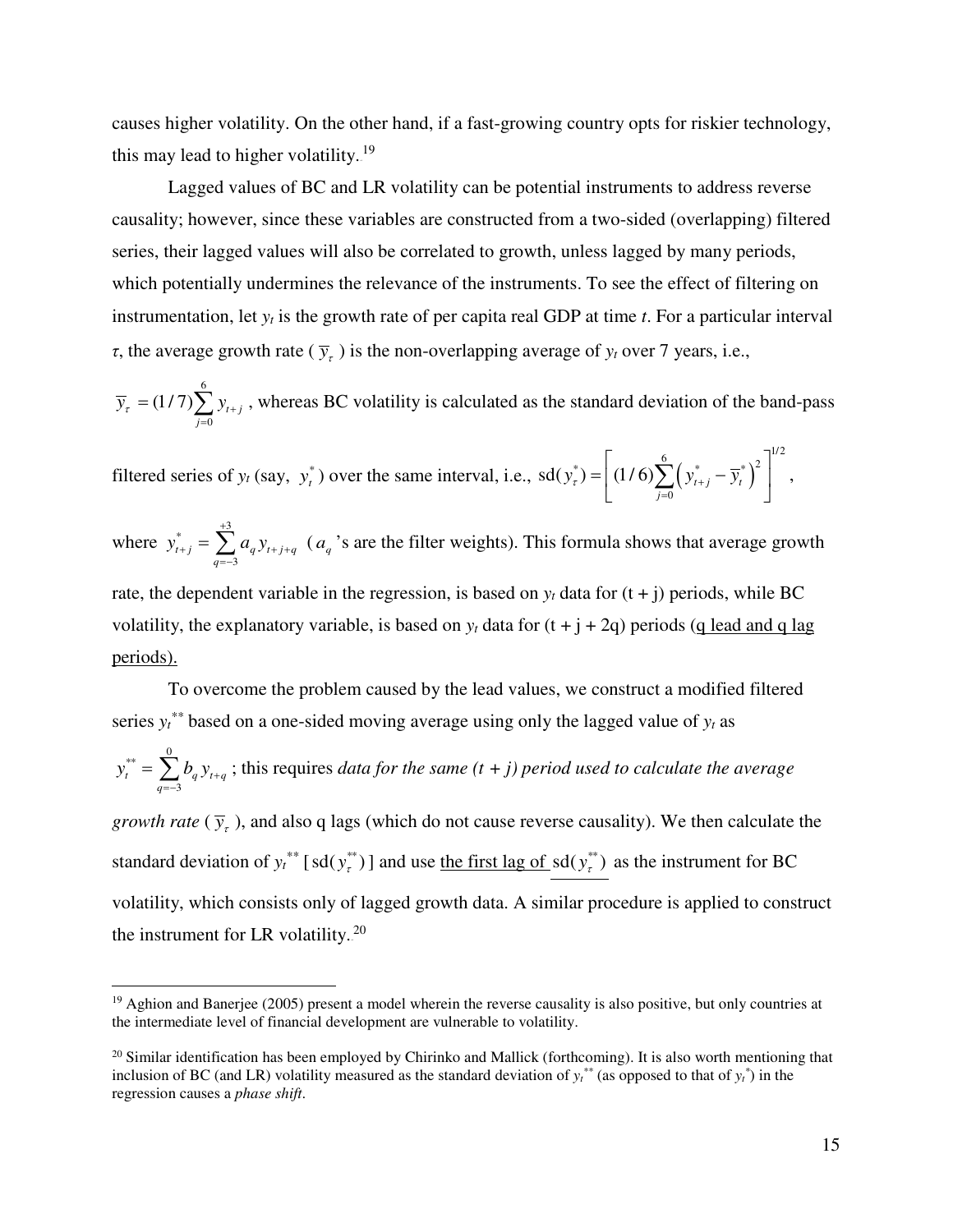Measurement errors in BC (and LR) volatility as a source of endogeneity is less clear, although this issue has been raised by Martin and Rogers (2000). Measurement errors in volatility are less likely to be inherited from measurement errors in GDP. Although certain countries might purposefully and systematically inflate their GDP figures, growth rate is less likely to be contaminated by such manipulation. One might argue that standard deviation may not represent the true volatility, but this proxy is common in many areas of economics and finance. To construct instruments for BC and LR volatility, we order the sample countries by respective volatility and construct an ordering score, or rank, for countries (a value of 1 is assigned to the least volatile country, and consecutive integers are assigned to countries with incremental volatility). This identification is based on the assumption that measurement errors do not vary in a manner that alters the distribution of countries by either BC or LR volatility. By construction, these instruments are highly correlated with respective BC and LR volatility but exogenous to the growth rate.

Because historical values of the **X** variables are unavailable, we are unable to control them in the Angus Maddison panel data. Therefore, the above instrumentation will not correct the endogeneity bias due to omitted variables and we interpret this relationship as correlation.

## **5 Results**

 $\overline{a}$ 

We report only the coefficients of our interests:  $\hat{\gamma}_{BC}^c$ ,  $\hat{\gamma}_{BC}^b$  and  $\hat{\gamma}_{LR}$ , which are the unbiased (credible) coefficient on BC volatility, the biased coefficient on BC volatility in the misspecified equation, and the coefficient on LR volatility, respectively.  $\hat{\gamma}_{BC}^c$  and  $\hat{\gamma}_{LR}$  compare the relative contribution of BC and LR volatility to explaining growth. All estimations are based on a window of 3 years and  $\tilde{p} = 8$ , unless otherwise mentioned.<sup>21</sup>

<sup>&</sup>lt;sup>21</sup> Comin and Gertler (2006), Comin (2009), and Comin et al. (2014) employ a non-standard definition of long-run in terms of the periodicity of 200 quarters and above. They refer to the periodicities between 2 and 200 quarters as the medium-term business cycle. Periodicities between 2 and 32 quarters represent the high-frequency component of the medium-term, and frequencies between 32 and 200 quarters constitute the medium-frequency component of the medium-term. Our definition of long-run periodicities as 8 years (32 quarters) and above incorporates their mediumfrequency components.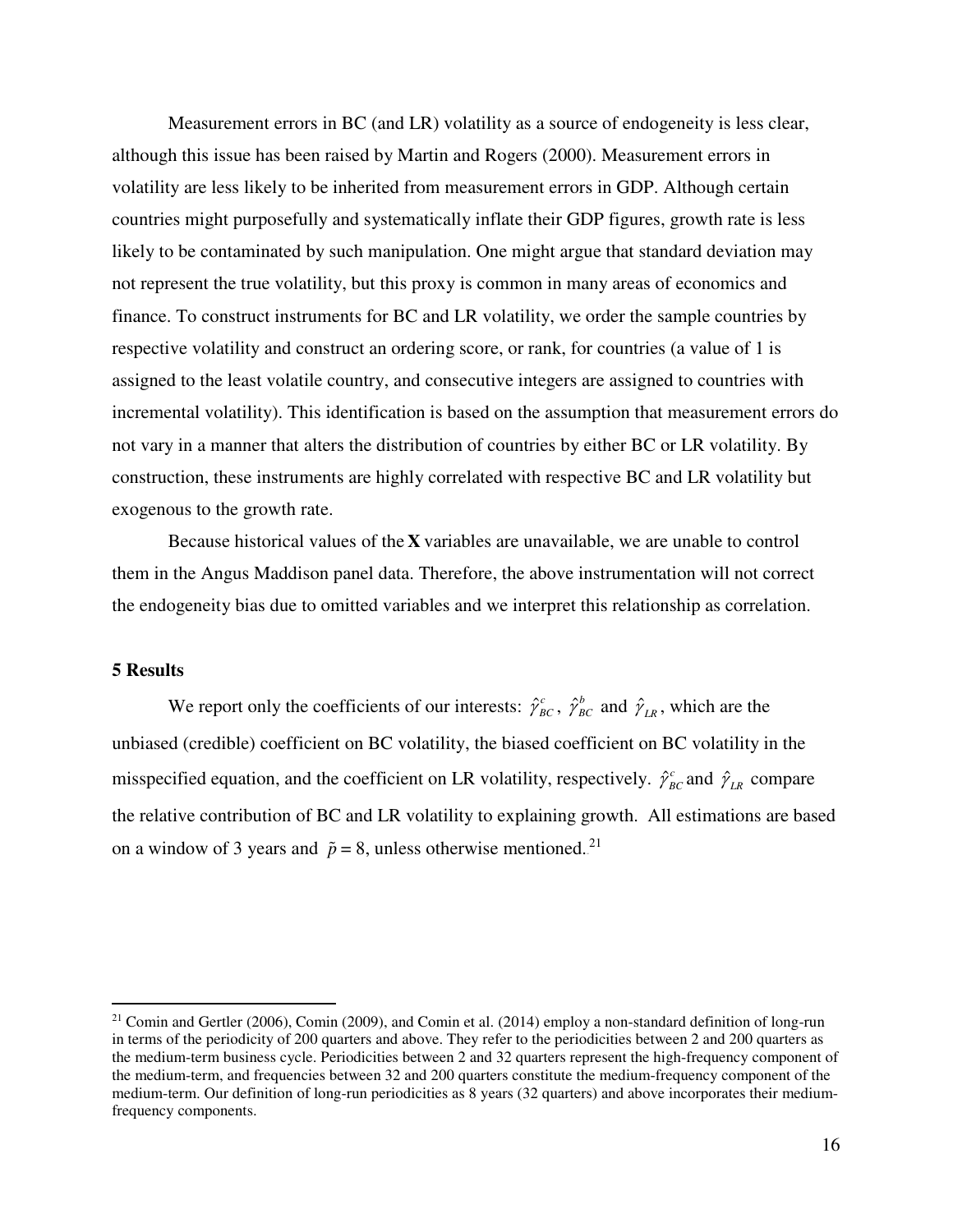## **5.1 OLS Estimation**

We first begin with the results by pooled OLS estimation of equations (1a) and (1b). The results are presented in Table 2; the odd-numbered columns report  $\hat{\gamma}_{BC}^c$  and  $\hat{\gamma}_{LR}$ , estimated from equation (1a), and the even-numbered columns present  $\hat{\gamma}_{BC}^b$ , estimated from the misspecified equation (1b). Columns (1) and (2) report the results for all sample countries in the regressions without any control variables, except for the lag of log per capita real income. Both  $\hat{\gamma}_{BC}^c$  and  $\gamma_{BC}^b$ are insignificant but negatively signed. The important observation is that, in equation (1a), the magnitude of  $\hat{\gamma}_{LR}$  (-0.28) is approximately three times larger than  $\hat{\gamma}_{BC}^c$  (-0.11) and also has a larger *t*-statistic. When LR volatility is excluded from the regression in equation (1b), both the magnitude and *t*-statistic of  $\gamma_{BC}^b$  become approximately 50% larger than those of  $\hat{\gamma}_{BC}^c$ . The same pattern is observed if the control variables and country fixed factors are included in the regressions [columns (3)–(6)].

In the case of developing countries, both  $\hat{\gamma}_{BC}^c$  and  $\hat{\gamma}_{LR}^c$  are negative, and  $\hat{\gamma}_{BC}^c$  is statistically significant at the 5% level; however, in the misspecified equation (1b), both the (absolute) magnitude and statistical significance of  $\gamma_{BC}^b$  are now substantially larger than  $\hat{\gamma}_{BC}^c$  [(columns (7)–(8)]. On the other hand, in the case of OCED countries,  $\hat{\gamma}_{LR}$  is negative (-0.51), statistically significant, and several times larger than  $\hat{\gamma}_{BC}^c$ . In the misspecified equation (1b), the magnitude and *t*-statistic of  $\gamma_{BC}^b$  also exhibit a substantial increase [columns (9)–(10)].

## Insert Table 2 here

 These results suffer from endogeneity; nonetheless, they reveal an important pattern, showing that the correlation between growth and BC volatility is magnified if LR volatility is omitted from the regression. These results also serve as a benchmark for comparison with the results obtained from estimation of the Maddison historical data.

## **5.2 Benchmark IV Estimation**

It would be worth reiterating that our IV/GMM estimations are intended to account for endogeneity due to reverse causality and measurement errors. Upon selecting the appropriate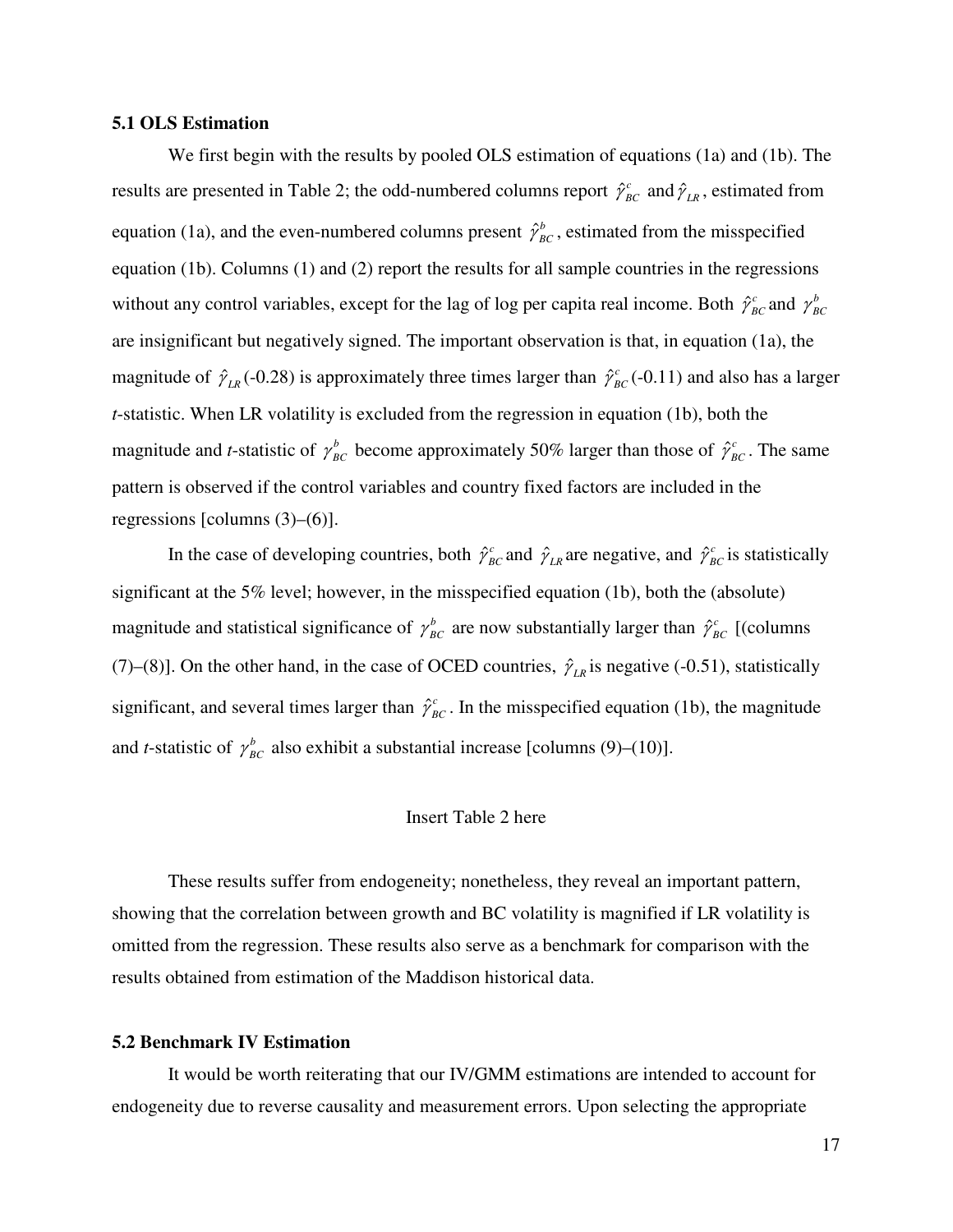control variables, our IV estimation will provide unbiased effects of both BC and LR volatility on growth.<sup>22</sup> On the other hand, the effect of BC volatility in equation (1b) will still be biased after instrumenting, because of omitting LR volatility.

The results are presented in Table 3. The first two columns report the results for all sample countries. The coefficient on BC volatility in equation (1a),  $\hat{\gamma}_{BC}^c$ , is negative, very small, and statistically insignificant, while the coefficient on LR volatility,  $\hat{\gamma}_{LR}$ , is approximately four times larger (-0.38) and significant at the 5% level [column (1)]. However, in the misspecified equation (1b),  $\gamma_{BC}^b$  almost doubles and becomes statistically significant at any conventional level  $[column (2)].$ 

Given that  $\hat{\gamma}_{LR}$  is negative,  $\gamma_{BC}^b$  is biased downward, as can be seen from the estimated value of  $\gamma_{BC}^b$  (= -0.177), which is about 82% smaller than  $\hat{\gamma}_{BC}^c$  (= -0.097). The quantitative implication of this bias is discussed in Section 6.

## Insert Table 3 here

The results, when estimated retaining only the developing countries, are similar to the full sample countries, both in terms of the signs and the statistical significances of the coefficients [columns (3) and (4)]. The results for the OECD countries are also similar [columns (5) and (6)]; although  $\gamma_{BC}^b$  is also insignificant in the misspecified equation, its magnitude (and *t*-statistic) is several times larger than  $\hat{\gamma}_{BC}^c$  (and *t*-statistic), a pattern similar to those observed in the full sample and developing countries.

The instruments are valid and relevant in all cases, as suggested by the Kleibergen–Paap rk LM and Wald *F* statistics. The over-identifying restrictions are satisfied, as indicated by the *p*value of the Hansen *J*-statistics.

<u>.</u>

 $22$  Controlling for omitted variables in cross-country regressions is not an easy task and, therefore, one can dispute our argument. Therefore, we interpret the causal effect cautiously.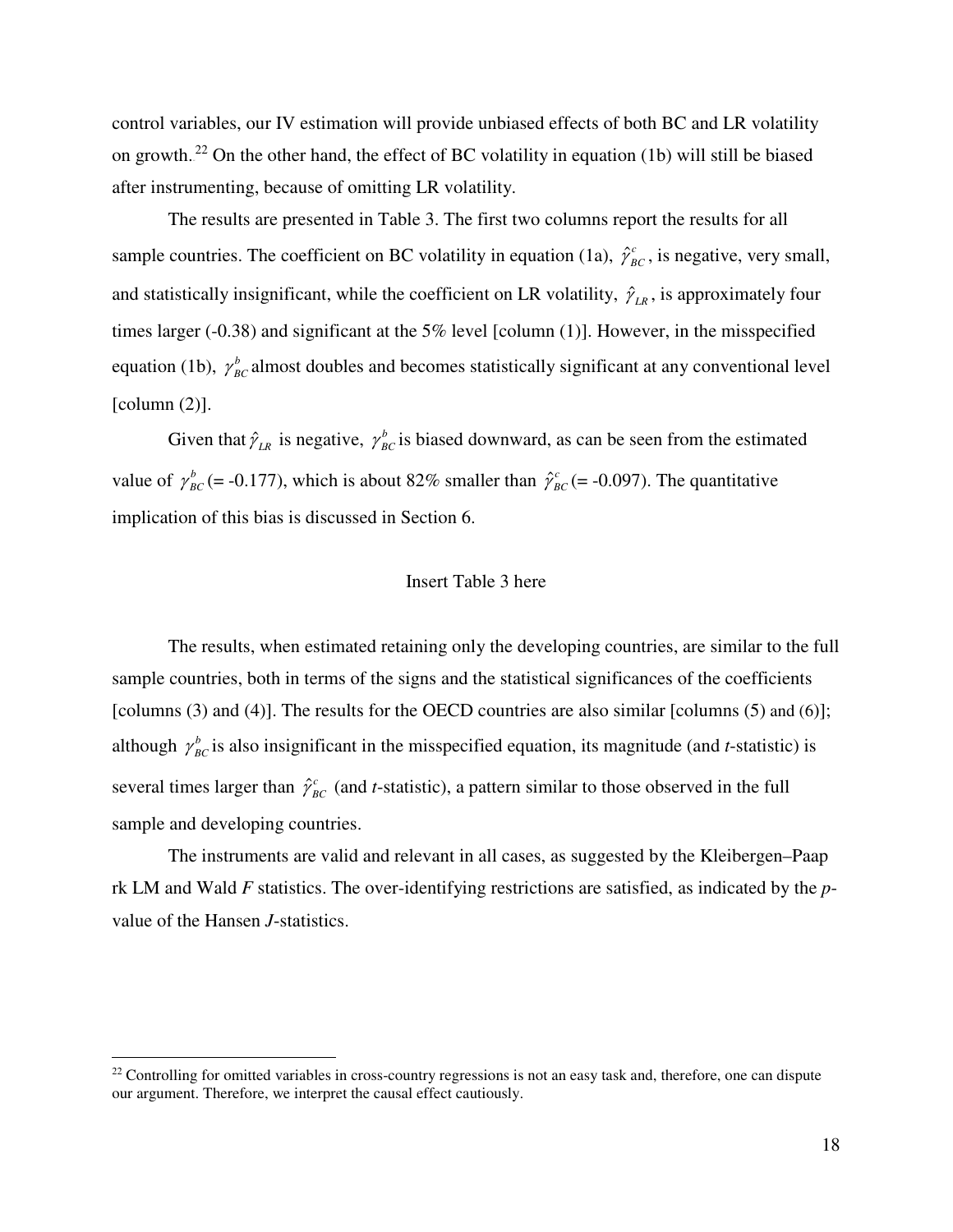## **5.3 IV Estimation: Alternative Critical Periodicity**

The previous results are based on the implicit assumption that all countries are characterized by similar cyclical patterns. Although there is a large body of literature on business cycles in developed countries, very little is known about business cycles in developing countries. Agénor, McDermott, and Prasad (2000) note that there are both similarities (procyclical real wages and countercyclical variation in government expenditures) and differences (countercyclical variation in the velocity of monetary aggregates) between macroeconomic fluctuations in developing and developed countries. Rand and Tarp (2002) demonstrate that developing countries differ considerably from developed countries in terms of the nature and characteristics of short-run macroeconomic fluctuations. Analyzing a sample of 15 developing countries (five countries each from sub-Saharan Africa, Latin America, and Asia and North Africa), the authors document that average lengths of expansion and contraction are 4.8 and 5.2 years, respectively. These results suggest that cycles are generally shorter in developing countries. Male (2011) emphasizes that there is heterogeneity at the regional level, in that cycles are shorter in Latin America and longer in Asia, compared with developed countries.

We now calculate BC and LR volatility by filtering the growth rate, using  $\tilde{p} = 5$  for developing countries, but retain the benchmark  $\tilde{p} = 8$  for developed countries. The results for full sample and developing countries, summarized in Table 4, are qualitatively similar to the benchmark results in Table 3. In the subsequent analyses, all results are based on the benchmark  $\tilde{p} = 8$ .

## Insert Table 4 here

#### **5.4 IV Estimation: Nonstationary Growth Rate**

We have extracted the low-frequency components by employing low-pass filter under the assumption that growth rate is stationary. This assumption may be contested for countries that have experienced large swings in their growth rates. Ideally, the true integration property of the growth series cannot be determined in a finite sample, as emphasized by Romer (2012; see footnote 12 in this paper). Once the assumption of stationarity is relaxed, the low-pass filter cannot be applied. Under the assumption of non-stationarity, we follow the standard procedure to calculate the business-cycle components using the band-pass filter and extract the long-run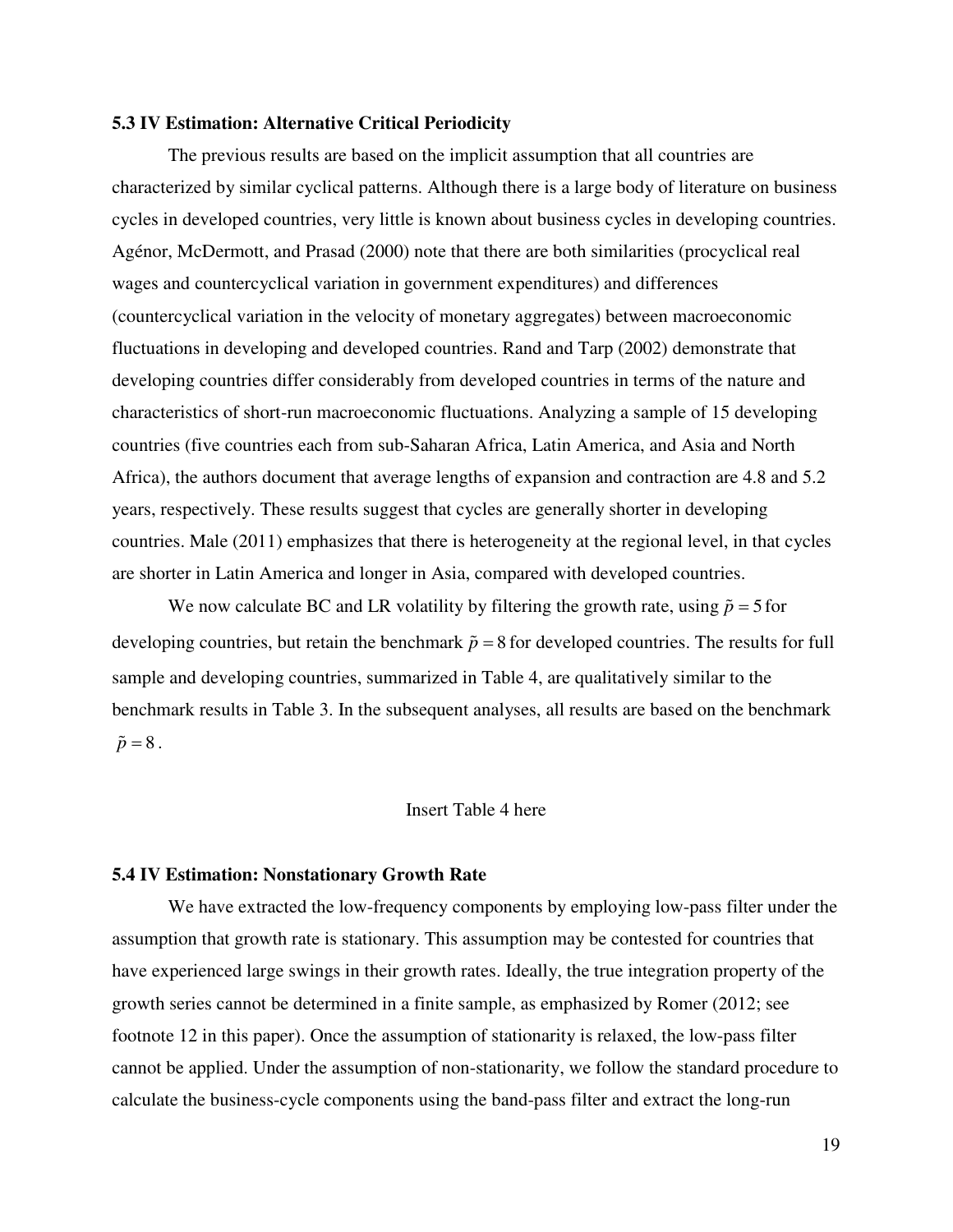component as the residual. We then calculate LR volatility as the standard deviation of the latter series. The results are presented in Table 5, but only for equation (1a), as the results for equation (1b) will be the same. There is almost no change in these results from the benchmark results, both in terms of the estimated coefficients and their  $t$ -statistics.<sup>23</sup>

## Insert Table 5 here

## **5.5 IV Estimation: Alternative Sample Periods**

 $\overline{a}$ 

Patterns of volatility have undergone changes over time. In general, except for some (regional) crises, the world has become less volatile since the mid-1980s. To understand any changes in the growth-volatility relationship, we estimate equations (1a) and (1b) for the post-1984 period (dropping the first two intervals, 1970–76 and 1977–83). On the other hand, the recent great recession is unprecedented in history except the great depression in the 1930s. However, as this recession was contained mostly to the developed countries (even some developed countries, such as Australia and New Zealand, escaped it), we re-estimate the results for the OECD countries, excluding the last interval (2005–2011). The results are summarized in Table 6. Columns (1)–(4) report the results for the post-1984 period for the full sample and developing countries. There are almost no changes in  $\hat{\gamma}_{BC}^c$  and  $\hat{\gamma}_{LR}$ , compared to the benchmark results, while  $\gamma_{BC}^b$  is now insignificant (it is significant at the 11% level for the full sample countries). There is also no change in the results for the OCED countries [columns  $(5)-(6)$ ].<sup>24</sup>

## Insert Table 6 here

These results corroborate that the BC volatility has no effect on growth; rather it is the LR volatility that negatively impacts growth.

<sup>&</sup>lt;sup>23</sup> Given that both assumptions of stationarity and nonstationarity give almost identical results, we do not test the integration properties of the growth rate for each country and then decompose volatility based on the test results. This tedious exercise is unlikely to change our main conclusions.

 $24$  The results for OECD countries in the post-1984 period, and those for the full sample and developing countries in the pre-2005 period, do not qualitatively change. However, we do not report them, because the Hansen *J*-statistics are not valid.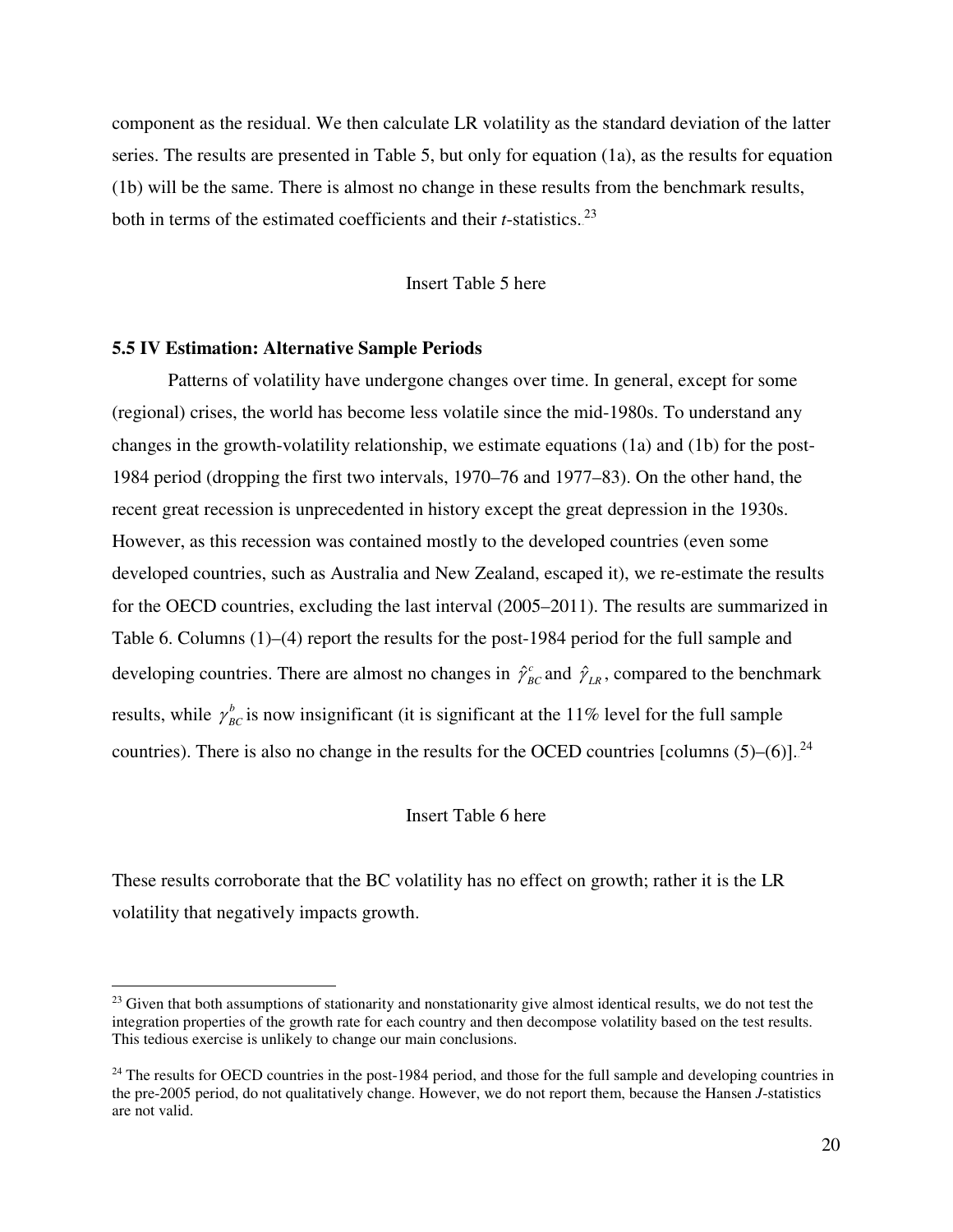## **5.6 IV Estimation: Sub-sample Countries**

 $\overline{a}$ 

 Previously, we split sample countries based on their level of development. In the following, we perform more robustness checks for different subsets of countries based on alternative selection criteria.

In the first exercise, we exclude countries that may be more vulnerable to reverse causality. The possible candidates are the fast-growing countries that may opt for riskier technology and, therefore, experience greater volatility. We drop the top 25% and 50% of growth performers based on the average growth rate over 1970–2014; this leaves 86 and 55 countries, respectively. The results for both groups, reported in Table 7 [columns (1)–(4)], are in line with the benchmark results.

## Insert Table 7 here

The next exercise tests whether the results are driven by high-volatile countries. We exclude from the sample the regions experiencing above average BC and LR volatility (note that our sub-sample analysis for the OCED countries, to a large extent, addressed this concern).<sup>25</sup> The most volatile regions under these criteria are the Middle East and North Africa, followed by Sub-Saharan Africa. BC volatilities in these two regions are 0.053 and 0.044, respectively, compared to the developing country average of 0.036. Similarly, their LR volatilities are 0.033 and 0.030, respectively, compared to the developing country average of 0.025. The results for the two sub-samples, after alternatively excluding the Middle East, North Africa, and Sub-Saharan Africa are presented in columns (5)–(8) in Table 7, and they do not meaningfully differ from the benchmark results.

<sup>&</sup>lt;sup>25</sup> The assumption of orthogonality between BC and LR components of growth may not strictly hold for high volatile countries. It is important to mention that alternative methods of trend-cycle decomposition that relax the orthogonality assumption (such as the Beveridge-Nelson method) extract the trend at the zero frequency (alternatively, infinite periodicity), while we define LR over a broad frequency range (periodicities ranging from 8 years to infinity) that is consistent with the standard and well-accepted definition of business cycle. This exercise, therefore, can serve as a robustness check, excluding the countries for which the orthogonality assumption is most likely to violate.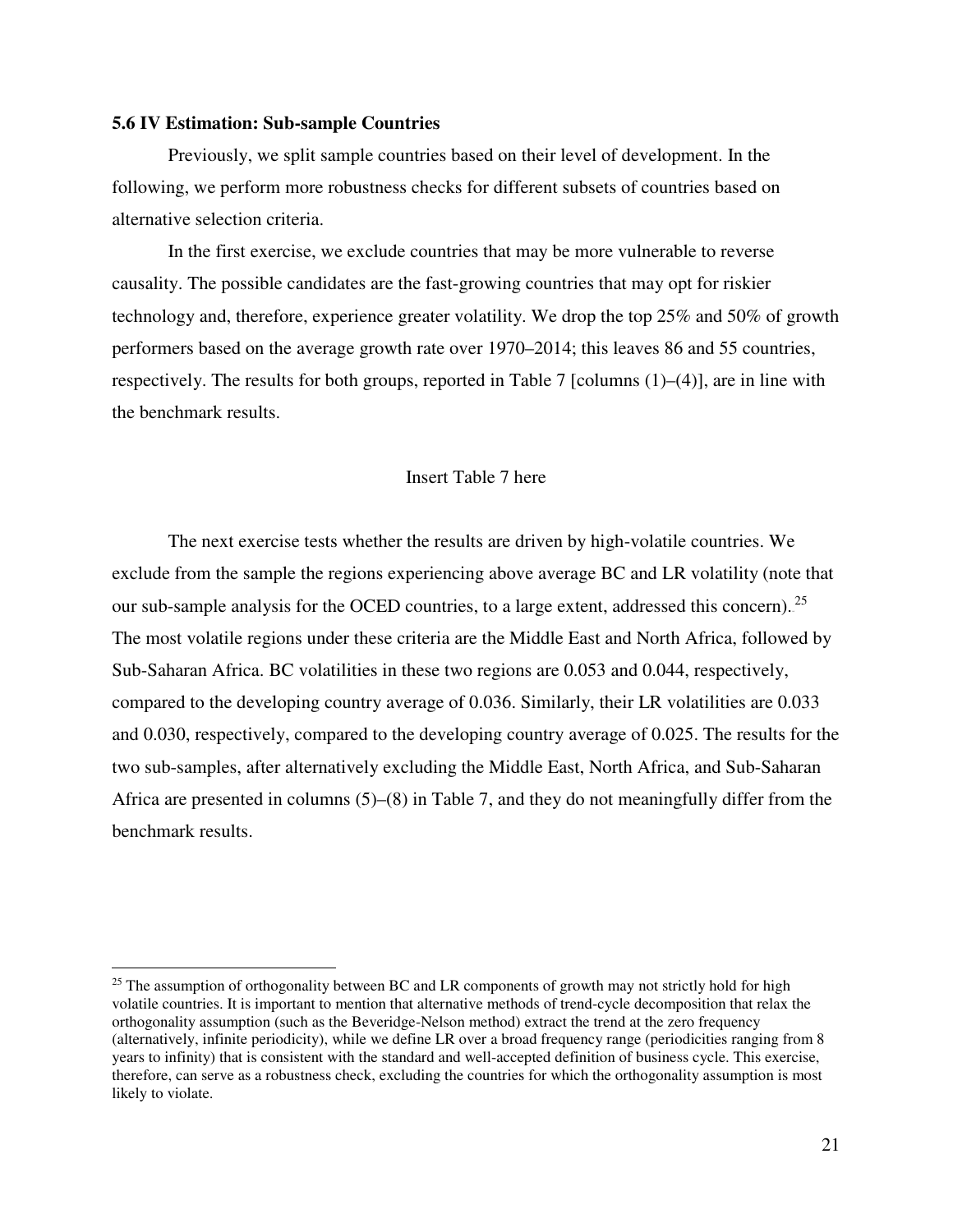## **5.7 Correlation in the Historical (1875–2010) Panel Data**

We now estimate the relationship based on the historical data for 1875–2010, compiled by Angus Maddison (Maddison-Project, 2013).<sup>26</sup> This estimation allows us to verify the results using an alternative dataset and time period. There are 28 countries, of which 20 are developed, according to current income levels (a list of countries is provided in the note below Table 8), and there are 18 observations for each country. Due to the unavailability of data for control variables, we can control only initial (previous interval) log level of real GDP, time (interval) dummies. We also control for dummies for major economic episodes: pre–1914, 1914–1945, 1946–1985, and post-1985 periods.<sup>27</sup> As a result, country fixed effects will be correlated with the omitted variables; thus, we estimate the fixed effect regression. We interpret coefficients on both BC and LR volatility as correlation.

## Insert Table 8 here

Panels A and B in Table 8 summarize the results for the full sample and 20 developed countries, respectively. The results are similar in both panels. There is no correlation between BC volatility and growth, but it becomes negative and significant in the misspecified regression that omits LR volatility. The coefficient on LR volatility is negative but insignificant. These results are consistent with the OLS results using the PWT data reported in Table 2, but should not be emphasized much because of endogeneity.

## **5.8 Replication of Ramey and Ramey**

 $\overline{a}$ 

Our final robustness check entails a replication of Ramey and Ramey (1995) (henceforth, RR), which is, arguably, the most influential study on the volatility-growth relationship, using their data. We replicate their basic cross-sectional specification, because it is comparable to our

<sup>&</sup>lt;sup>26</sup> The data go back to earlier periods for a small number of countries. For example, data since 1820 are available for only 8 countries (Australia, Italy, Denmark, France, Netherlands, Sweden, the UK, and the USA).

<sup>&</sup>lt;sup>27</sup> Romer (2012, p. 192) suggests that the macroeconomic history of the USA since the late 1800s comprises four broad periods: i) before the Great Depression, ii) the Great Depression through World War II, iii) the end of World War II to about the mid-1980s, and iv) after the mid-1980s. This classification can be generalized to other sample countries, with the exception of the first period, which includes World War I, because most sample countries are in Europe. Therefore, we modify the first period accordingly. The four phases of capitalist development defined by Maddison (1991) are also similar, except that the last episode begins from 1973.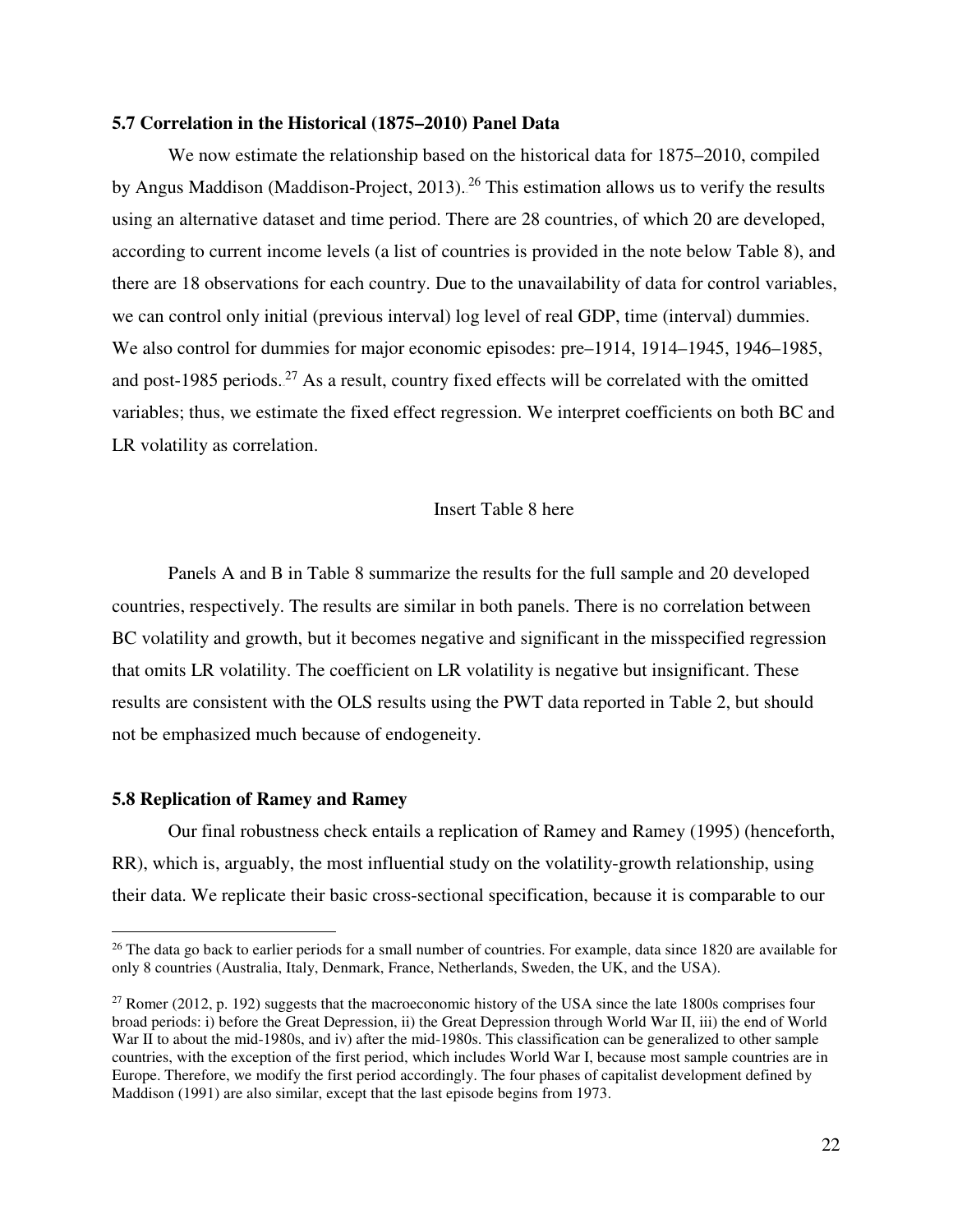specification. Using PWT 5.6 data, RR estimated the volatility-growth relationship for two sets of countries: i) a full sample of 92 countries for 1960–1985, and ii) 24 OECD countries for 1950–1988. It is worth noting that the PWT data have been revised several times, and the subsequent revisions are not strictly comparable [for other replications of RR using alternative versions of the PWT data, see Ponomareva and Katayama (2010) and Dawson et al. (2001)].

RR calculated growth rate and volatility based on "Real GDP per capita, 1985 international prices: Chain Index (RGDPCH)" (their Data Appendix, p. 1150). This is not the appropriate variable to compare growth rates over time and across countries. Rather, the appropriate series is the growth of GDP at constant national prices [see Feenstra, Inklaar, and Timmer (2013); PWT 8.0 User Guide, p. 25]. Because GDP data at constant national prices were not available in the PWT 5.6, RR conducted the best possible exercise with the available data.

## Insert Table 9 here

The results are summarized in Table 9. Panel-A reports the results for 92 countries for 1960–1985. In column (1), the coefficient on volatility (standard deviation of the growth rate), in the specification without any control reported by RR, is reproduced and is -0.15, with a *t*-statistic of -2.3 (which increases to -2.6 after correcting for heteroscedasticity). However, as we discuss in detail in Section 6.1, the standard deviation of the raw (unfiltered) growth rate differs from our measure of BC volatility. When BC volatility is calculated as the standard deviation of the bandpass-filtered series and used in the same regression, its coefficient remains very close (-0.16), with a *t*-statistic of -2.59 [column (2)]. When the controls used by RR— initial income, average population growth, average investment share of GDP, and initial human capital—are included in the regression, the coefficient on BC volatility decreases to -0.109, with a *t*-statistic of -1.636 (which falls slightly short of the 10% level of significance) [column (3)]. However, after controlling for LR volatility, the coefficient on BC volatility decreases to almost zero (0.006), with a very low *t*-statistic of 0.066 [column (4)], and the coefficient on LR volatility now becomes negative and significant.

 The results for the 24 OECD countries are summarized in Panel-B. RR reported a positive and insignificant coefficient of volatility of 0.147 [column (1)]; however, if BC volatility is used instead, the coefficient changes to negative [columns (2)]. The coefficient on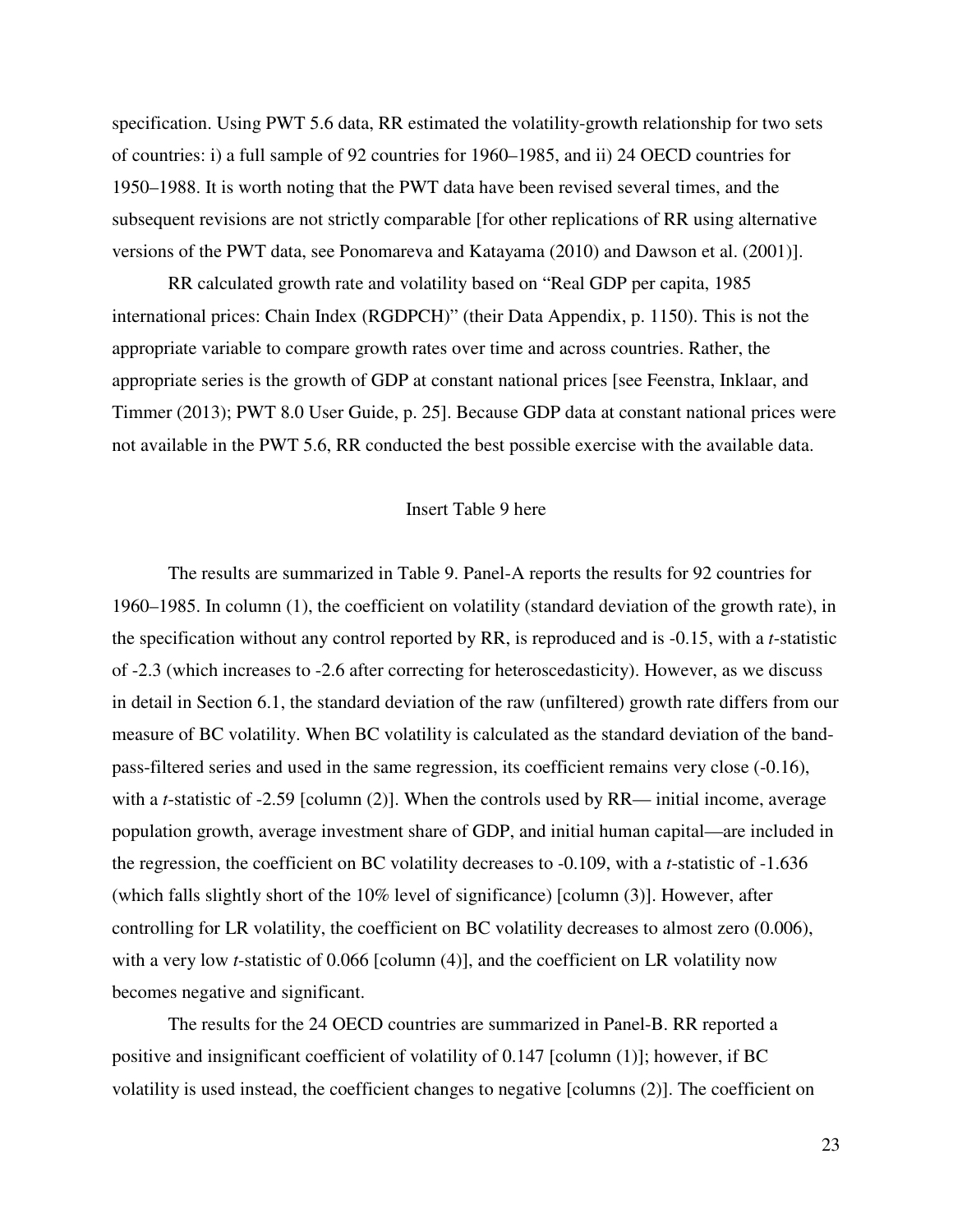BC volatility in the specification with all controls is large negative  $(-0.408)$  and significant but does not meaningfully change after controlling for LR volatility [columns (3) and (4)]. Our estimation for OECD countries using the appropriate GDP series and with an extended set of controls (of which RR controls are a subset) showed that the coefficient on LR volatility was negative and significant, while that on BC volatility was insignificant [columns (9) and (10) in Table  $2$ ].<sup>28</sup>

#### **6 The Role of LR Volatility**

The results discussed in the previous section raises a crucial question about the relevance of different measures of volatility employed to study the volatility-growth relationship. In the following, we compare the results based on our volatility decomposition with other measures of volatility in the literature. We also evaluate the quantitative implications of different measures of volatility in explaining growth and then discuss some possible explanations for the importance of LR volatility. It is important to mention that LR volatility can also be interpreted as persistence in volatility (Levy and Dezhbakhsh, 2003; Ascari and Sbordone, 2014; Müller and Watson, 2015).

## **6.1 Volatility or its Persistence?**

<u>.</u>

Most studies (examples include Kormendi and Meguire, 1985; Ramey and Ramey, 1995; Martin and Rogers, 2000; Hnatkovska and Loayza, 2005; Mobarak, 2005; and Loayza et al., 2007) use standard deviation of the (unfiltered or raw) growth rate as a proxy for BC volatility. This measure is based on the assumption of a constant trend, whereas the calculation of BC volatility as the standard deviation of the cyclical components assumes a time-varying trend. As discussed in the introduction, total variance of growth rate is the sum of the variances of its cyclical and long-run components. Therefore, volatility measured as the standard deviation will capture the combined effects of both BC volatility and persistence in volatility. In other words, the effect of omitting persistence will be reflected either in the coefficient on BC volatility in the misspecified regression or in the coefficient on the standard deviation of the unfiltered or raw series.

<sup>&</sup>lt;sup>28</sup> There are 25 OECD countries in our sample; the results do not change if the 24 RR sample countries are retained.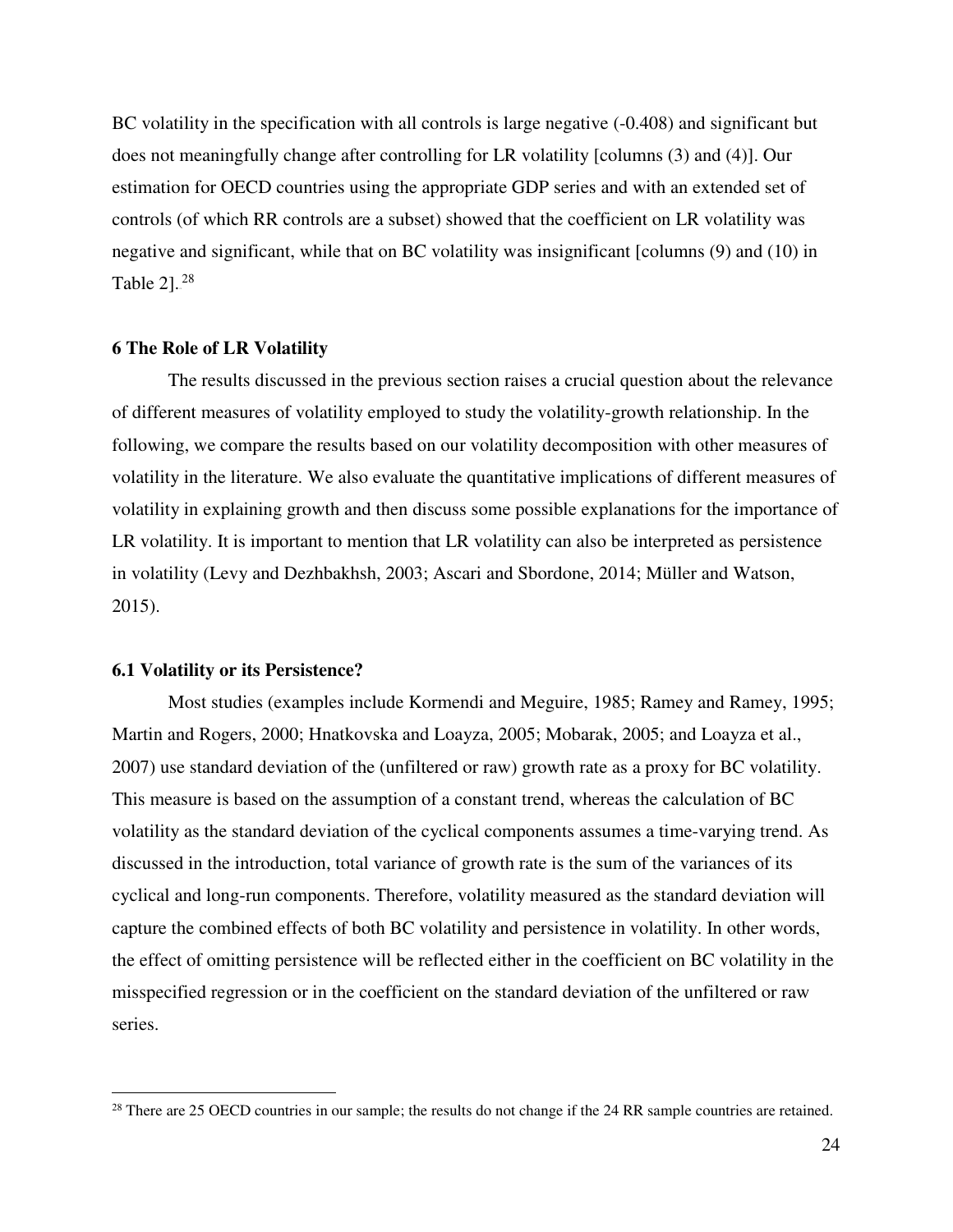## Insert Table 10 here

To verify the above argument, we calculate the standard deviation of the unfiltered growth rate and define it as *total volatility*. We then estimate the coefficient on *total volatility* to compare it with the previously estimated  $\hat{\gamma}_{LR}$  (coefficient on LR volatility) and  $\gamma_{BC}^b$  (coefficient on BC volatility in the misspecified equation). Selected results are presented in Table 10. Consider the benchmark results for the full set of sample countries in columns (1)–(3). The coefficient on *total volatility*, reported in column (1), is negative at -0.220 and statistically significant at any conventional level; quantifying this result, one standard deviation increase in *total volatility* decreases growth by 0.25 percentage-points. Columns (2) and (3) reproduce the results for BC and LR volatility, respectively, which were estimated from the same specification and reported earlier, in columns (1) and (2), respectively, in Table 3. Note that there was no effect of BC volatility ( $\gamma_{BC}^c$ ) after correcting the misspecification, but there was a significantly negative correlation of LR volatility ( $\hat{\gamma}_{LR}$  is -0.381 and statistically significant at any conventional level). The latter result can be quantified as a 0.14 percentage-points decrease in growth caused by one standard deviation increase in LR volatility. However, in the misspecified regression that omits LR volatility,  $\gamma_{BC}^b$  is estimated at -0.177 and is significant, which leads to the incorrect inference that one standard deviation increase in BC volatility leads to a 0.18 percentage-points decrease in growth. Similar results for different income groups and time periods are presented in columns (4)–(12). These results support our argument that, because of misspecification, the contribution of volatility persistence is misconstrued as being the contribution of either *total volatility* or BC volatility.

If our measure of LR volatility merely captured non-standard growth spells [documented in Pritchett (2000), Berg, Ostry, and Zettelmeyer (2012), and Bluhm, Crombrugghe, and Szirmai (2014)], rather than the volatility of the stochastic trend, this would be more likely to be manifested in cross-sectional estimations (data time average over the entire sample period). Our panel data over a 7-year interval are largely unaffected by such spells.

Our results are consistent with the findings in the literature that document the welfare cost of business-cycle fluctuations. Lucas (1987) calculated that the welfare cost of business cycles is small—less than 0.1% of lifetime consumption. Subsequent literature has modified the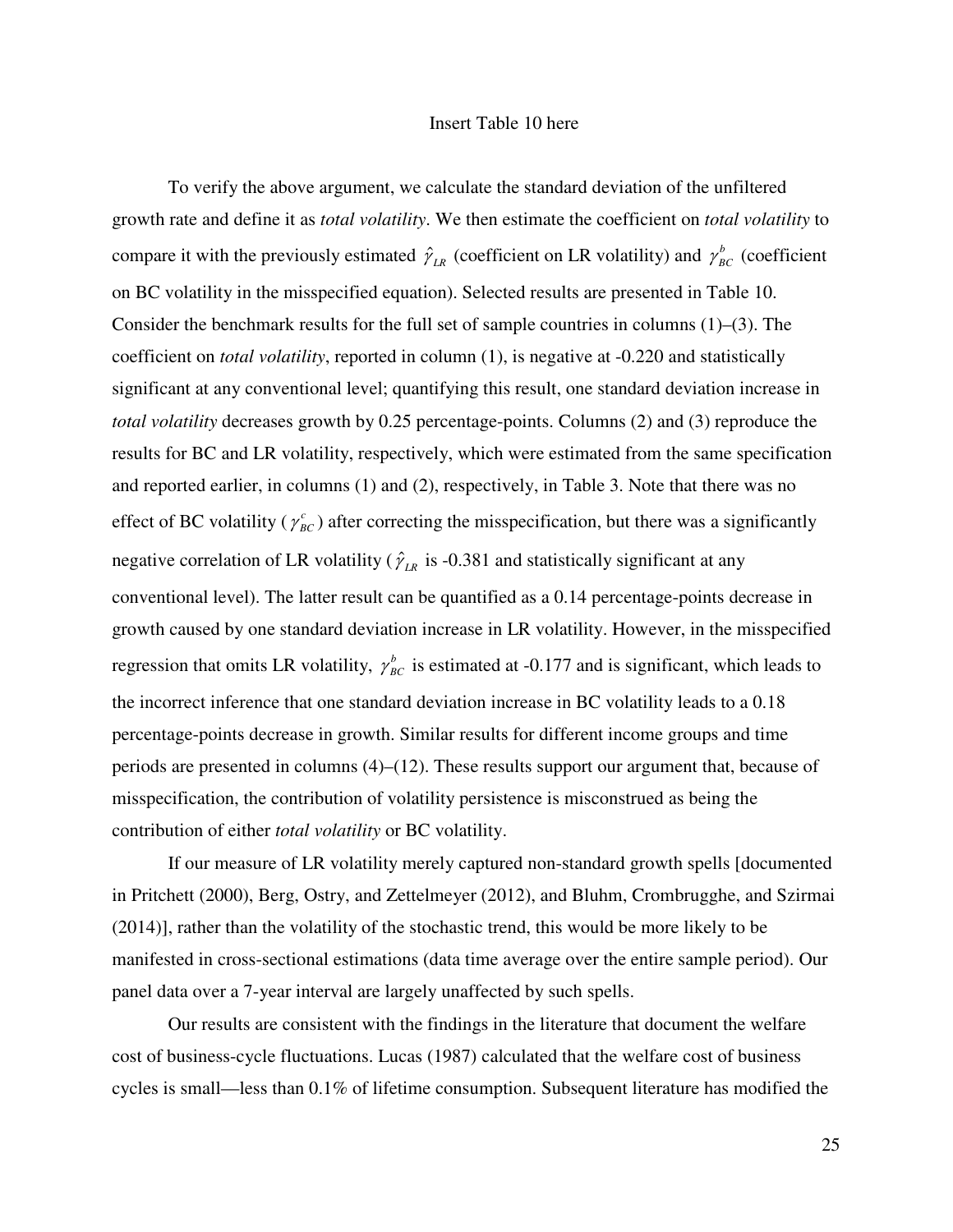original Lucas model in several dimensions but still failed to find a large welfare cost of business cycle fluctuations. However, one notable finding is that the cost can be very large if the shocks have a permanent component. The permanent shocks can, alternatively, be interpreted as being changes in the trend consumption growth, which point to changes in the potential of an economy (Barlevy, 2005). Alvarez and Jermann (2004) employed an innovative approach to calculate the cost of consumption fluctuations in terms of asset prices, rather than relying on any utility function. The authors estimate that the cost of business cycle fluctuations is small, ranging between 0.08 percent and 0.49 percent of consumption, while that of all consumption uncertainty is very large, which implies that consumption has a large permanent component. Dolmas (1998) also estimated that, in the case of permanent shocks, the cost of business cycles can be as large as 23 percent of lifetime consumption.

## **6.2 Why Does LR volatility Matter?**

 $\overline{a}$ 

Although there is a large body of literature explaining the effect of BC volatility on growth (briefly discussed in Section 2), to our knowledge, there is no model explaining the effect of LR volatility on growth. Some possible explanations might include: i) the inability either to innovate new, or to adopt available, technologies, ii) a long lag between the innovation and adaptation of technologies, due to political, institutional, or cultural factors, iii) sector-specific technological innovation that is not suitable for widespread adoption in another country due to its structural composition, and iv) shocks to the trend,  $^{29}$  originating either from long-term changes in market frictions, such as financial frictions (Chari, Kehoe, and McGrattan, 2007) and labor market frictions (Lagos, 2006), or from natural disasters or wars. These factors will lead to changes in the trend growth rate and the mechanisms through which volatility retards growth, such as decrease in the capital stock or negative learning-by-doing, will be pervasive and more harmful than are regular business cycles.

It is conceivable that the mechanisms through which LR volatility retards growth greatly differ across countries and, therefore, cannot be modelled in a single framework. We establish that, irrespective of the causes and mechanisms, LR volatility negatively affects growth.

 $^{29}$  Aguiar and Gopinath (2007) argued that, in emerging market economies, shocks to trend growth, as opposed to transitory fluctuations around the trend, can be the primary source of fluctuations.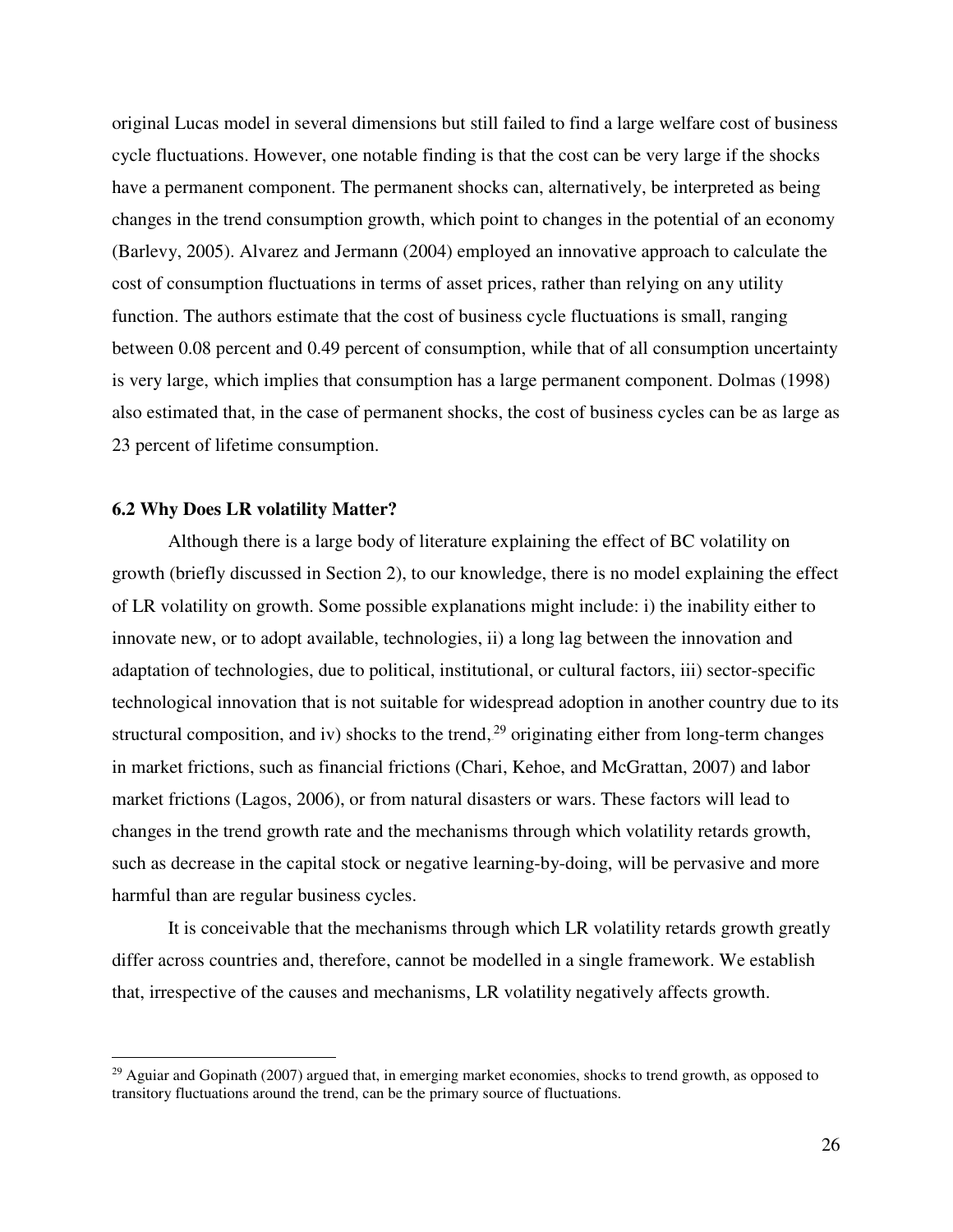## **7. Concluding Remarks**

 This paper revisits the relationship between volatility and long-run growth by decomposing volatility into its business-cycle and trend components. The main finding is that it is the volatility of the trend, which we refer to as LR volatility, rather than BC volatility, that retards growth. But a significant (negative) effect of BC volatility, consistent with the literature, can be found if a misspecified equation omitting LR volatility is estimated. Our results draw attention to a fundamental, yet often neglected, question about the importance of different components of volatility in macroeconomic analyses. However, our results do not necessarily undermine the relevance of the stabilization policies, because cyclical fluctuations may affect heterogeneous agents in different ways that are not evident in the aggregate data.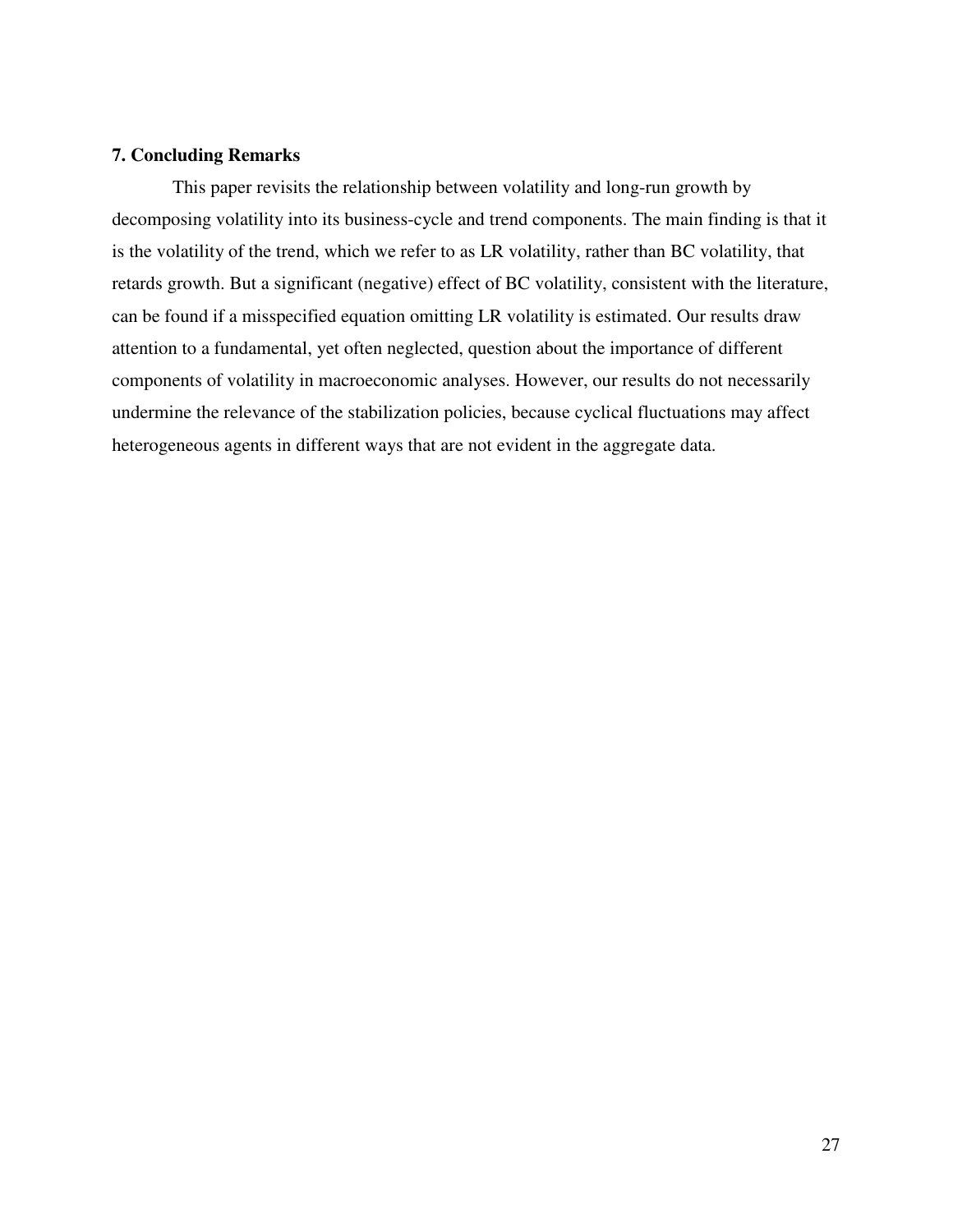## **References:**

Acemoglu, Daron, and Fabrizio Zilibotti (1997), "Was Prometheus Unbound by Chance? Risk, Diversification, and Growth," *Journal of Political Economy*, 105 (4, August), 709–751.

Acemoglu, Daron, Simon Johnson, James Robinson and Yunyong Thaicharoen (2003), "Institutional Causes, Macroeconomic Symptoms: Volatility, Crises and Growth," *Journal of Monetary Economics*, 50 (1, January), 49-123.

Agénor, Pierre-Richard, Christopher J. McDermott, and Eswar Prasad (2000), "Macroeconomic Fluctuations in Developing Countries: Some Stylized Facts," *World Bank Economic Review*, 14 (2), 251–285.

Aghion, Philippe and Saint-Paul, Gilles (1998a), "Virtues of Bad Times: Interaction between Productivity Growth and Economic Fluctuations," *Macroeconomic Dynamics*, 2 (3, September), 322–344.

Aghion, Philippe and Saint-Paul, Gilles (1998b), "Uncovering Some Causal Relationships between Productivity Growth and the Structure of Economic Fluctuations: A Tentative Survey," *Labour*, 12 (2), 279–303.

Aghion, Philippe and Abhijit V. Banerjee (2005), "Volatility and Growth," New York: Oxford University Press.

Aguiar, Mark and Gita Gopinath (2007), "Emerging Market Business Cycles: The Cycle is the Trend," *Journal of Political Economy*, 115 (1), 69-102.

Alvarez, Fernando and Urban J. Jermann (2004), "Using Asset Prices to Measure the Cost of Business Cycles," *Journal of Political Economy*, 112 (6, December), 1223-1256.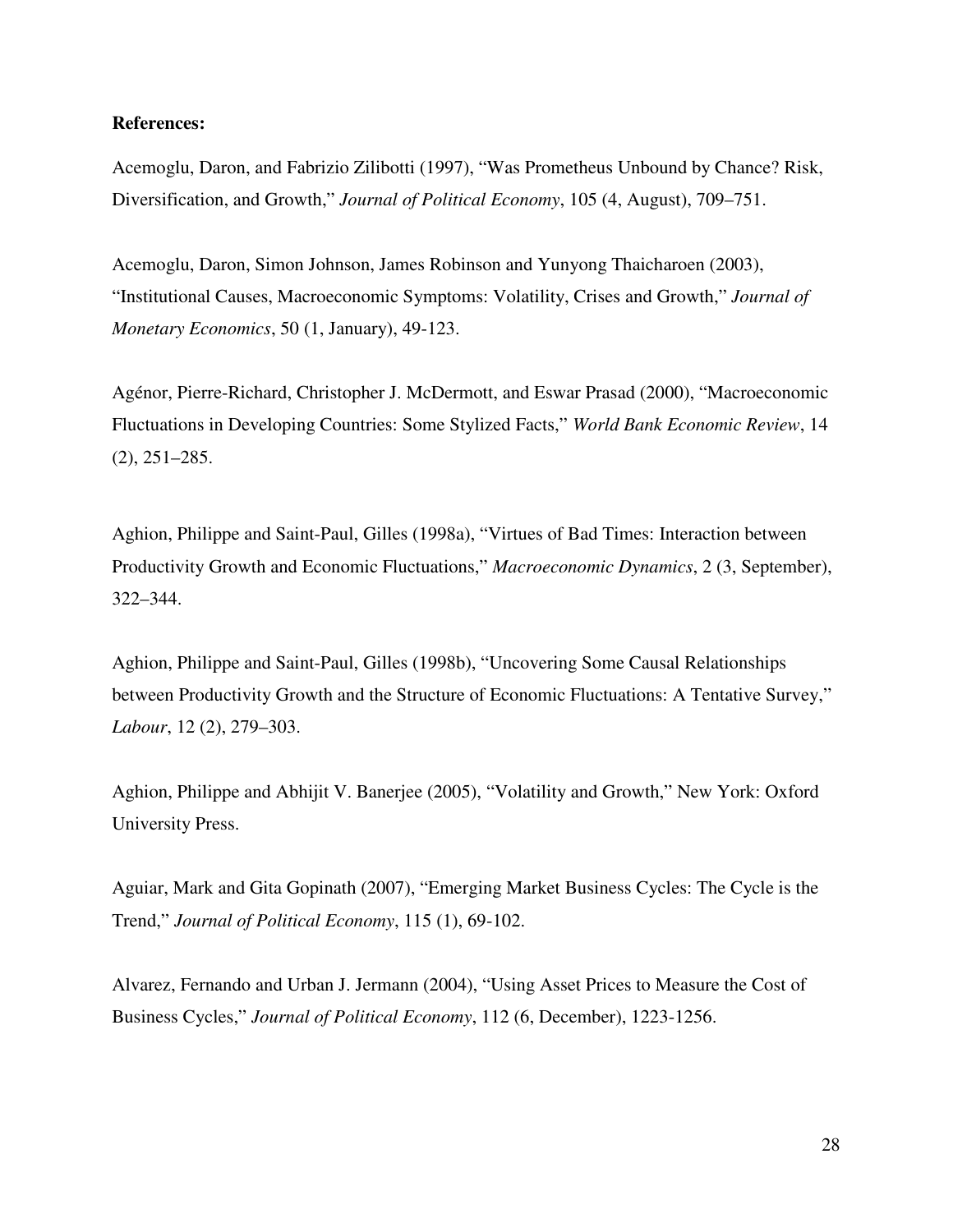Arrow, Kenneth J. (1962), "The Economic Implications of Learning by Doing," *Review of Economic Studies*, 29 (3, June), 155-123.

Ascari, Guido and Argia M. Sbordone (2014), "The Macroeconomic of Trend Inflation," *Journal of Economic Literature*, 52 (3), 679-739.

Baker, Scott R. and Nicholas Bloom (2013), "Does Uncertainty Reduce Growth? Using Disasters as Natural Experiments," NBER Working Paper No. 19475, Cambridge, MA.

Barlevy, Gadi (2005), "The Cost of Business Cycles and the Benefits of Stabilization," *Economic Perspectives, Federal Reserve Bank of Chicago*, 29 (1, February), 32-49.

Baxter, Marianne and Robert G. King (1999), "Measuring Business Cycles: Approximate Band-Pass Filters for Economic Time Series," *Review of Economics and Statistics*, 81 (4, November), 575-593.

Bazzi, Samuel, and Michael A. Clemens (2013), "Blunt Instruments: Avoiding Common Pitfalls in Identifying the Causes of Economic Growth," *American Economic Journal: Macroeconomics*, 5 (2, April), 152-86.

Beck, Thorsten, Asli Demirgüç-Kunt and Ross Levine (2000), "A New Database on Financial Development and Structure," *World Bank Economic Review*, 14 (3, September), 597-605. (Data Revised in November 2013).

Beck, Thorsten (2012), "The Role of Finance in Economic Development: Benefits, Risks, and Politics," In Dennis C. Mueller (eds.), *The Oxford Handbook of Capitalism*, pp. 161-203, New York: Oxford University Press.

Bekaert, Geert, Campbell R. Harvey, and Christian Lundblad (2006), "Growth Volatility and Financial Liberalization," *Journal of International Money and Finance*, 25 (3), 370-403.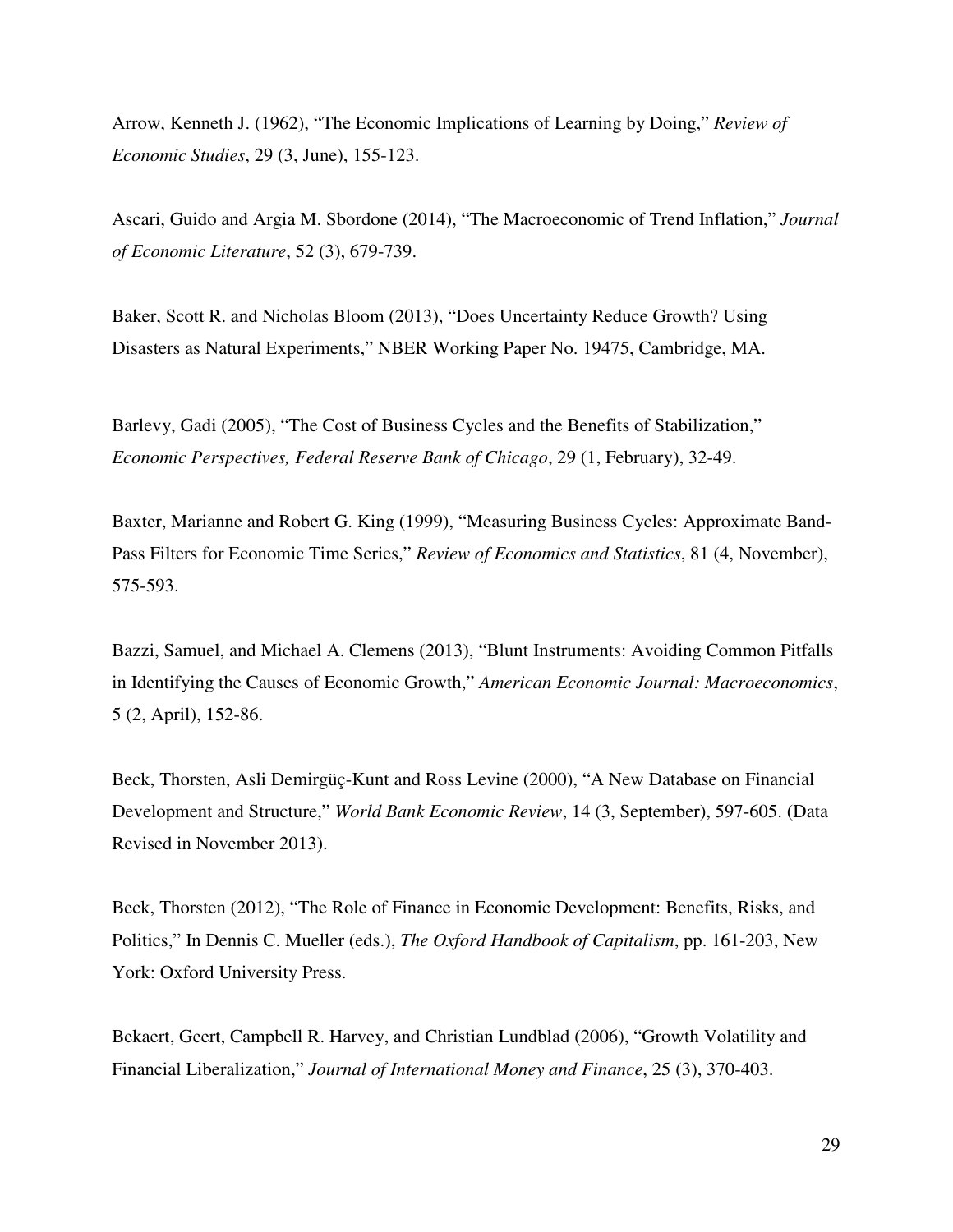Berg, Andrew, Jonathan D. Ostry and Jeromin Zettelmeyer (2012), "What Makes Growth Sustained?" *Journal of Development Economics*, 98 (2), 149–166.

Blackburn, Keith (1999), "Can Stabilisation Policy Reduce Long-run Growth?" *Economic Journal*, 109 (452), 67–77.

Blackburn, Keith and Alessandra Pelloni (2004), "On the Relationship between Growth and Volatility," *Economics Letters*, 83 (1, April), 123–127.

Bloom, Nicholas (2014), "Fluctuations in Uncertainty," *Journal of Economic Perspectives*, 28 (2, Spring), 153–176.

Bloom, Nicholas, Max Floetotto, Nir Jaimovich, Itay Saporta-Eksten and Stephen J. Terry (2014), "Really Uncertain Business Cycles," mimeo, Stanford University.

Bluhm, Richard, Denis de Crombrugghe and Adam Szirmai (2014), "Do Weak Institutions Prolong Crises? On the Identification, Characteristics, and Duration of Declines during Economic Slumps," CESifo Working Paper No. 4594.

Caballero, Ricardo J. and Hammour, Mohamad L. (1994), "The Cleansing Effect of Recessions," *American Economic Review*, 84 (5), 1350-1368.

Center for Systemic Peace (2013), "Major Episodes of Political Violence (MEPV) and Conflict Regions, 1946-2012," http://www.systemicpeace.org/inscr/inscr.htm (accessed on February 3, 2014).

Chari, V. V., Patrick J. Kehoe, and Ellen R. McGrattan (2007), "Business Cycle Accounting," *Econometrica*, 75 (3, May), 781-836.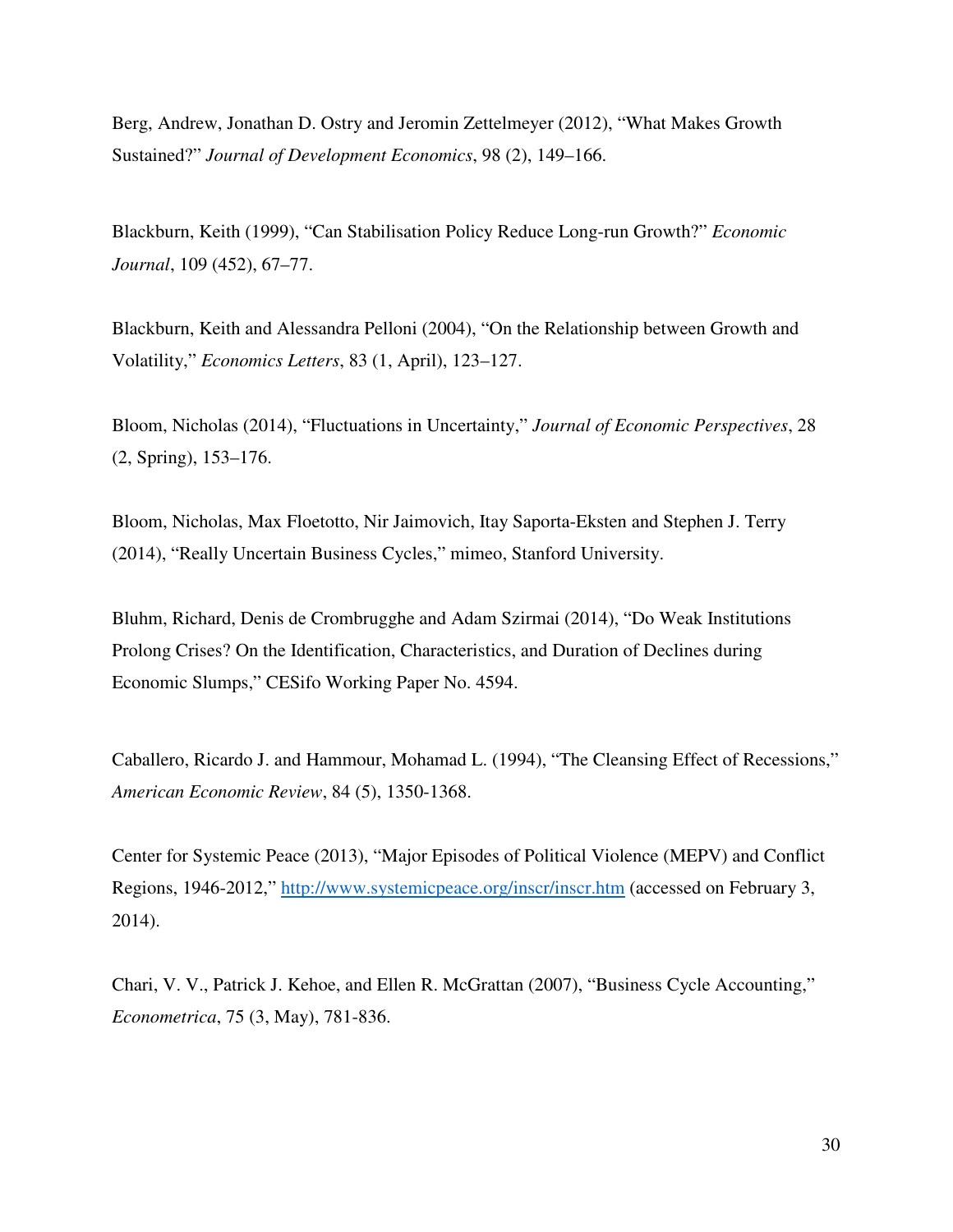Chirinko, Robert S. and Debdulal Mallick (forthcoming), "The Substitution Elasticity, Factor Shares, Long-Run Growth, and the Low-Frequency Panel Model," *American Economic Journal: Macroeconomics*.

Christiano, Lawrence J. and Terry J. Fitzgerald (2003), "The Band Pass Filter," *International Economic Review*, 44 (2, May), 435–465.

Čihák, Martin, Aslı Demirgüç-Kunt, Erik Feyen, and Ross Levine (2012), "Benchmarking Financial Development Around the World", World Bank Policy Research Working Paper 6175, The World Bank, Washington D. C.

Cochrane, John H. (1988), "How big is the random walk in GNP?" *Journal of Political Economy*, 96 (5, October), 893–920.

Comin, Diego, and Mark Gertler (2006), "Medium-term Business Cycles," *American Economic Review*, 96 (3, June), 523-551.

Comin, Diego (2009), "On the Integration of Growth and Business Cycles," *Empirica*, 36 (2, May), 1-15.

Comin, Diego A., Norman Loayza, Farooq Pasha, and Luis Serven (2014), "Medium Term Business Cycles in Developing Countries," *American Economic Journal: Macroeconomics* 6 (4, October), 209-245.

Davis, Steven J. and John Haltiwanger (1990), "Gross Job Creation and Destruction: Microeconomic Evidence and Macroeconomic Implications," *NBER Macroeconomics Annual*, 5, 123-168.

Davis, Steven J. and John Haltiwanger (1992), "Gross Job Creation, Gross Job Destruction, and Employment Reallocation," *Quarterly Journal of Economics*, 107 (3), 819–863.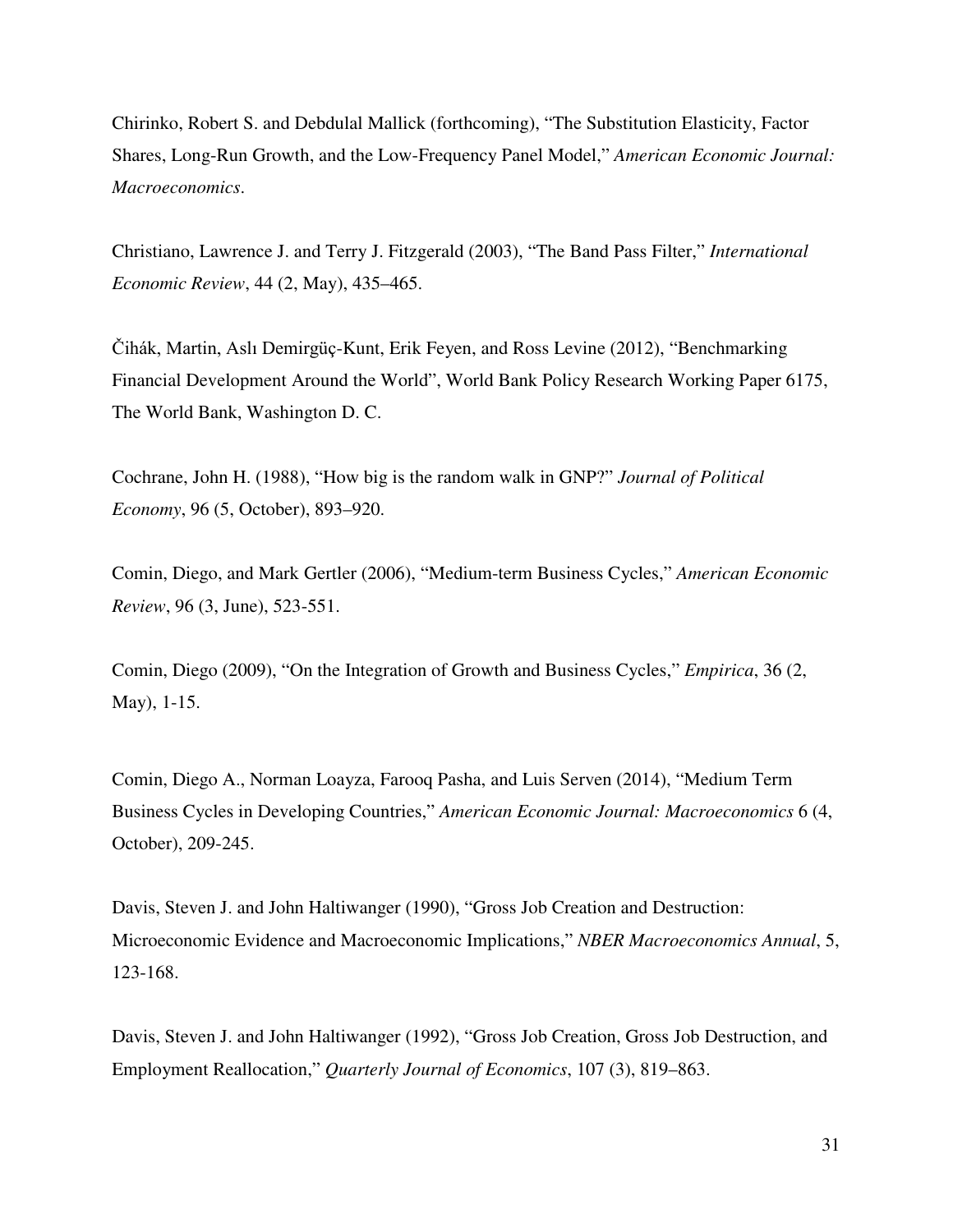Dawson, John W., Joseph P. Dejuan, John J. Seater, and E. Frank Stephenson (2001), "Economic Information versus Quality Variation in Cross-country Data," *Canadian Journal of Economics*, 34 (4. November), 988–1009.

Dolmas, Jim (1998), "Risk Preferences and the Welfare Cost of Business Cycles," *Review of Economic Dynamics*, 1 (3, July), 646–676.

Döpke, Jörg (2004), "The Effects of Business Cycles on Growth: Time Series Evidence for the G7-Countries Using Survey-Based Measures of the Business Cycle," *CESifo Economic Studies*, 50 (2), 333–349.

Easterly, William, Michael Kremer, Lant Pritchett, and Lawrence H. Summers (1993) "Good Policy or Good Luck? Country Growth Performance and Temporary Shocks," *Journal of Monetary Economics*, 32 (3, December), 459-483.

Fatás, Antonio (2000a), "Do Business Cycles Cast Long Shadows? Short-Run Persistence and Economic Growth," *Journal of Economic Growth*, 5 (June), 147–162.

Fatás, Antonio (2000b), "Endogenous Growth and Stochastic Trends," *Journal of Monetary Economics*, 45 (1, February), 107–128.

Fatás, Antonio (2002), "The Effects of Business Cycles on Growth," in *Economic Growth: Sources, Trends and Cycles*, Edited by Norman Loayza and Raimundo Soto, Central Bank of Chile.

Fatás, Antonio and Ilian Mihov (2013), "Policy Volatility, Institutions, and Economic Growth," *Review of Economics and Statistics*, 95 (2, May), 362-376.

Feenstra, Robert C., Robert Inklaar and Marcel Timmer (2013), "PWT 8.0 – A User Guide," http://www.rug.nl/research/ggdc/data/pwt/v80/pwt\_80\_user\_guide.pdf.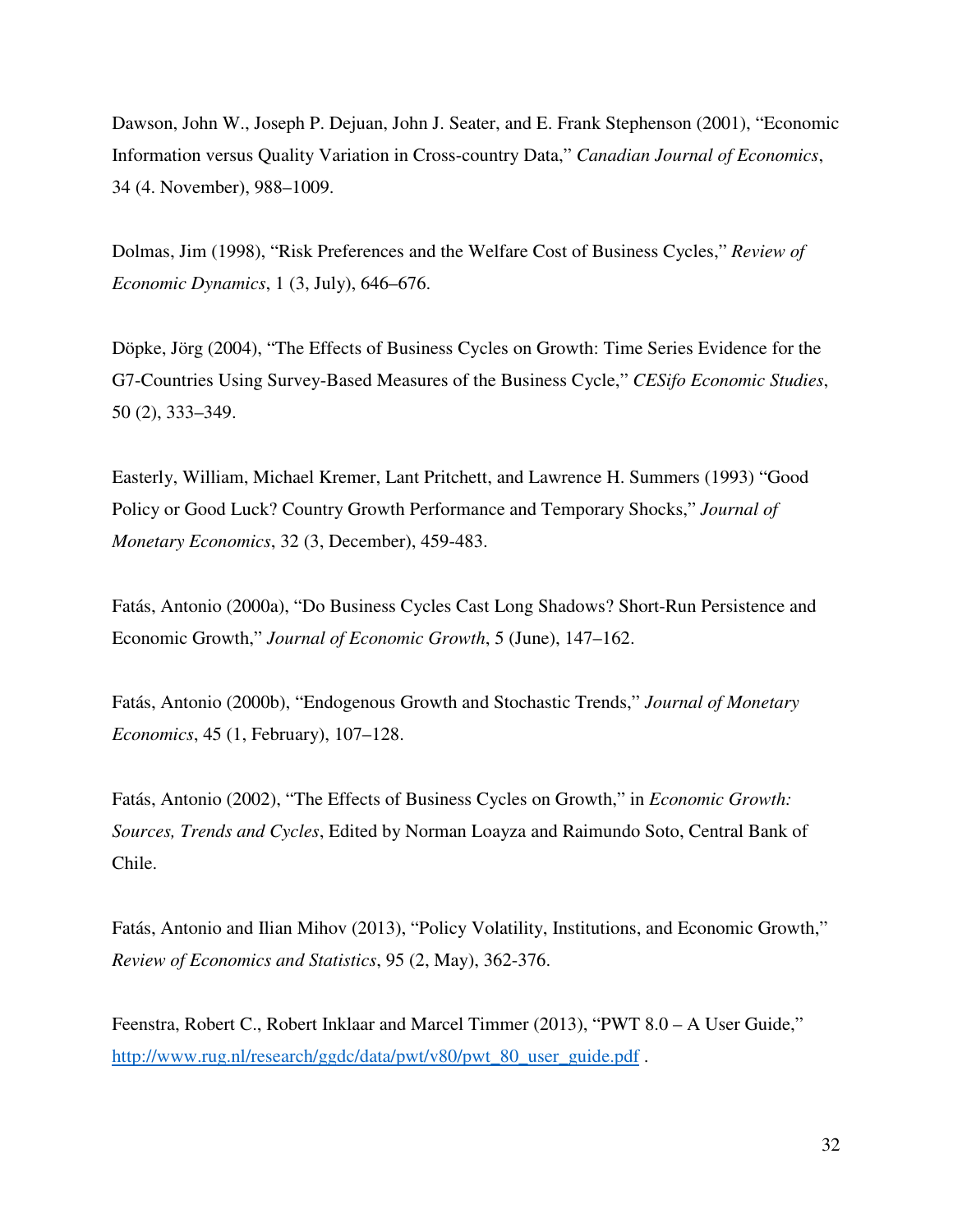Feenstra, Robert C., Robert Inklaar and Marcel Timmer (2015), "The Next Generation of the Penn World Table," *American Economic Review*, 105 (10, October), 3150-3182. (Data accessed from www.ggdc.net/pwt).

Giovanni, Julian di, and Andrei A. Levchenko (2009), "Trade Openness and Volatility," *Review of Economics and Statistics*, 91 (3), 558-585.

Grier, Kevin B. and Gordon Tullock (1989), "An empirical analysis of cross-national economic growth, 1951-1980," *Journal of Monetary Economics*, 24 (2, September), 259-276.

Hall, Robert. E. (1991), "Labor Demand, Labor Supply, and Employment Volatility," *NBER Macroeconomics Annual*, 6, 17-46.

Hansen, Gary D. and Lee E. Ohanian (2016), "Neoclassical Models in Macroeconomics," In John B. Taylor and Harald Uhlig (eds.), *Handbook of Macroeconomics*, Vol. 2b, Chapter 26, pp. 2044–2124. North-Holland: Elsevier.

Heston, Alan, Robert Summers and Bettina Aten, (2012), "Penn World Table Version 7.1," Center for International Comparisons of Production, Income and Prices, University of Pennsylvania, PA.

Hnatkovska, Viktoria and Norman Loayza (2005), "Volatility and Growth," In Joshua Aizenman and Brian Pinto (eds.), *Managing Economic Volatility and Crises: A Practitioner's Guide*, pp. 65–100. New York: Cambridge University Press.

Hodrick, Robert J. and Edward C. Prescott (1997), "Post-War US Business Cycle: An Empirical Investigation," *Journal of Money, Credit and Banking*, 29 (1), 1-16.

Imbs, Jean, M. (2007), "Growth and Volatility," *Journal of Monetary Economics*, 54 (7, October), 1848-1862.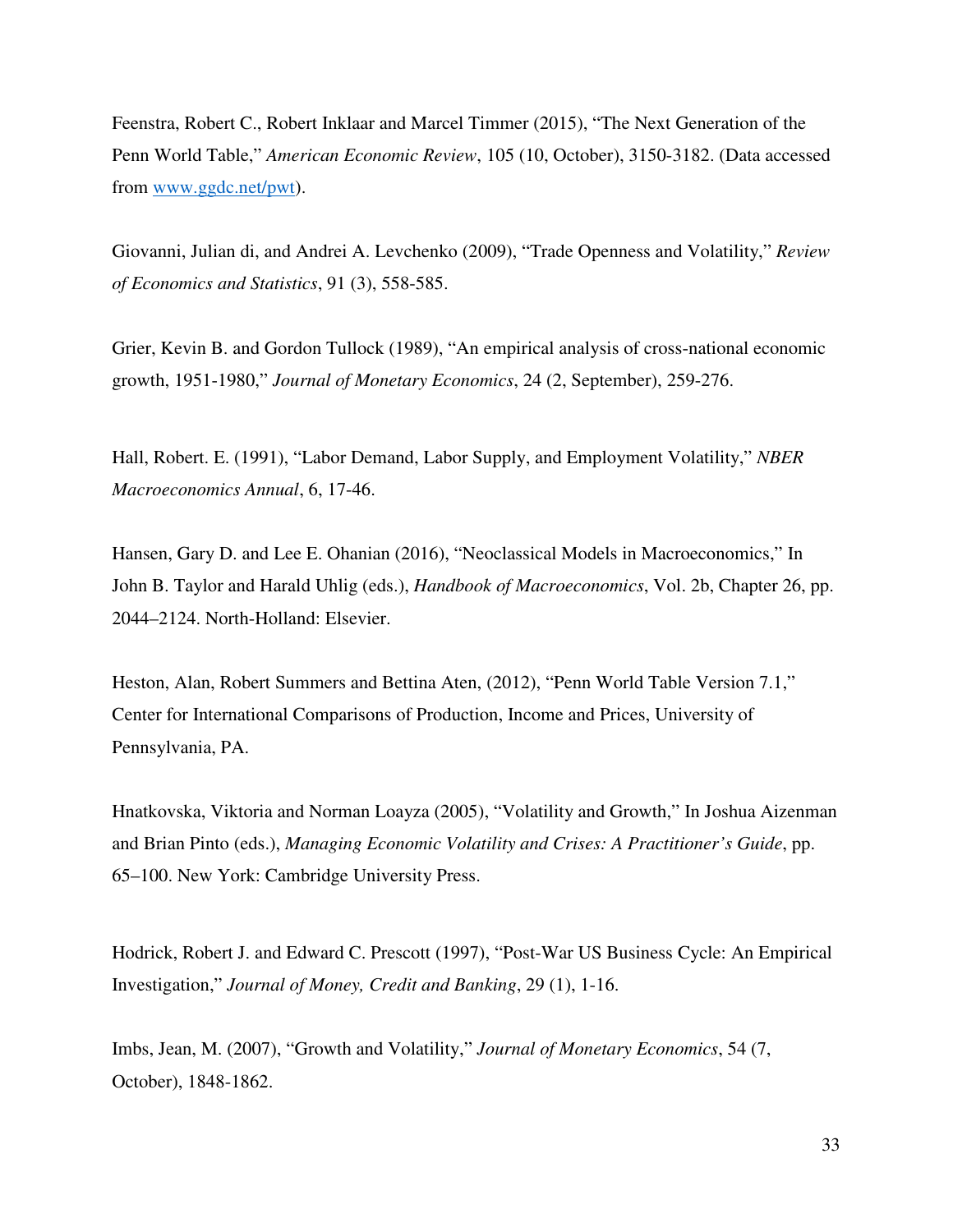Kneller, Richard and Garry Young (2001), "Business Cycle Volatility, Uncertainty and Long-Run Growth," *Manchester School*, 69 (5, Special Issue), 534-52.

Koren, Miklós and Silvana Tenreyro (2007), "Volatility and Development", *Quarterly Journal of Economics*, 122 (1), 243-287.

Kormendi, Roger C. and Philip G. Meguire (1985), "Macroeconomic determinants of growth: Cross-country evidence," *Journal of Monetary Economics*, 16 (2, September), 141-163.

Kose, M. Ayhan, Christopher Otrok and Charles H. Whiteman (2003), "International Business Cycles: World, Region, and Country-Specific Factors," *American Economic Review*, 93 (4, September), 1216-1239.

Kose, M. Ayhan, Eswar S. Prasad, and Marco E. Terrones (2006), "How Do Trade and Financial Integration Affect the Relationship between Growth and Volatility?" *Journal of International Economics*, 69 (1), 176-202.

Kuhn, Randall (2012), "On the Role of Human Development in the Arab Spring," *Population and Development Review*, 38 (4, December), 649–683.

Lagos, Ricardo (2006), "A model of TFP," *Review of Economic Studies*, 73 (4, October), 983- 1007.

Levy, Daniel and Hashem Dezhbakhsh (2003), "International Evidence on Output Fluctuation and Shock Persistence," *Journal of Monetary Economics*, 50 (7, October), 1499-1530.

Loayza, Norman V., Romain Rancière, Luis Servén, and Jaume Ventura (2007), "Macroeconomic Volatility and Welfare in Developing Countries: An Introduction," *World Bank Economic Review*, 21 (3), 343–357.

Lucas, R. E. (1987), "Models of Business Cycles," Basil Blackwell, New York.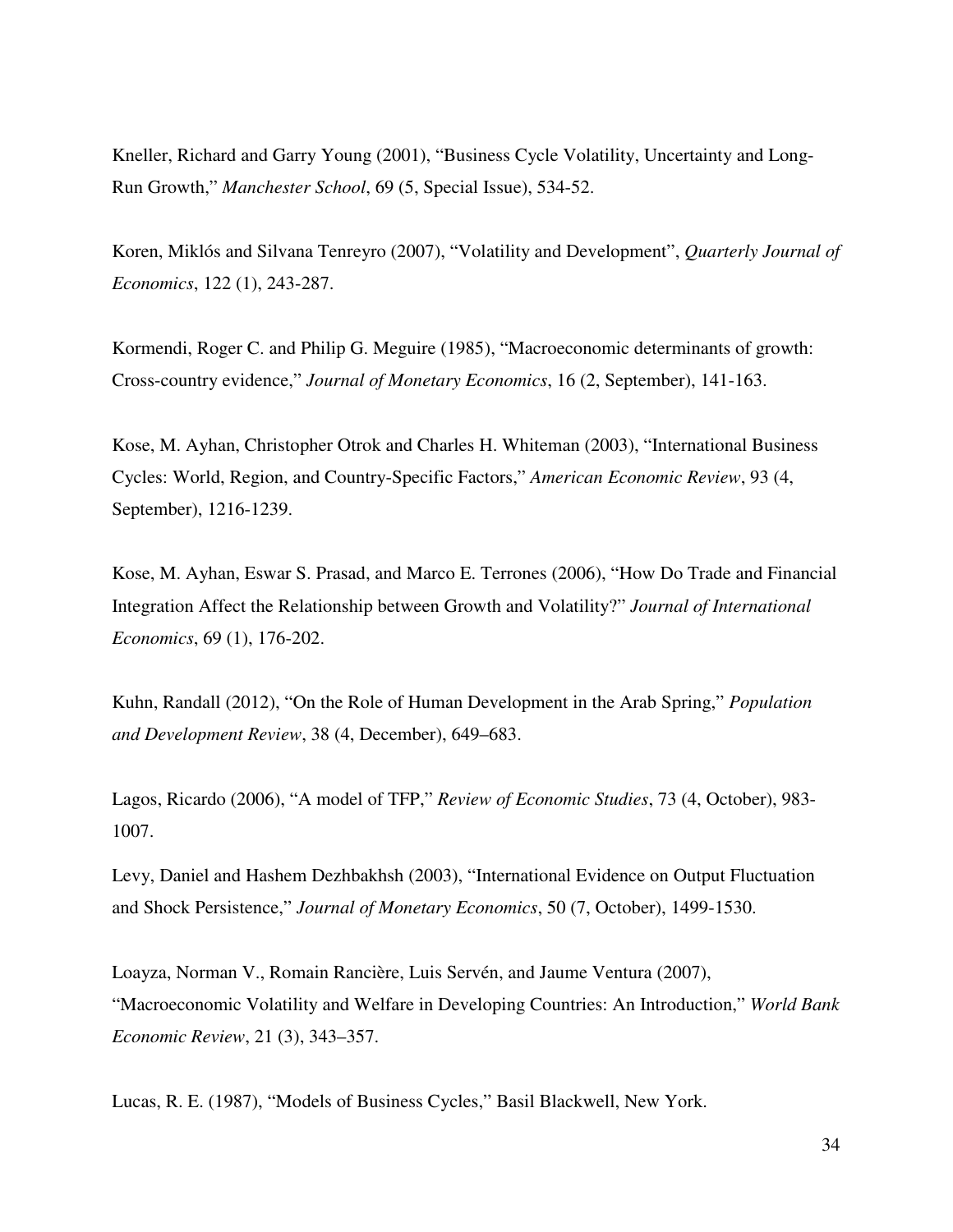Maddison, Angus (1991), "Dynamic Forces in Capitalist Development: A Long-Run Comparative View," Oxford University Press, New York.

Male, Rachel (2011), "Developing Country Business Cycles: Characterizing the Cycle," *Emerging Markets Finance and Trade*, 47 (Supplement 2), 20-39.

Mallick, Debdulal (2014), "Financial Development, Shocks, and Growth Volatility," *Macroeconomic Dynamics*, 18 (3, April), 651–688.

Martin, Philippe and Rogers, Carol A. (1997), "Stabilization Policy, Learning-by-Doing, and Economic Growth," *Oxford Economic Papers*, 49 (2, April), 152-166.

Martin, Philippe and Rogers, Carol A. (2000), "Long-Term Growth and Short-Term Economic Instability," *European Economic Review,* 44 (2), 359-381.

Mendoza, Enrique (1995), "The Terms of Trade, the Real Exchange Rate, and Economic Fluctuations," *International Economic Review*, 36 (1), 101–137.

Mobarak, Ahmed M. (2005), "Democracy, Volatility and Development," *Review of Economics and Statistics*, 87 (2, May), 348-361.

Moro, Alessio (2015), "Structural Change, Growth, and Volatility," *American Economic Journal: Macroeconomics*, 7 (3, July): 259-294.

Müller, Ulrich K. and Mark W. Watson (2015), "Low-Frequency Econometrics," NBER Working Paper No. 21564.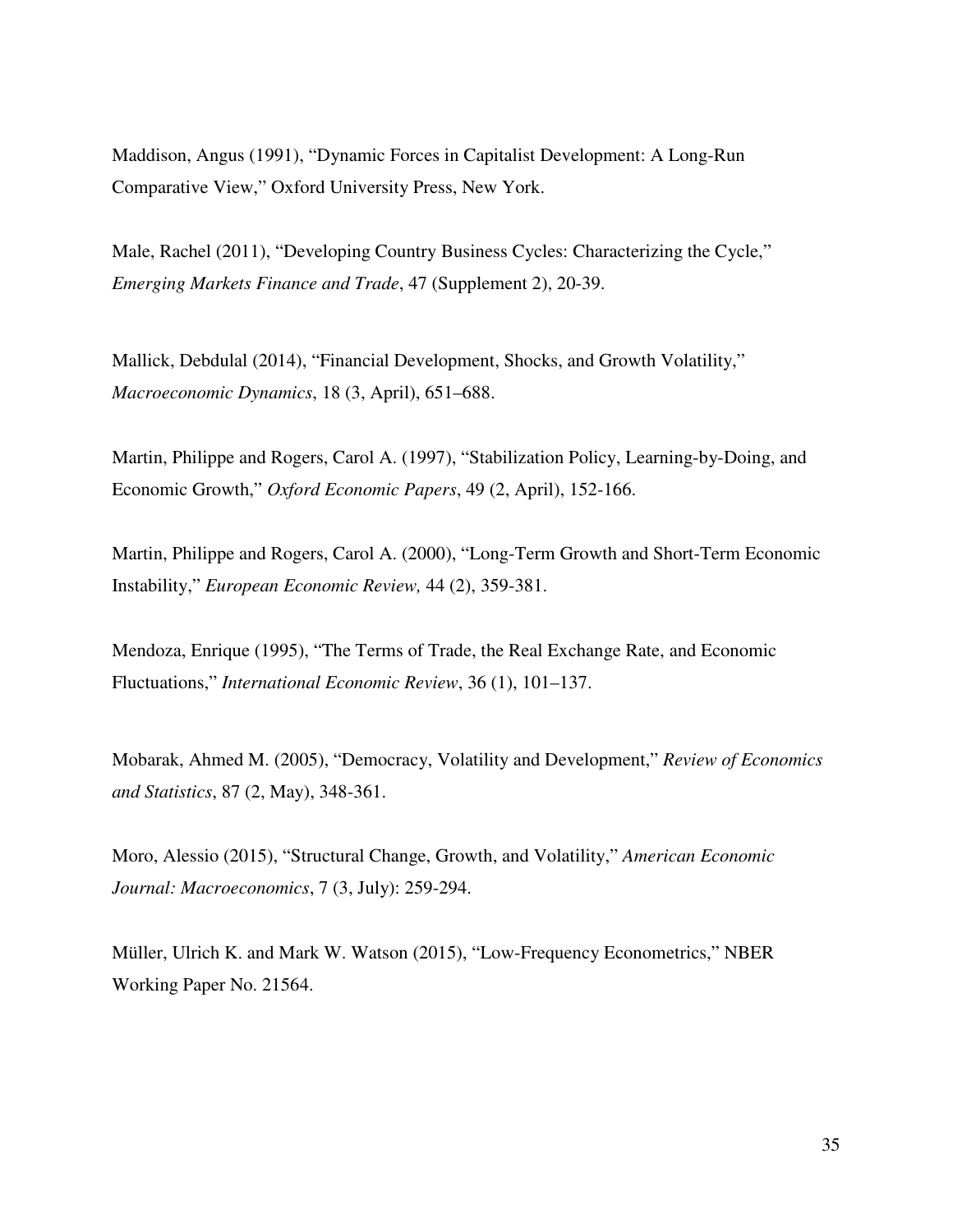Nakamura, Emi, Dmitriy Sergeyev and Jón Steinsson (2012), "Growth-Rate and Uncertainty Shocks in Consumption: Cross-Country Evidence." NBER Working Paper No. 18128, Cambridge, MA.

Ploeg, Frederick van der and Steven Poelhekke (2009), "Volatility and the Natural Resource Curse," *Oxford Economic Papers*, 61 (4), 727-760.

Ponomareva, Natalia and Hajime Katayama (2010), "Does the Version of the Penn World Tables Matter? An Analysis of the Relationship between Growth and Volatility," *Canadian Journal of Economics*, 43 (1, February), 152-179.

Priestly, Maurice B. (1981), "Spectral Analysis and Time Series," Vols. 1 & 2, Academic Press, London.

Pritchett, Lant (2000), "Understanding Patterns of Economic Growth: Searching for Hills amongst Plateaus, Mountains, and Plains," *World Bank Economic Review*, 14 (2, May), 221-250.

Rafferty, Matthew (2005), "The Effects of Expected and Unexpected Volatility on Long-Run Growth: Evidence from 18 Developed Economies," *Southern Economic Journal*, 71 (3), 582- 591.

Ramey, Garey and Ramey, Valerie A. (1995), "Cross-Country Evidence on the Link between Volatility and Growth," *American Economic Review*, 85 (5), 1138-1150.

Rand, John and Finn Tarp (2002), "Business Cycles in Developing Countries: Are They Different?" *World Development*, 30 (12), 2071–2088.

Ravn, Morten O. and Uhlig, Harald (2002), "On Adjusting the Hodrick-Prescott Filter for The Frequency of Observations," *Review of Economics and Statistics*, 84 (2), 371–376.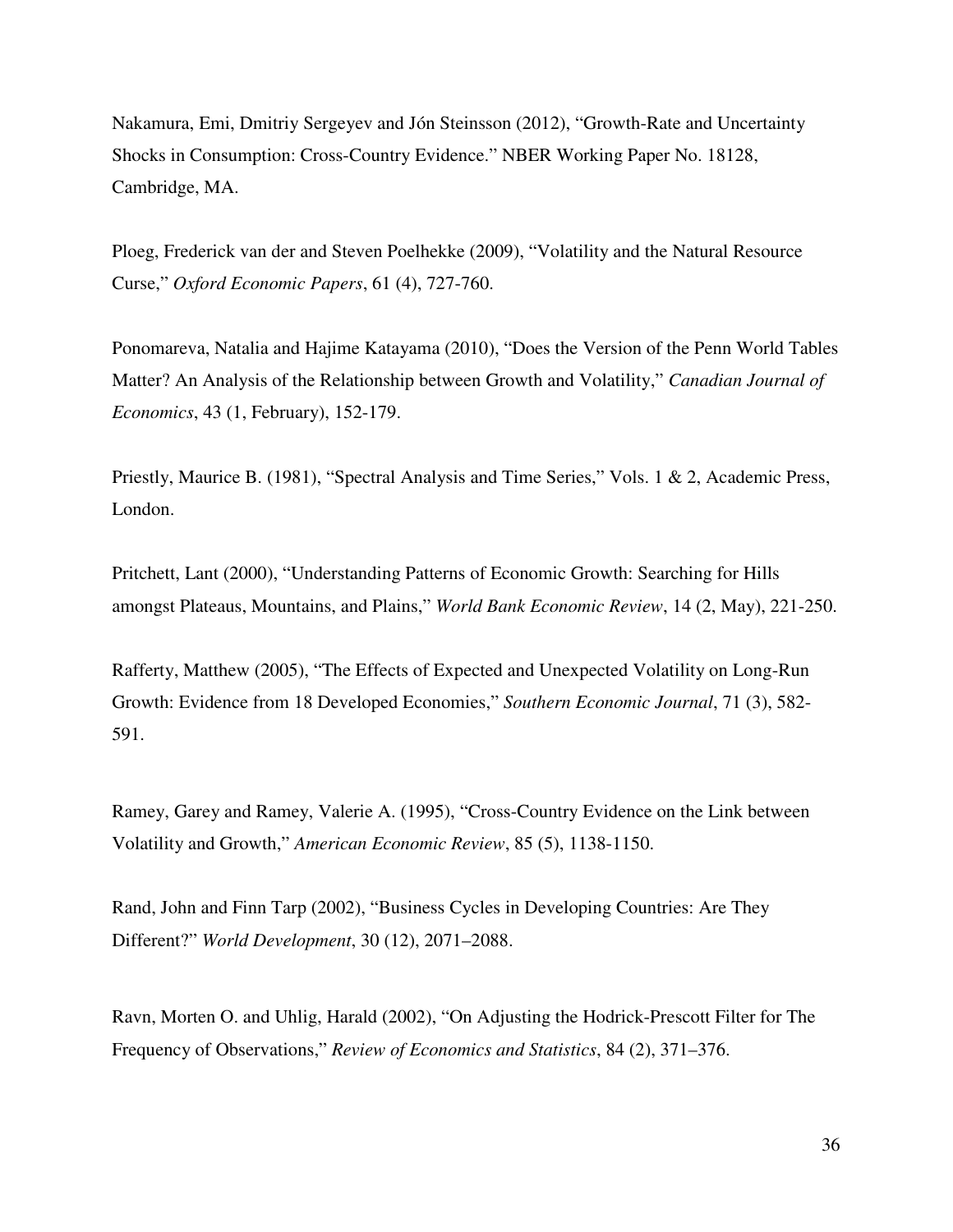Rodrik, Dani (1999), "Where Did All the Growth Go? External Shocks, Social Conflict, and Growth Collapses," *Journal of Economic Growth*, 4 (4, December), 385–412.

Romer, David (2012), "Advanced Macroeconomics," Fourth Edition, McGraw-Hill, New York.

Saint-Paul, Gilles (1997), "Business Cycles and Long-Run Growth," *Oxford Review of Economic Policy*, 13 (3, Autumn), 145-153.

Sargent, Thomas, J. (1987), "Macroeconomic Theory," Second Edition, Academic Press, Inc., San Diego.

Schumpeter, Joseph A. (1939), "Business Cycle: A Theoretical, Historical, and Statistical Analysis of the Capitalist Process," New York: McGraw-Hill.

Stadler, George W. (1990), "Business Cycles Models with Endogenous Technology," *American Economic Review*, 80 (4, September), 763–778.

Stastny, Michael and Martin Zagler (2007), "Empirical Evidence on Growth and Volatility," RSCAS Working Papers No. 22, European University Institute, Italy.

Stock, James H. and Mark W. Watson (2007), "Why Has U.S. Inflation Become Harder to Forecast?," *Journal of Money, Credit and Banking*, 39 (Supplement 1), 3–33.

The Maddison-Project (2013), http://www.ggdc.net/maddison/maddison-project/home.htm.

Wolf, Holger (2005), "Volatility: Definitions and Consequences," In Joshua Aizenman and Brian Pinto (eds.), *Managing Economic Volatility and Crises: A Practitioner's Guide*, pp. 45–64. New York: Cambridge University Press.

Young, Alwyn (1993), "Invention and Bounded Learning by Doing," *Journal of Political Economy*, 101 (3, June), 443-472.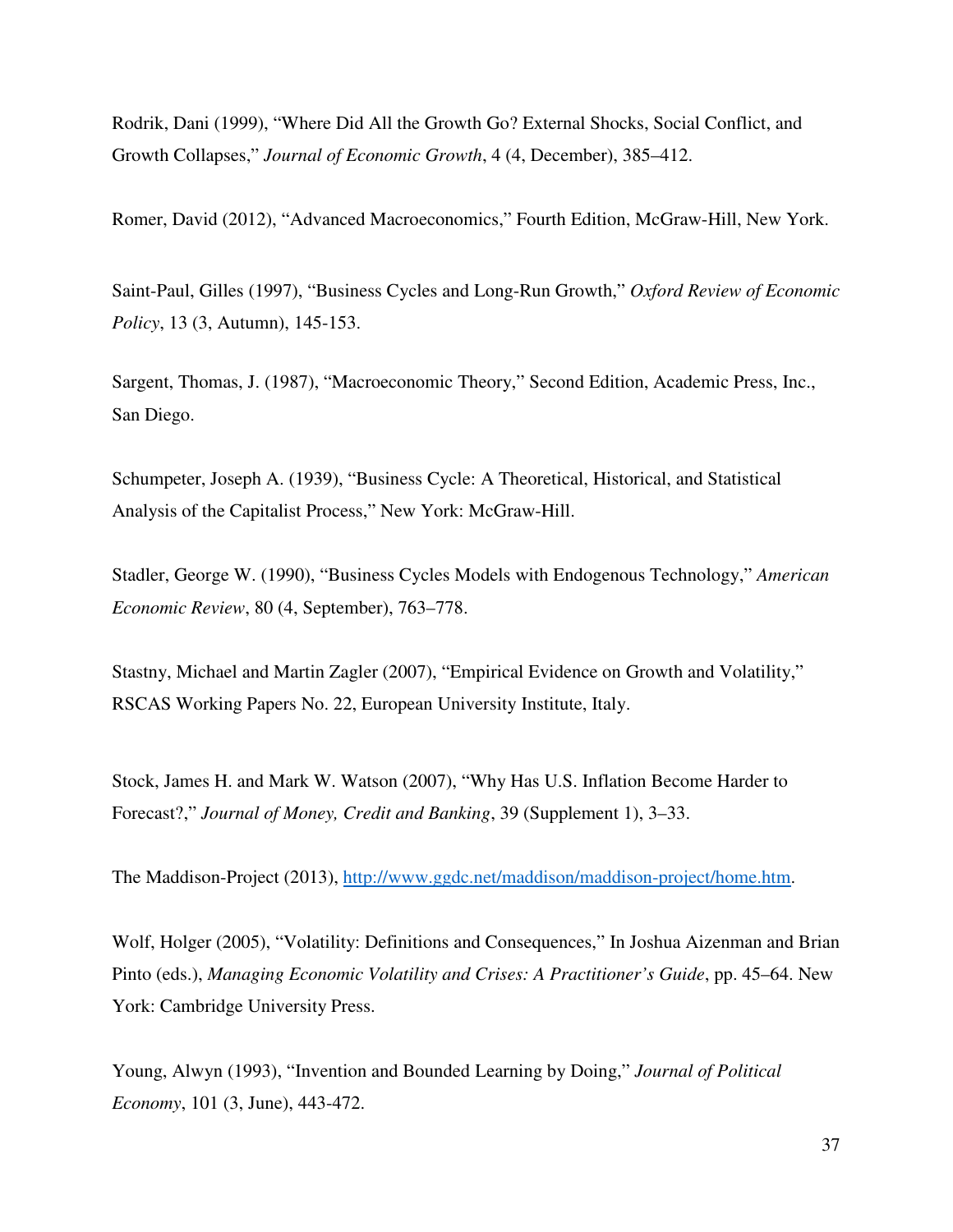## **Tables**

Table 1: Descriptive statistics (1970–2014): Mean, [Median], (Standard deviation) and {95% Confidence interval}.

| Income group  | Growth rate     | <b>BC</b> volatility | LR volatility   | Share of LR     | Correlation             | Number of |
|---------------|-----------------|----------------------|-----------------|-----------------|-------------------------|-----------|
|               |                 |                      |                 | volatility      | between BC and          | countries |
|               |                 |                      |                 |                 | LR volatility           |           |
|               | (1)             | (2)                  | (3)             | (4)             | (5)                     | (6)       |
| All           | $0.016$ [0.016] | $0.034$ [0.029]      | 0.023 [0.018]   | $0.410$ [0.344] | 0.783                   | 106       |
|               | (0.015)         | (0.023)              | (0.016)         | (0.0945)        | ${0.696 \quad 0.847}$   |           |
| <b>OECD</b>   | $0.020$ [0.018] | $0.019$ [0.017]      | $0.013$ [0.011] | 0.408 [0.407]   | 0.509                   | 25        |
|               | (0.009)         | (0.006)              | (0.005)         | (0.079)         | $\{0.143 \quad 0.753\}$ |           |
| Middle-income | $0.020$ [0.019] | 0.031 [0.029]        | $0.023$ [0.020] | $0.424$ [0.429] | 0.659                   | 53        |
|               | (0.014)         | (0.013)              | (0.009)         | (0.081)         | $\{0.473 \quad 0.789\}$ |           |
| Low-income    | $0.004$ [0.010] | 0.048 [0.041]        | $0.030$ [0.020] | $0.369$ [0.308] | 0.764                   | 21        |
|               | (0.014)         | (0.031)              | (0.0267)        | (0.129)         | $\{0.496 \quad 0.899\}$ |           |
| Developing    | $0.015$ [0.013] | $0.036$ [0.032]      | $0.025$ [0.020] | $0.408$ [0.406] | 0.744                   | 74        |
| (middle- and  | (0.016)         | (0.021)              | (0.016)         | (0.100)         | 0.831<br>${0.621}$      |           |
| low-income)   |                 |                      |                 |                 |                         |           |

The share of LR is the ratio of LR volatility to the sum of BC and LR volatility. It is calculated for each country, and the average of this ratio is reported in column (4).

| Table 2: Pooled OLS estimation using 7-year panel data (1970–2014)—Benchmark $\tilde{p} = 8$ . |  |
|------------------------------------------------------------------------------------------------|--|
|                                                                                                |  |

|                      | (1)            | (2)          | (3)            | (4)          | (5)          | (6)        | (7)        | (8)                 | (9)           | (10)       |
|----------------------|----------------|--------------|----------------|--------------|--------------|------------|------------|---------------------|---------------|------------|
|                      |                | Panel-A: All |                | Panel-B: All | Panel-C: All |            |            | Panel-D: Low-income | Panel-E: OECD |            |
|                      |                | countries    |                | countries    |              | countries  |            |                     |               |            |
| <b>BC</b> volatility | $-0.106$       | $-0.164$     | $-0.015$       | $-0.055$     | 0.011        | $-0.023$   | $-0.142*$  | $-0.159**$          | $-0.017$      | $-0.066$   |
|                      | $(-0.785)$     | $(-1.245)$   | $(-0.112)$     | $(-0.430)$   | (0.087)      | $(-0.190)$ | $(-1.846)$ | $(-2.009)$          | $(-0.126)$    | $(-0.460)$ |
| LR volatility        | $-0.282$       |              | $-0.217$       |              | $-0.186$     |            | $-0.096$   |                     | $-0.514**$    |            |
|                      | $(-1.320)$     |              | $(-1.097)$     |              | $(-0.917)$   |            | $(-0.381)$ |                     | $(-2.373)$    |            |
| <b>Controls</b>      | No             | No.          | Yes            | Yes          | Yes          | Yes        | Yes        | Yes                 | Yes           | Yes        |
| Country fixed        | N <sub>o</sub> | No.          | N <sub>o</sub> | No           | Yes          | <b>Yes</b> | Yes        | Yes                 | Yes           | Yes        |
| factors              |                |              |                |              |              |            |            |                     |               |            |
|                      |                |              |                |              |              |            |            |                     |               |            |
| Adjusted R-          | 0.034          | 0.028        | 0.176          | 0.174        | 0.251        | 0.250      | 0.324      | 0.326               | 0.498         | 0.478      |
| squared              |                |              |                |              |              |            |            |                     |               |            |
| Observations         | 490            | 490          | 490            | 490          | 490          | 490        | 338        | 338                 | 125           | 125        |
| No. of countries     | 106            | 106          | 106            | 106          | 106          | 106        | 74         | 74                  | 25            | 25         |
|                      |                |              |                |              |              |            |            |                     |               |            |

Robust t-statistics in parentheses; \*\*\* p<0.01, \*\* p<0.05, \* p<0.1. All regressions include a constant.

Columns (1)–(2) control only for first lag of log per capita GDP.

Columns (3)–(4) control for first lag of [log per capita GDP, investment-GDP ratio, human capital, population growth, openness,

political violence, policy volatility, ToT volatility, private credit/GDP, and *Polity2*].

Columns (5)–(8) add dummies for regions, legal origins, and time (interval) to columns (3)–(4).

Columns  $(9)$ – $(10)$  exclude political violence and region dummies from columns  $(5)$ – $(8)$ .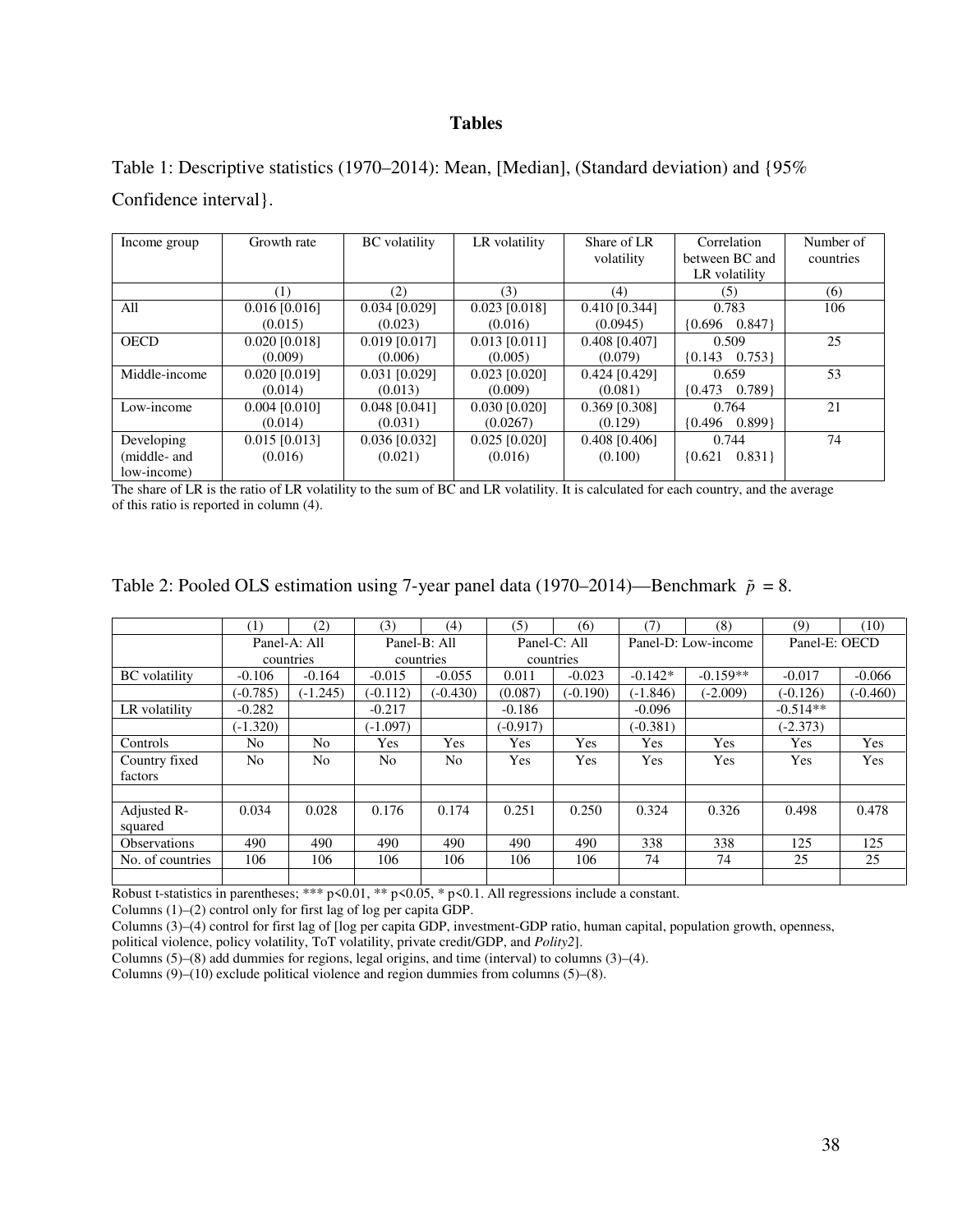|                                      | (1)        | (2)         | (3)        | (4)        | (5)        | (6)         |
|--------------------------------------|------------|-------------|------------|------------|------------|-------------|
|                                      |            | All         |            | Developing |            | <b>OECD</b> |
| <b>BC</b> volatility                 | $-0.097$   | $-0.177***$ | $-0.119$   | $-0.180**$ | $-0.078$   | $-0.210$    |
|                                      | $(-1.500)$ | $(-2.777)$  | $(-1.601)$ | $(-2.422)$ | $(-0.439)$ | $(-1.200)$  |
| LR volatility                        | $-0.381**$ |             | $-0.321*$  |            | $-0.574**$ |             |
|                                      | $(-2.341)$ |             | $(-1.699)$ |            | $(-2.013)$ |             |
| $p$ -value of the joint significance | 0.0058     |             | 0.0312     |            | 0.0591     |             |
| Kleibergen-Paap rk LM statistic      | 135.4      | 99.79       | 109.7      | 76.80      | 36.92      | 42.85       |
| Kleibergen-Paap rk Wald F            | 101.4      | 103.0       | 110.3      | 83.37      | 37.00      | 92.48       |
| statistic                            |            |             |            |            |            |             |
| Hansen J-stat $(p$ -value)           | 0.327      | 0.224       | 0.653      | 0.486      | 0.420      | 0.229       |
| First-stage F-stat                   |            | 40.92       |            | 39.10      |            | 36.80       |
| Observations                         | 490        | 490         | 338        | 338        | 125        | 125         |
| No. of countries                     | 106        | 106         | 74         | 74         | 25         | 25          |
|                                      |            |             |            |            |            |             |

Table 3: IV estimation using 7-year panel data (1970–2014)—Benchmark  $\tilde{p} = 8$ .

Robust t-statistics in parentheses; \*\*\* p<0.01, \*\* p<0.05, \* p<0.1.

Notes for **Tables 3–7**: All regressions include a constant, first lag of [log per capita GDP, investment-GDP ratio, human capital, population growth, openness, political violence, policy volatility, ToT volatility, private credit/GDP and *Polity2*], dummies for regions, legal origins, and time (interval). Political violence and region dummies are excluded for OECD countries.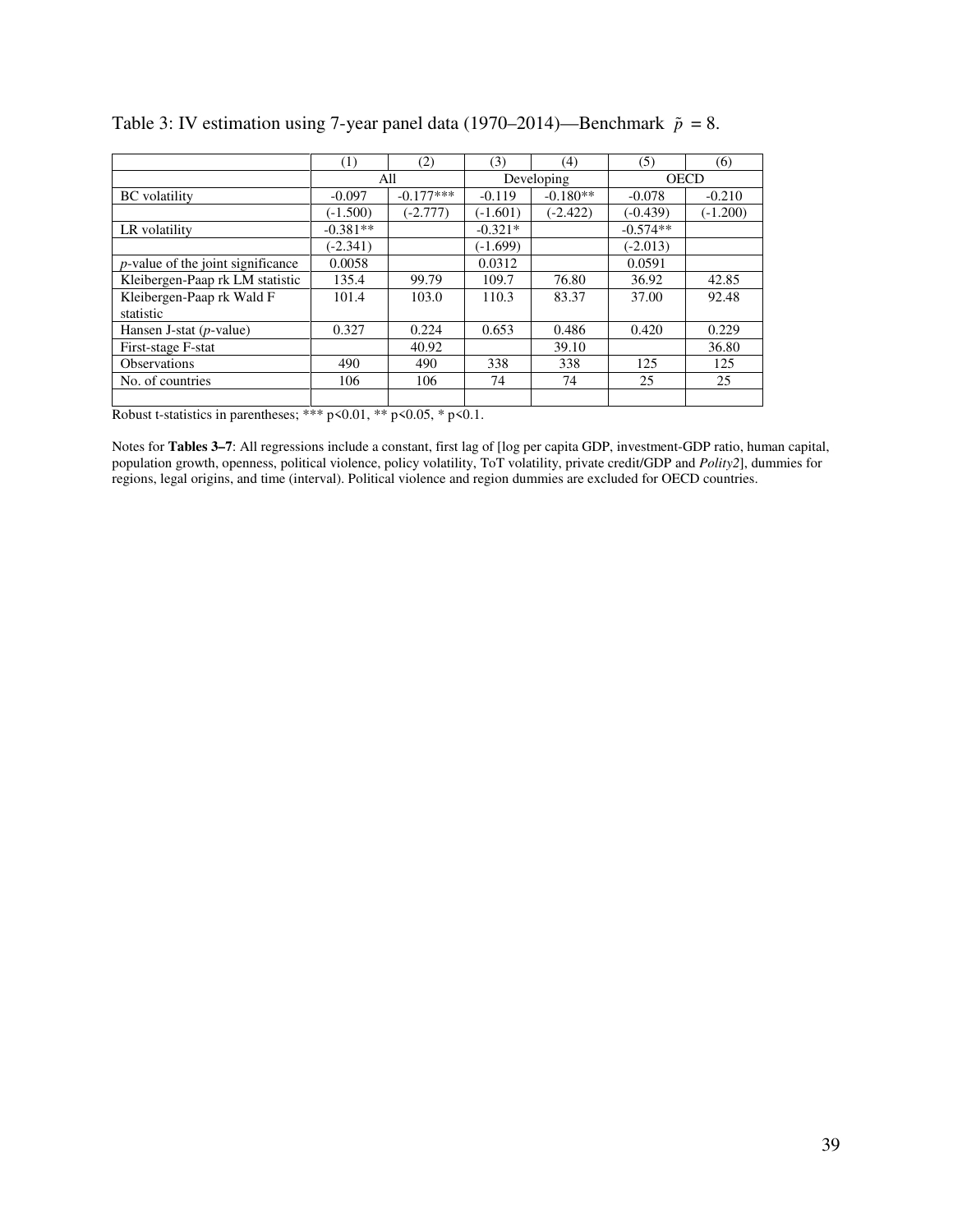Table 4: IV estimation using 7-year panel data (1970–2014)—Alternative  $\tilde{p}$  ( $\tilde{p} = 5$  for developing countries;  $\tilde{p} = 8$  for developed countries).

|                                      | (1)        | (2)        | (3)        | (4)        |
|--------------------------------------|------------|------------|------------|------------|
|                                      |            | All        | Developing |            |
| <b>BC</b> volatility                 | $-0.064$   | $-0.173**$ | $-0.067$   | $-0.158*$  |
|                                      | $(-0.843)$ | $(-2.510)$ | $(-0.734)$ | $(-1.888)$ |
| LR volatility                        | $-0.276**$ |            | $-0.210*$  |            |
|                                      | $(-2.346)$ |            | $(-1.679)$ |            |
| $p$ -value of the joint significance | 0.0075     |            | 0.0725     |            |
| Kleibergen-Paap rk LM statistic      | 130.6      | 100.7      | 103.5      | 74.72      |
| Kleibergen-Paap rk Wald F            | 125.7      | 105.5      | 133.1      | 84.03      |
| statistic                            |            |            |            |            |
| Hansen J-stat $(p$ -value)           | 0.260      | 0.211      | 0.573      | 0.599      |
| First-stage F-stat                   |            | 44.19      |            | 44.49      |
| Observations                         | 490        | 490        | 338        | 338        |
| No. of countries                     | 106        | 106        | 74         | 74         |
|                                      |            |            |            |            |

Robust t-statistics in parentheses; \*\*\* p<0.01, \*\* p<0.05, \* p<0.1. Please see notes below Table 3.

Table 5: IV estimation using 7-year panel data (1970–2014)—Assuming Non-stationary growth rate and benchmark  $\tilde{p} = 8$ .

|                                      | (1)        | (2)        | (3)         |
|--------------------------------------|------------|------------|-------------|
|                                      | All        | Developing | <b>OECD</b> |
| <b>BC</b> volatility                 | $-0.091$   | $-0.110$   | $-0.077$    |
|                                      | $(-1.396)$ | (-1.459)   | $(-0.440)$  |
| LR volatility                        | $-0.391**$ | $-0.352*$  | $-0.545*$   |
|                                      | $(-2.454)$ | $(-1.881)$ | $(-1.943)$  |
| $p$ -value of the joint significance | 0.0043     | 0.0225     | 0.0690      |
| Kleibergen-Paap rk LM statistic      | 139.5      | 112.5      | 38.89       |
| Kleibergen-Paap rk Wald F            | 107.0      | 118.5      | 35.81       |
| statistic                            |            |            |             |
| Hansen J-stat $(p$ -value)           | 0.337      | 0.655      | 0.397       |
| First-stage F-stat                   |            |            |             |
| Observations                         | 490        | 338        | 125         |
| No. of countries                     | 106        | 74         | 25          |
|                                      |            |            |             |

Robust t-statistics in parentheses; \*\*\* p<0.01, \*\* p<0.05, \* p<0.1. Please see notes below Table 3.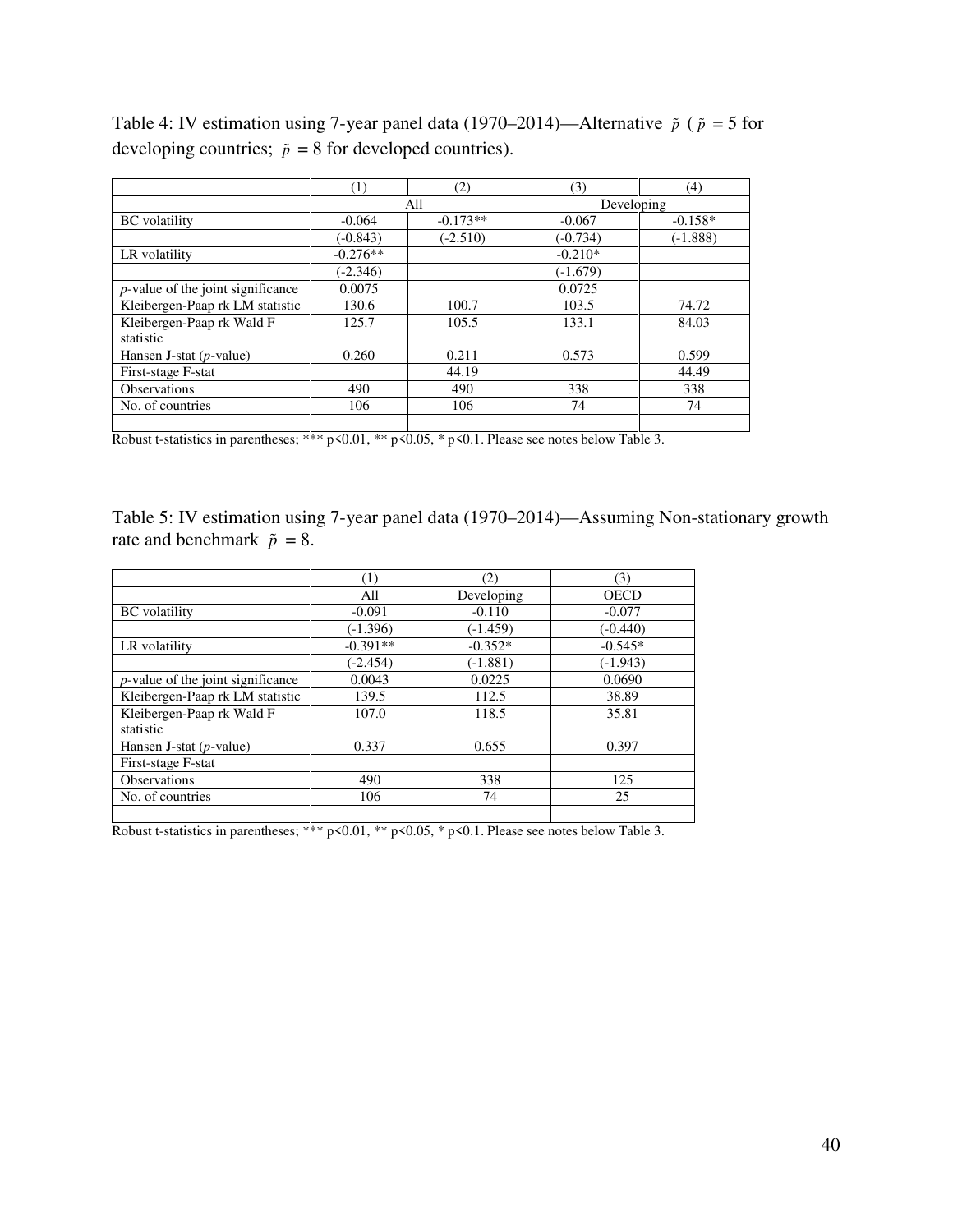|                                      | (1)             | (2)        | (3)        | (4)                    | (5)        | (6)              |
|--------------------------------------|-----------------|------------|------------|------------------------|------------|------------------|
|                                      | All (1984-2014) |            |            | Developing (1984-2014) |            | OECD (1970-2005) |
| <b>BC</b> volatility                 | $-0.014$        | $-0.124$   | 0.019      | $-0.087$               | $-0.111$   | $-0.197$         |
|                                      | $(-0.177)$      | $(-1.641)$ | (0.220)    | $(-1.046)$             | $(-0.486)$ | $(-0.819)$       |
| LR volatility                        | $-0.429**$      |            | $-0.501**$ |                        | $-0.620*$  |                  |
|                                      | $(-2.170)$      |            | $(-2.268)$ |                        | $(-1.734)$ |                  |
| $p$ -value of the joint significance | 0.0606          |            | 0.0663     |                        | 0.1500     |                  |
| Kleibergen-Paap rk LM statistic      | 72.44           | 48.85      | 61.96      | 45.57                  | 29.25      | 30.40            |
| Kleibergen-Paap rk Wald F            | 47.13           | 41.64      | 74.06      | 72.68                  | 25.98      | 48.14            |
| statistic                            |                 |            |            |                        |            |                  |
| Hansen J-stat $(p$ -value)           | 0.133           | 0.101      | 0.230      | 0.155                  | 0.847      | 0.672            |
| First-stage F-stat                   |                 | 24.45      |            | 27.83                  |            | 30.11            |
| <b>Observations</b>                  | 306             | 306        | 212        | 212                    | 100        | 100              |
| No. of countries                     | 106             | 106        | 74         | 74                     | 25         | 25               |
|                                      |                 |            |            |                        | $-0.111$   | $-0.197$         |

Table 6: IV estimation using 7-year panel data for different time periods: Benchmark  $\tilde{p} = 8$ 

Robust t-statistics in parentheses; \*\*\* p<0.01, \*\* p<0.05, \* p<0.1. Please see notes below Table 3.

Table 7: Sub-sample analysis: IV estimation using 7-year panel data (1970–2014): Benchmark  $\tilde{p} = 8.$ 

|                                      | $\left(1\right)$ | (2)               | (3)        | (4)               | (5)         | (6)            | (7)              | (8)                          |  |
|--------------------------------------|------------------|-------------------|------------|-------------------|-------------|----------------|------------------|------------------------------|--|
|                                      |                  | Excluding top 25% |            | Excluding top 50% |             | Excluding Sub- |                  | <b>Excluding Middle-East</b> |  |
|                                      |                  | growth performers |            | growth performers |             | Saharan Africa | and North Africa |                              |  |
| <b>BC</b> volatility                 | $-0.060$         | $-0.151**$        | $-0.040$   | $-0.108$          | 0.009       | $-0.103$       | $-0.055$         | $-0.123**$                   |  |
|                                      | $(-0.885)$       | $(-2.240)$        | $(-0.483)$ | $(-1.312)$        | (0.089)     | $(-1.106)$     | $(-0.841)$       | $(-1.978)$                   |  |
| LR volatility                        | $-0.427**$       |                   | $-0.362*$  |                   | $-0.537***$ |                | $-0.357**$       |                              |  |
|                                      | $(-2.505)$       |                   | $(-1.710)$ |                   | $(-2.697)$  |                | $(-2.095)$       |                              |  |
| $p$ -value of the joint significance | 0.0146           |                   | 0.1804     |                   | 0.2484      |                | 0.1218           |                              |  |
| Kleibergen-Paap rk LM statistic      | 105.4            | 76.74             | 56.23      | 39.82             | 88.75       | 90.50          | 135.5            | 97.37                        |  |
| Kleibergen-Paap rk Wald F            | 72.95            | 74.00             | 32.07      | 34.25             | 101.7       | 184.7          | 124.0            | 112.1                        |  |
| statistic                            |                  |                   |            |                   |             |                |                  |                              |  |
| Hansen J-stat $(p$ -value)           | 0.276            | 0.201             | 0.130      | 0.0679            | 0.850       | 0.801          | 0.0389           | 0.0111                       |  |
| First-stage F-stat                   |                  | 31.10             |            | 17.67             |             | 33.02          |                  | 45.76                        |  |
| <b>Observations</b>                  | 401              | 401               | 248        | 248               | 323         | 323            | 448              | 448                          |  |
| No. of countries                     | 86               | 86                | 55         | 55                | 69          | 69             | 96               | 96                           |  |
|                                      |                  |                   |            |                   |             |                |                  |                              |  |

Robust t-statistics in parentheses; \*\*\*  $p<0.01$ , \*\*  $p<0.05$ , \*  $p<0.1$ . Please see notes below Table 3.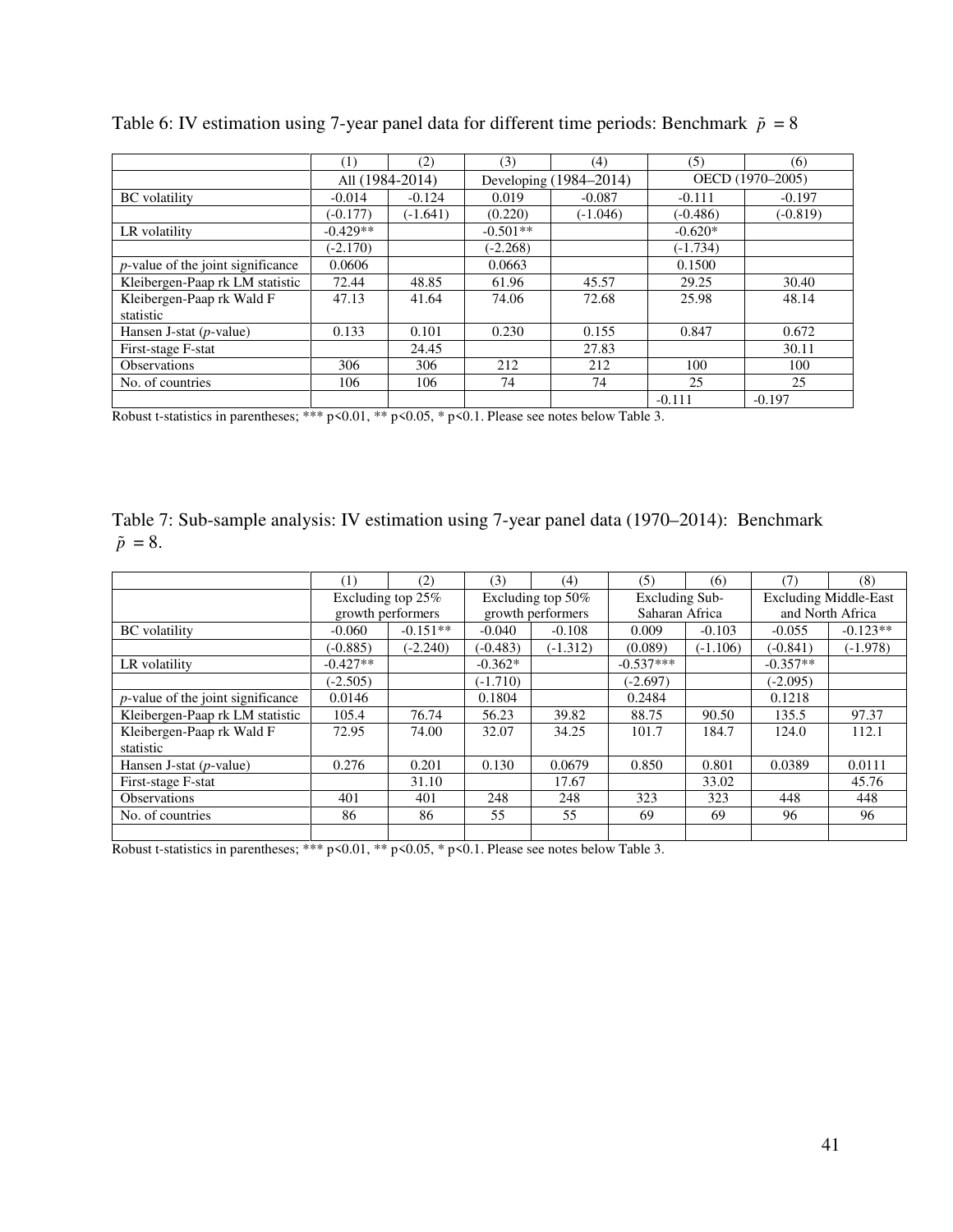|                                      | ′1)        | (2)                           | (3)        | (4)                                 |
|--------------------------------------|------------|-------------------------------|------------|-------------------------------------|
|                                      |            | <b>Panel A: All countries</b> |            | <b>Panel B: Developed countries</b> |
| <b>BC</b> volatility                 | $-0.140$   | $-0.162***$                   | $-0.109$   | $-0.175***$                         |
|                                      | $(-1.582)$ | $(-3.404)$                    | $(-1.234)$ | $(-3.188)$                          |
| LR volatility                        | $-0.087$   |                               | $-0.259$   |                                     |
|                                      | $(-0.381)$ |                               | $(-1.319)$ |                                     |
| $p$ -value of the joint significance | 0.001      |                               | 0.000      |                                     |
| Within R-square                      | 0.282      | 0.281                         | 0.388      | 0.379                               |
| Between R-square                     | 0.0202     | 0.021                         | 0.419      | 0.432                               |
| <b>Observations</b>                  | 504        | 504                           | 360        | 360                                 |
| No. of countries                     | 28         | 28                            | 20         | 20                                  |
|                                      |            |                               |            |                                     |

Table 8: Fixed effect estimation using the 7-year panel data: Angus Maddison historical data for 1875–2010.

Robust *t*-statistics are in parentheses; \*\*\* p<0.01, \*\* p<0.05, \* p<0.1. All regressions include a constant, (log) initial GDP per capita, time dummies, and dummies for the pre-1914, 1914–1945, 1946–1985; and post-1985 periods.

Countries in Panel A: Argentina, Australia, Austria, Belgium, Brazil, Canada, Italy, Chile, Colombia, Denmark, Finland, France, Germany, Greece, Netherlands, Japan, Norway, New Zealand, Peru, Portugal, Spain, Sri Lanka, Sweden, Switzerland, UK, Uruguay, USA, and Venezuela.

Countries in Panel B: Australia, Austria, Belgium, Canada, Italy, Denmark, Finland, France, Germany, Greece, Netherlands, Japan, Norway, New Zealand, Portugal, Spain, Sweden, Switzerland, UK, and USA.

*Note*: The actual time period retained in the analysis is 1879–2007, because the first observation is lost due to the calculation of the growth rate from the GDP level and three observations from each tail are lost due to filtering with a 3-year window. The time period is then divided into 18 equal 7-year intervals (except for the final interval).

Table 9: Replication of Ramey and Ramey (1995) using the PWT5.6 data.

|                      | (1)                                                           | (2)        | (3)        | (4)        |
|----------------------|---------------------------------------------------------------|------------|------------|------------|
|                      | Panel A: PWT 5.6 data for 92 Developing countries (1960-1985) |            |            |            |
| Total volatility     | $-0.154**$                                                    |            |            |            |
|                      | $(-2.610)$ [-2.337]                                           |            |            |            |
| <b>BC</b> volatility |                                                               | $-0.161**$ | $-0.109$   | 0.006      |
|                      |                                                               | $(-2.594)$ | $(-1.636)$ | (0.066)    |
| LR volatility        |                                                               |            |            | $-0.363*$  |
|                      |                                                               |            |            | $(-1.720)$ |
| Observations         | 92                                                            | 92         | 92         | 92         |
| Adjusted R-squared   | 0.047                                                         | 0.042      | 0.209      | 0.233      |
|                      |                                                               |            |            |            |
|                      | Panel B: PWT 5.6 data for 24 OECD countries (1950–1988)       |            |            |            |
|                      |                                                               |            |            |            |
| Total volatility     | 0.147                                                         |            |            |            |
|                      | $(0.924)$ [0.672]                                             |            |            |            |
| <b>BC</b> volatility |                                                               | $-0.119$   | $-0.408**$ | $-0.417**$ |
|                      |                                                               | $(-0.574)$ | $(-2.463)$ | $(-2.508)$ |
| LR volatility        |                                                               |            |            | 0.200      |
|                      |                                                               |            |            | (0.767)    |
| Observations         | 24                                                            | 24         | 24         | 24         |
| Adjusted R-squared   | $-0.024$                                                      | $-0.038$   | 0.759      | 0.751      |
|                      |                                                               |            |            |            |

Robust *t*-statistics are in parentheses; Non-robust *t*-statistics are in brackets; \*\*\* p<0.01, \*\* p<0.05, \* p<0.1. Notes: Columns (3)–(4) control for (log) initial GDP per capita, average population growth, average investment share of GDP, and initial human capital.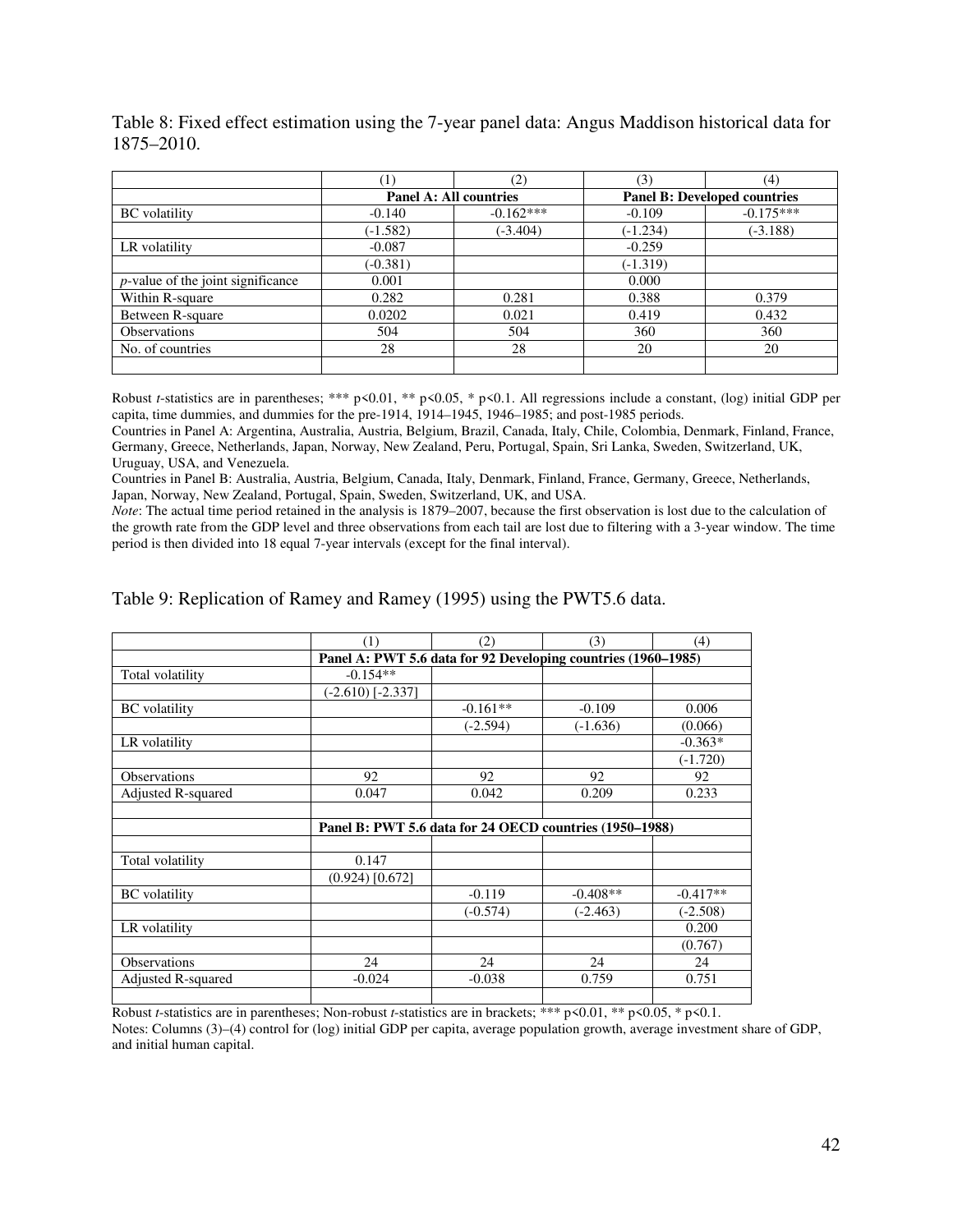|                      | (1)         | (2)                           | (3)         | (4)         | (5)                             | (6)        |                           | (8)        | (9)                           | (10)        | (11)       | (12)       |
|----------------------|-------------|-------------------------------|-------------|-------------|---------------------------------|------------|---------------------------|------------|-------------------------------|-------------|------------|------------|
|                      |             | $1970 - 2014$ : All countries |             |             | 1970–2014: Developing countries |            | 1970–2014: OECD countries |            | $1984 - 2014$ : All countries |             |            |            |
|                      |             |                               |             |             |                                 |            |                           |            |                               |             |            |            |
| Total volatility     | $-0.220***$ |                               |             | $-0.213***$ |                                 |            | $-0.307**$                |            |                               | $-0.193***$ |            |            |
|                      | $(-3.663)$  |                               |             | $(-3.059)$  |                                 |            | $(-2.155)$                |            |                               | $(-2.642)$  |            |            |
| <b>BC</b> volatility |             | $-0.097$                      | $-0.177***$ |             | $-0.119$                        | $-0.180**$ |                           | $-0.078$   | $-0.210$                      |             | $-0.014$   | $-0.124$   |
|                      |             | $(-1.500)$                    | $-2.777$    |             | $(-1.601)$                      | $(-2.422)$ |                           | $(-0.439)$ | $(-1.200)$                    |             | $(-0.177)$ | $(-1.641)$ |
| LR volatility        |             | $-0.381**$                    |             |             | $-0.321*$                       |            |                           | $-0.574**$ |                               |             | $-0.429**$ |            |
|                      |             | $(-2.341)$                    |             |             | $(-1.699)$                      |            |                           | $(-2.013)$ |                               |             | $(-2.170)$ |            |
|                      |             |                               |             |             |                                 |            |                           |            |                               |             |            |            |

## Table 10: The relative contribution of BC volatility and persistence in volatility

Robust *t*-statistics are in parentheses; \*\*\* p<0.01, \*\* p<0.05, \* p<0.1.

Columns (2) and (3) have been reproduced from columns (1) and (2), respectively, in Table 3. Columns (5) and (6) have been reproduced from columns (3) and (4), respectively, in the same table. Columns (8) and (9) have been reproduced from columns (5) and (6), respectively, in the same table. Columns (11) and (12) have been reproduced from columns (1) and (2), respectively, in Table 6.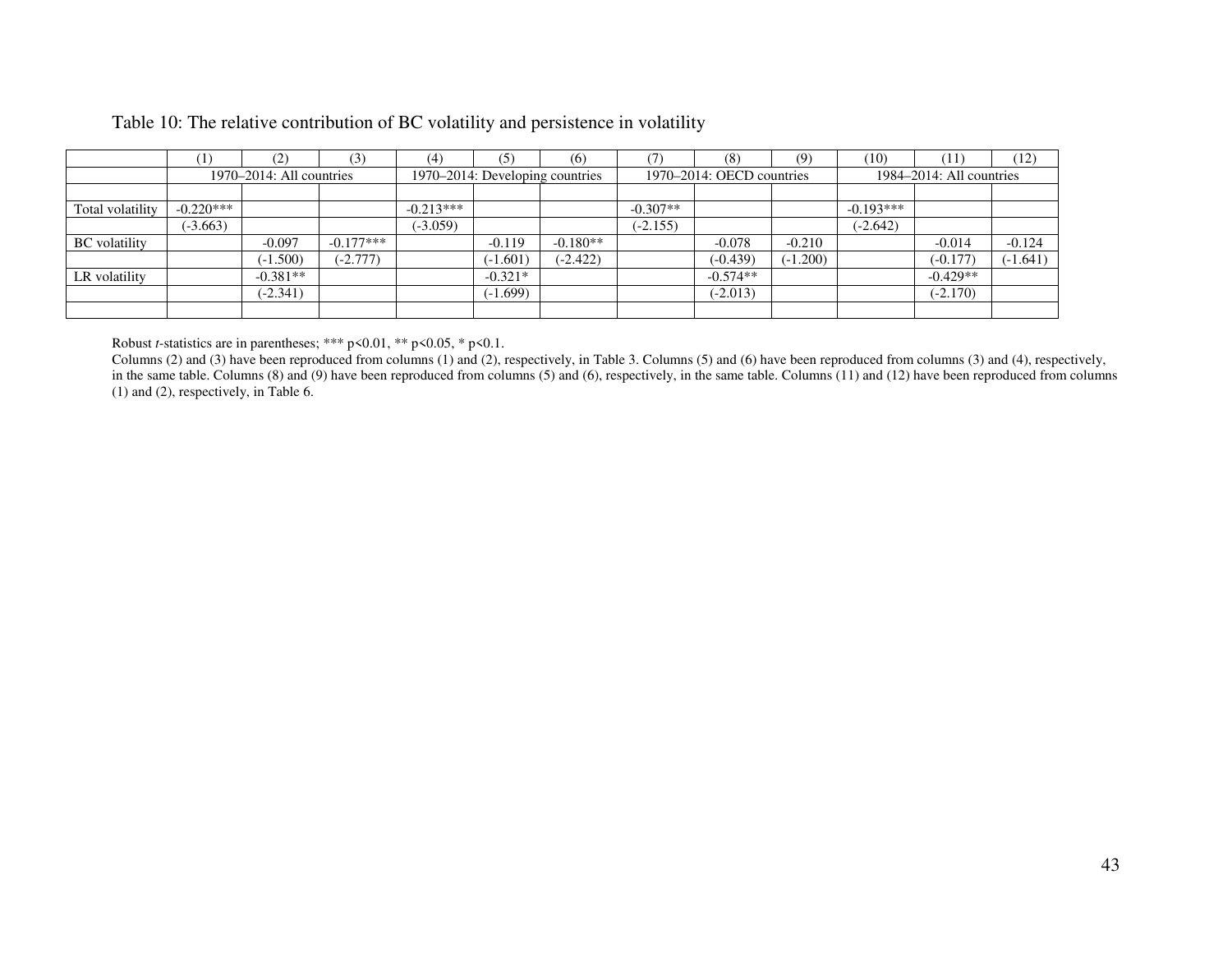#### **Appendix**

#### **Appendix A.1: Examples of Heterogeneous Growth Trajectories**

*Costa Rica and Trinidad and Tobago:* These two developing countries had the same average growth rate (approximately 0.021) and BC volatility (0.026), but LR volatility in Trinidad and Tobago (0.043) was more than twice as large as that in Costa Rica (0.017).

*Ireland and Egypt:* These countries had nearly the same average growth rate (0.031) and BC volatility (0.0189), but LR volatility in Ireland (0.026) was much larger than that in Egypt  $(0.015)$ .

*Austria and Japan:* These two countries are similar in terms of average growth rate (approximately 0.020) and BC volatility (approximately 0.016) but differ with respect to LR volatility (0.007 and 0.015, respectively).

*Fiji and Sweden*: These two countries are similar in terms of average growth rate (approximately 0.016) and LR volatility (approximately 0.012) but differ with respect to BC volatility (0.039 and 0.018, respectively).

*Nepal vs. Pakistan*: These two countries are similar in terms of average growth rate (approximately 0.020) and LR volatility (approximately 0.009) but differ with respect to BC volatility (0.024 and 0.013, respectively).

*Guatemala and Switzerland:* Although both countries had the same average growth rate (0.010), BC volatility was larger in Switzerland (0.018) than in Guatemala (0.013), whereas LR volatility in Guatemala (0.017) was nearly twice as large as that in Switzerland (0.009).

There are examples in which countries with very different average growth rates experienced similar fluctuations. For example, the growth rate in Vietnam (0.040) was much higher than that in Bangladesh (0.019), but both countries had the same BC volatility (0.021) and LR volatility (0.016). Similarly, China and Greece had the same BC volatility (0.025) and similar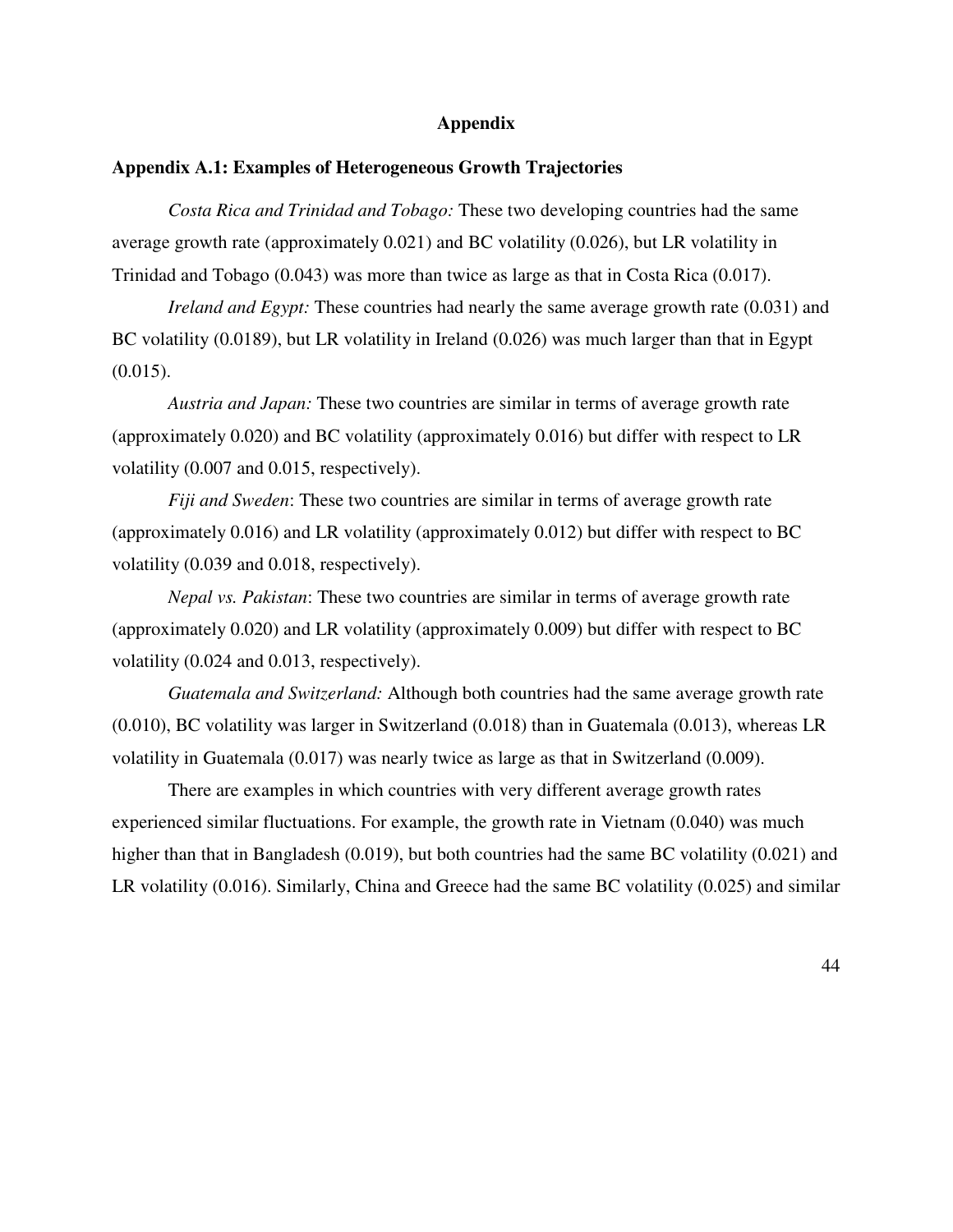LR volatility (0.022), but China's economy grew at an average rate of 0.054, whereas the Greek economy grew at the slower rate of 0.012.

The above examples illustrate an enormous heterogeneity among countries' respective growth trajectories. More specifically, very dissimilar growth trajectories can lead to the same average growth, and apparently similar growth trajectories can lead to different average growths. This heterogeneity can also be visualized in Figures 1a–1h below, which display the long-run growth trajectories of the country pairs discussed above.

# **Appendix Figure 1: Comparison of long-run growth trajectories (Low-pass filtered annual growth rate).**

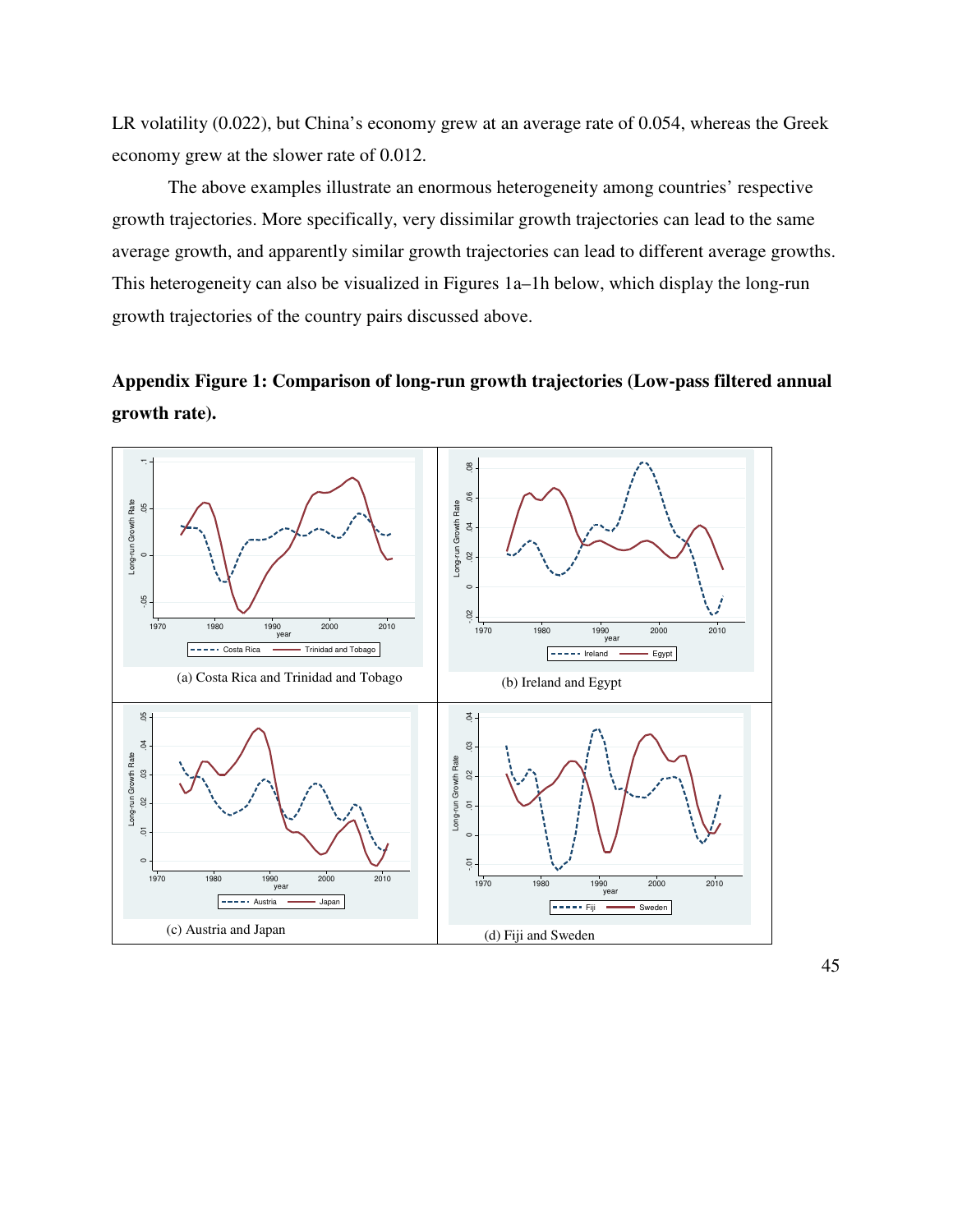